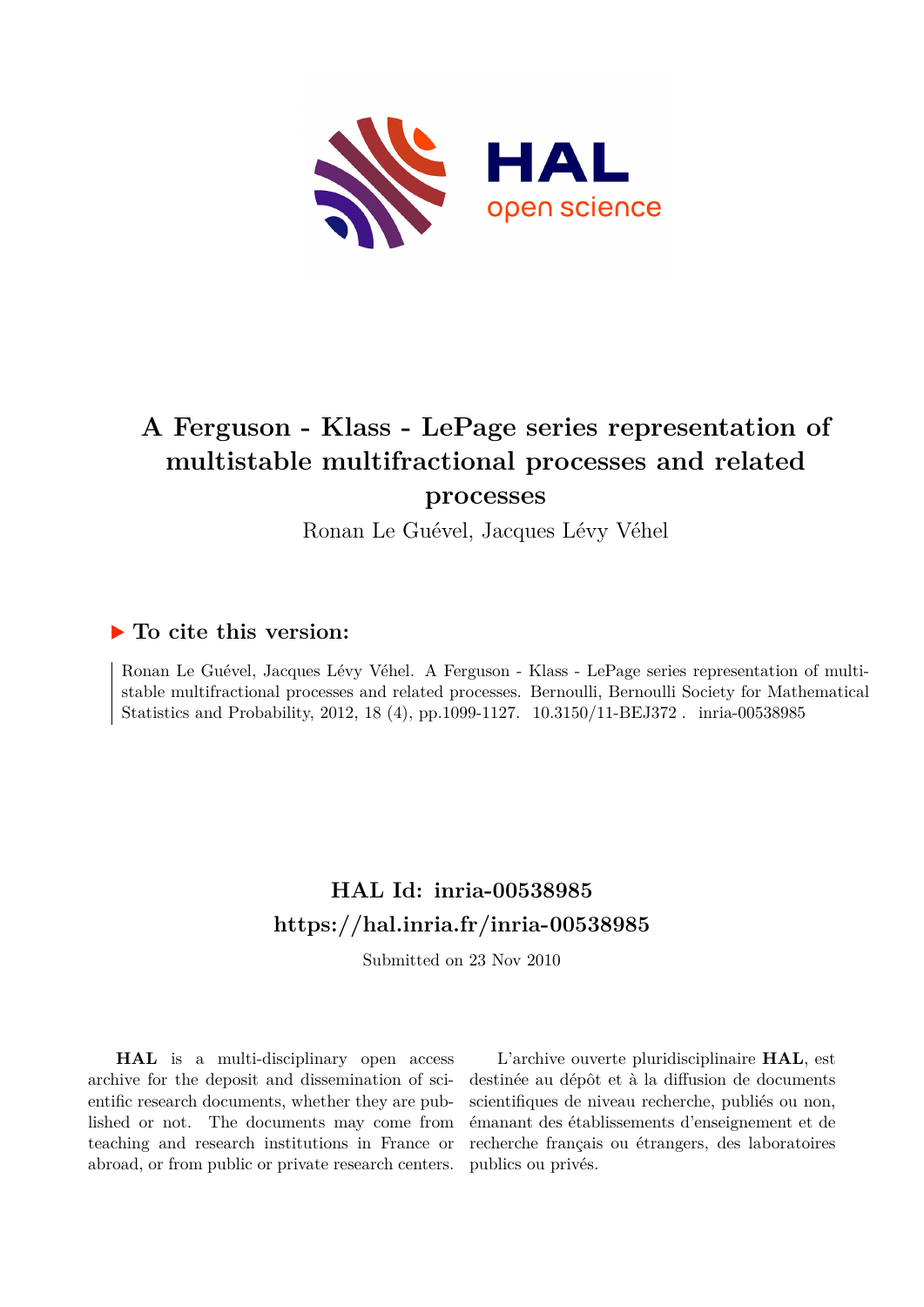# A Ferguson - Klass - LePage series representation of multistable multifractional processes and related processes

R. Le Guével

Université Nantes, Laboratoire de Mathématiques Jean Leray UMR CNRS 6629  $2$  Rue de la Houssinière - BP 92208 - F-44322 Nantes Cedex 3, France ronan.leguevel@univ-nantes.fr

and

J. Lévy Véhel

Projet APIS, INRIA Saclay, Parc Orsay Université 4 rue Jacques Monod - Bat P - 91893 Orsay Cedex, France jacques.levy-vehel@inria.fr

#### Abstract

The study of non-stationary processes whose local form has controlled properties is a fruitful and important area of research, both in theory and applications. In [9], a particular way of constructing such processes was investigated, leading in particular to *multifrac*tional multistable processes, which were built using sums over Poisson processes. We present here a different construction of these processes, based on the Ferguson - Klass - LePage series representation of stable processes. We consider various particular cases of interest, including multistable Lévy motion, multistable reverse Ornstein-Uhlenbeck process, log-fractional multistable motion and linear multistable multifractional motion. We also show that the processes defined here have the same finite dimensional distributions as the corresponding processes constructed in [9]. Finally, we display numerical experiments showing graphs of synthesized paths of such processes.

Keywords: localisable processes, stable processes, Ferguson - Klass - LePage series representation, multifractional processes.

## 1 Introduction

This work deals with a general method for building stochastic processes for which certain aspects of the local form are prescribed. We will mainly be interested here in local Hölder regularity and local intensity of jumps, but our construction allows in principle to control other properties that could be of interest. Our approach is in the same spirit as the one proposed in [9], but it uses different methods. In particular, in [9], multistable processes, that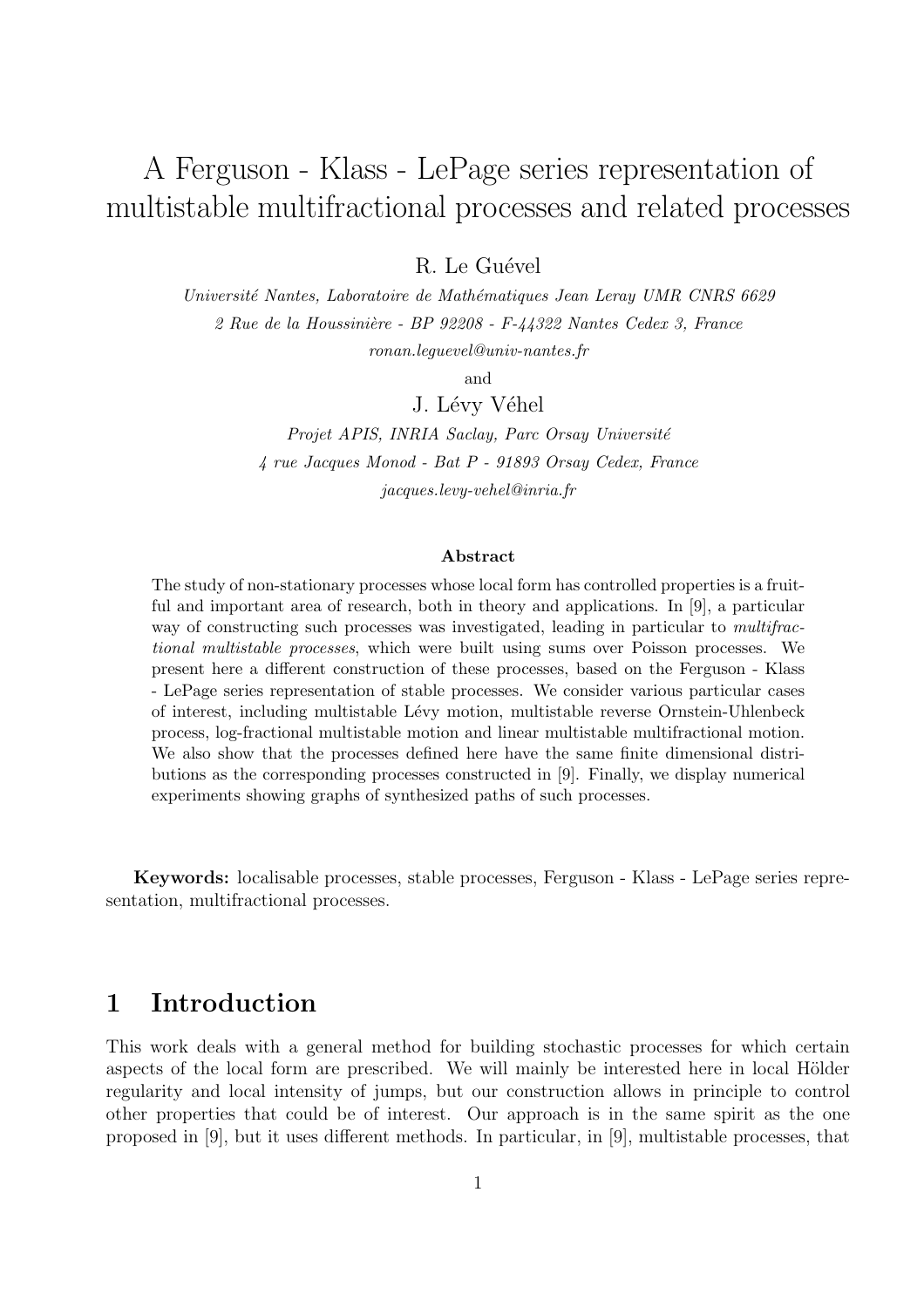is localisable processes which are locally  $\alpha$ -stable, but where the index of stability  $\alpha$  varies with time, were constructed using sums over Poisson processes. We present here an alternative construction of such processes, based on the Ferguson - Klass - LePage series representation of stable stochastic processes [10, 13, 14]. This representation is a powerful tool for the study of various aspects of stable processes, see for instance [3, 18]. A comprehensive reference for the properties of this representation that will be needed here is [19].

Stochastic processes where the local Hölder regularity varies with a parameter  $t$  are interesting both from a theoretical and practical point of view. A well-known example is multifractional Brownian motion (mBm), where the Hurst index h of fractional Brownian motion [12, 15] is replaced by a functional parameter  $h(t)$ , permitting the Hölder exponent to vary in a prescribed manner [1, 2, 11, 16]. This allows in addition local regularity and long range dependence to be decoupled to give sample paths that are both highly irregular and highly correlated, a useful feature for instance in terrain or TCP traffic modeling.

However, local regularity, as measured by the Hölder exponent, is not the only local feature of a process that is useful in theory and applications. Jump characteristics also need to be accounted for, e.g. for studying processes with paths in  $D(\mathbf{R})$  (the space of càdlàg functions, *i.e.* functions which are continuous on the right and have left limits at all  $t \in T$ ). This has applications for instance in the modeling of financial or medical data. Stable non-Gaussian processes yield relevant models for data containing discontinuities, with the stability index  $\alpha$ controlling the distribution of jumps.

Just for the same reason why it is interesting to consider stochastic processes whose local Hölder exponent changes in a controlled manner, tractable models where the "jump intensity"  $\alpha$  is allowed to vary in time are needed, for instance to obtain a more accurate description of some aspects of the local structure of functions in  $D(\mathbf{R})$ .

The approach described in this work allows in particular to construct processes where both h and  $\alpha$  evolve in time in a prescribed way. Having two functional parameters allows to finely tune the local properties of these processes. This may prove useful to model two distinct aspects of financial risk, to describe epileptic episodes in EEG where for some periods there may be only small jumps and at other instants very large ones, or to study textured images where both Hölder regularity and the distribution of discontinuities vary.

Let us now recall the definition of a localisable process [6, 7]:  $Y = \{Y(t) : t \in \mathbb{R}\}\$ is said to be h–localisable at u if there exists an  $h \in \mathbf{R}$  and a non-trivial limiting process  $Y'_u$  such that

$$
\lim_{r \to 0} \frac{Y(u + rt) - Y(u)}{r^h} = Y'_u(t).
$$
\n(1.1)

(Note  $Y'_u$  may and in general will vary with u.) When the limit exits,  $Y'_u = \{Y'_u(t) : t \in$  $\mathbb{R}$  is termed the *local form* or tangent process of Y at u (see [2, 16] for similar notions). The limit (1.1) may be taken in several ways. In this work, we will only deal with the case where convergence occurs in finite dimensional distributions (equality in finite dimensional distributions is denoted  $\frac{f^{dd}}{=}$ ). When convergence takes place in distribution, the process is called *strongly h-localisable* (equality in distributions is denoted  $\stackrel{d}{=}$ ).

As mentioned above, a now classical example is multifractional Brownian motion Y which "looks like" index- $h(u)$  fractional Brownian motion close to time u but where  $h(u)$  varies, that is

$$
\lim_{r \to 0} \frac{Y(u + rt) - Y(u)}{r^h} = B_{h(u)}(t)
$$
\n(1.2)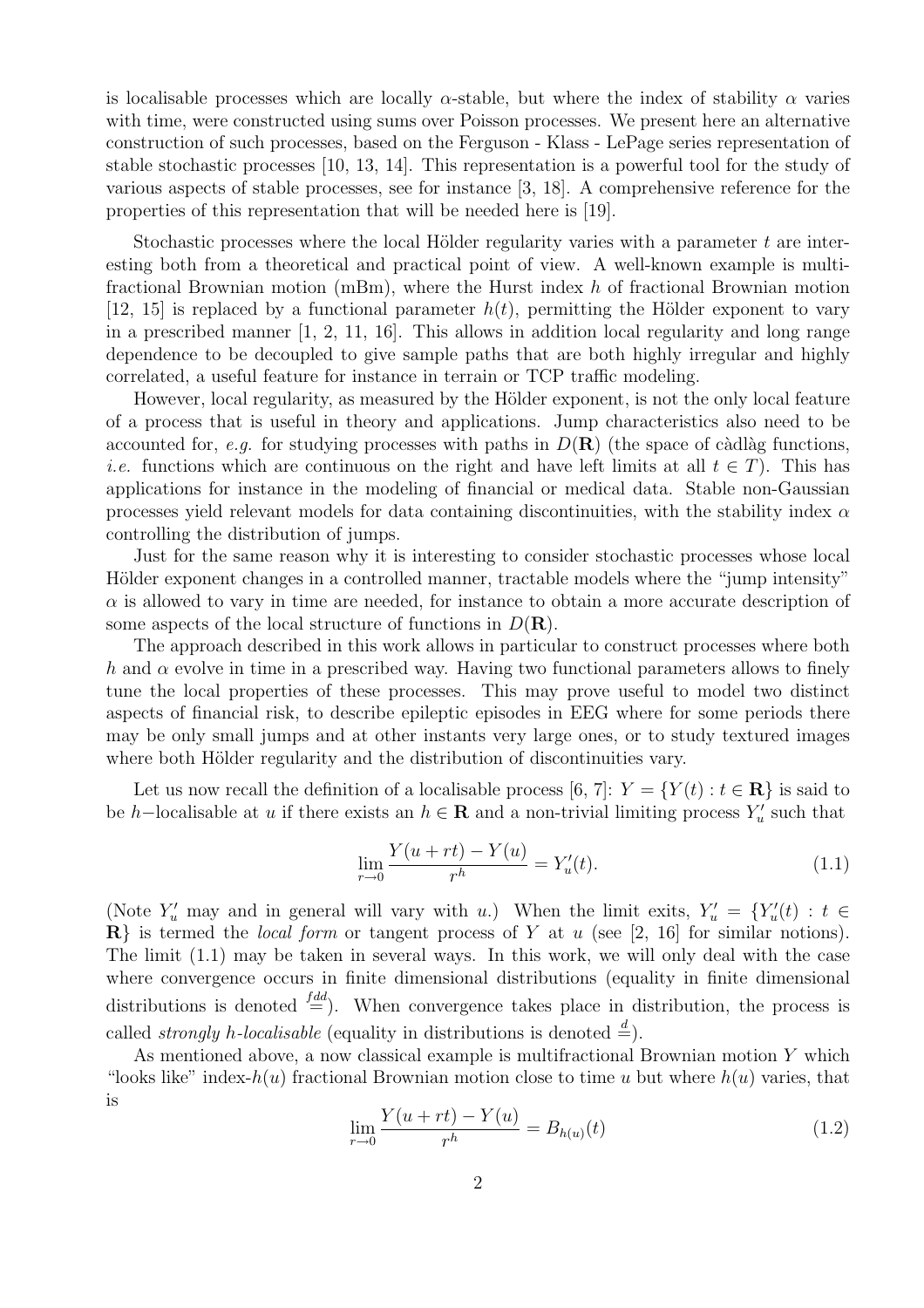where  $B_h$  is index-h fractional Brownian motion. A generalization of mBm, where the Gaussian measure is replaced by an  $\alpha$ -stable one, leads to multifractional stable processes, where the local form is an  $h(u)$ -self-similar linear  $\alpha$ -stable motion [20, 21].

The h-local form  $Y'_u$  at u, if it exists, must be h-self-similar, that is  $Y'_u(rt) \triangleq r^h Y'_u(t)$  for  $r > 0$ . In addition, as shown in [6, 7], under quite general conditions,  $Y'_u$  must also have stationary increments at almost all  $u$  at which there is strong localisability. Thus, typical local forms are self-similar with stationary increments (sssi), that is  $r^{-h}(Y_u'(u + rt) - Y_u'(u)) \stackrel{d}{=} Y_u'(t)$ for all  $u$  and  $r > 0$ . Conversely, all sssi processes are localisable. Classes of known sssi processes include fractional Brownian motion, linear fractional stable motion and  $\alpha$ -stable Lévy motion, see [5, 19].

Similarly to [9], our method for constructing localisable processes is to make use of stochastic fields  $\{X(t, v), (t, v) \in \mathbb{R}^2\}$ , where t is time, and where the process  $t \mapsto X(t, v)$  is localisable for all v. This field will allow to control the local form of a 'diagonal' process  $Y = \{X(t,t): t \in \mathbb{R}\}.$ For instance, in the case of mBm,  $X$  will be a field of fractional Brownian motions, *i.e.*  $X(t, v) = B_{h(v)}(t)$ , where h is a smooth function of v ranging in [a, b]  $\subset (0, 1)$ . This is the approach that was used originally in [1] for studying mBm. From a heuristic point of view, taking the diagonal of such a stochastic field constructs a new process with local form depending on t by piecing together known localisable processes. In other words, we shall use random fields  $\{X(t, v) : (t, v) \in \mathbb{R}^2\}$  such that for each v the local form  $X'_v(\cdot, v)$  of  $X(\cdot, v)$  at v is the desired local form  $Y'_v$  of Y at v. An easy situation is when, for each v, the process  $\{X(t, v) : t \in \mathbf{R}\}\)$  is sssi, since this automatically entails localisability.

It is clear that, in this approach, the structure of  $X(\cdot, v)$  for v in a neighbourhood of u will be crucial to determine the local behaviour of  $Y$  near  $u$ . A simple way to control this structure is to define the random field as an integral or sum of functions that depend on  $t$  and  $v$  with respect to a single underlying random measure so as to provide the necessary correlations.

General criteria that guarantee the transference of localisability from the  $X(\cdot, v)$  to  $Y =$  $\{X(t,t): t \in \mathbf{R}\}\$  were obtained in [9]. We will make use of the following one:

**Theorem 1.1** Let U be an interval with u an interior point. Suppose that for some  $0 < h < \eta$ the process  $\{X(t, u), t \in U\}$  is h-localisable at  $u \in U$  with local form  $X'_u(\cdot, u)$  and

$$
P(|X(v,v) - X(v,u)| \ge |v - u|^{\eta}) \to 0
$$
\n(1.3)

as  $v \to u$ . Then  $Y = \{X(t,t) : t \in U\}$  is h-localisable at u with  $Y'_u(\cdot) = X'_u(\cdot, u)$ .

In the sequel, we shall consider specific classes of random fields and use Theorem 1.1 to build localisable processes with interesting local properties. As a particular case, we will study multifractional multistable processes, where both the local Hölder regularity and intensity of jumps will evolve in a controlled manner.

The remaining of this article is organized as follows: we first collect some notations in section 2. We then build localisable processes using a series representation that yields the necessary flexibility required for our purpose. We need to distinguish between the situations where the underlying space is finite (section 3), or merely  $\sigma$ -finite (section 4). In each case, we define a random field depending on a "kernel"  $f$ , and give conditions on  $f$  ensuring localisability of the diagonal process. We then consider in section 5 some examples: multistable Lévy motion, multistable reverse Ornstein-Uhlenbeck process, log-fractional multistable motion and linear multistable multifractional motion. Section 6 is devoted to computing the finite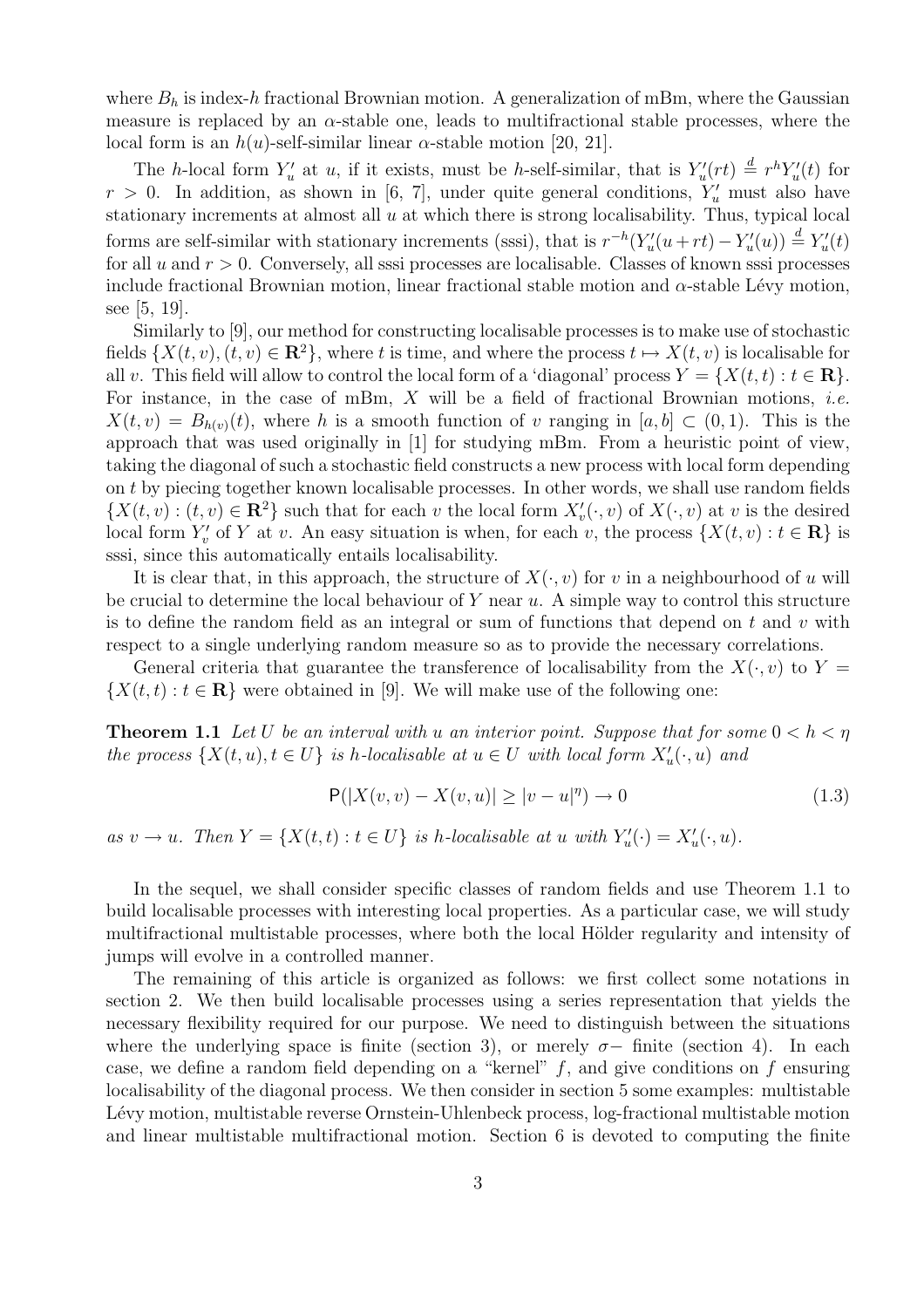dimensional distributions of our processes, and proving that they are the same as the ones of the corresponding processes constructed in [9]. Finally, section 7 displays graphs of certain localisable processes of interest, in particular multifractional multistable ones.

Before we proceed, we note that constructing localisable processes using a stochastic field composed of sssi processes is obviously not the only approach that one can think of. It is for instance possible to follow a rather different path and construct localisable processes from moving average ones by imposing conditions on the kernel defining the moving average. See [8] for details.

### 2 Notations

We refer the reader to the first chapters of [19] for basic notions on stable random variables and stable processes. In particular, recall that a process  $\{X(t): t \in T\}$ , where T is generally a subinterval of **R**, is called  $\alpha$ -stable  $(0 < \alpha \leq 2)$  if all its finite-dimensional distributions are  $\alpha$ -stable. Many stable processes admit a stochastic integral representation as follows. Write  $S_\alpha(\sigma,\beta,\mu)$  for the  $\alpha$ -stable distribution with scale parameter  $\sigma$ , skewness  $\beta$  and shiftparameter  $\mu$ ; we will assume throughout that  $\mu = 0$ . Let  $(E, \mathcal{E}, m)$  be a sigma-finite measure space. Taking m as the control measure and  $\beta : E \to [-1,1]$  a measurable function, this defines an  $\alpha$ -stable random measure M on E such that for  $A \in \mathcal{E}$  we have that  $M(A) \sim$  $S_{\alpha}(m(A)^{1/\alpha}, \int_A \beta(x)m(dx)/m(A), 0)$ . If  $\beta = 0$ , the process is termed symmetric  $\alpha$ -stable, or  $S\alpha S$ .

Let

 $\mathcal{F}_{\alpha} \equiv \mathcal{F}_{\alpha}(E, \mathcal{E}, m) = \{f : f \text{ is measurable and } ||f||_{\alpha} < \infty\},\$ 

where  $\| \cdot \|_{\alpha}$  is the quasinorm (or norm if  $1 < \alpha \leq 2$ ) given by

$$
||f||_{\alpha} = \begin{cases} ( \int_{E} |f(x)|^{\alpha} m(dx) \Big)^{1/\alpha} & (\alpha \neq 1) \\ \int_{E} |f(x)| m(dx) + \int_{E} |f(x)|^{\alpha} m(dx) \ln |f(x)| |m(dx) & (\alpha = 1) \end{cases}
$$
(2.4)

The stochastic integral of  $f \in \mathcal{F}_{\alpha}(E, \mathcal{E}, m)$  with respect to M then exists [19, Chapter 3] with

$$
I(f) = \int_{E} f(x)M(dx) \sim S_{\alpha}(\sigma_f, \beta_f, 0),
$$
\n(2.5)

where

$$
\sigma_f = ||f||_{\alpha}, \quad \beta_f = \frac{\int f(x)^{<\alpha>} \beta(x) m(dx)}{||f||_{\alpha}^{\alpha}},
$$

and  $a^{**} \equiv \text{sign}(a)|a|^{b}**$ , see [19, Section 3.4]. In particular,

$$
\mathsf{E}|I(f)|^p = \begin{cases} c(\alpha,\beta,p) \|f\|_\alpha^p & (0 < p < \alpha) \\ \infty & (p \ge \alpha) \end{cases}
$$
 (2.6)

where  $c(\alpha, \beta, p) < \infty$ , see [19, Property 1.2.17].

In this work, we will only consider the symmetric case, *i.e.* we take  $\beta \equiv 0$  for the remaining of the article. We believe most results should have a counterpart in the non-symmetric case, although the proofs would probably have to be much more involved.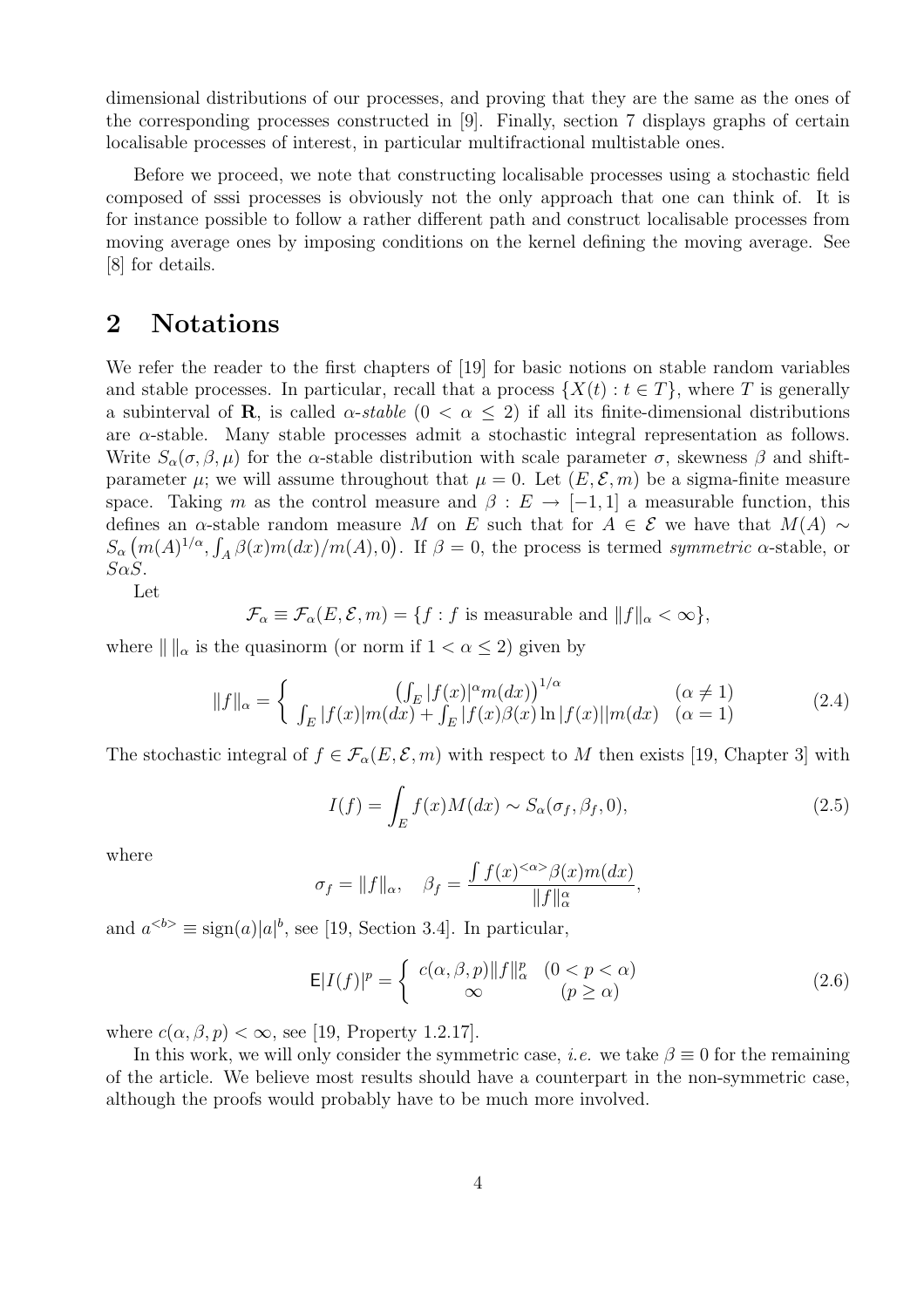## 3 A Ferguson - Klass - LePage series representation of localisable processes in the finite measure space case

A well-known representation of stable random variables is the Ferguson - Klass - LePage series one [3, 10, 13, 14, 18]. This representation is particularly adapted for our purpose since, as we shall see, it allows for easy generalization to the case of varying  $\alpha$ .

In this work, we will use the following version:

### **Theorem 3.2** ([19, Theorem 3.10.1])

Let  $(E, \mathcal{E}, m)$  be a finite measure space, and M be a symmetric  $\alpha$ -stable random measure with  $\alpha \in (0, 2)$  and finite control measure m. Let  $(\Gamma_i)_{i>1}$  be a sequence of arrival times of a Poisson process with unit arrival time,  $(V_i)_{i>1}$  be a sequence of i.i.d. random variables with distribution  $\hat{m} = m/m(E)$  on E, and  $(\gamma_i)_{i>1}$  be a sequence of i.i.d. random variables with distribution  $P(\gamma_i = 1) = P(\gamma_i = -1) = 1/2$ . Assume finally that the three sequences  $(\Gamma_i)_{i \geq 1}$ ,  $(V_i)_{i\geq 1}$ , and  $(\gamma_i)_{i\geq 1}$  are independent. Then, for any  $f \in \mathcal{F}_{\alpha}(E,\mathcal{E},m)$ ,

$$
\int_{E} f(x)M(dx) \stackrel{d}{=} (C_{\alpha}m(E))^{1/\alpha} \sum_{i=1}^{\infty} \gamma_{i} \Gamma_{i}^{-1/\alpha} f(V_{i}), \tag{3.7}
$$

where  $C_{\alpha} := \frac{1-\alpha}{\Gamma(2-\alpha)\cos(\pi\alpha/2)}$  for  $\alpha \neq 1$ ,  $C_1 = 2/\pi$  (Theorem 3.10.1 in [19] is more general, as it extends to non-symmetric stable processes, that are not considered here.) As mentioned above, a relevant feature of this representation for us is that the distributions of all random variables appearing in the sum are independent of  $\alpha$ . We will use (3.7) to contruct processes with varying  $\alpha$  as described in the following Theorem.

**Theorem 3.3** Let  $(E, \mathcal{E}, m)$  be a finite measure space. Let  $\alpha$  be a  $C^1$  function defined on **R** and ranging in  $[c, d] \subset (0, 2)$ . Let b be a  $C^1$  function defined on **R**. Let  $f(t, u,.)$  be a family of functions such that, for all  $(t, u) \in \mathbb{R}^2$ ,  $f(t, u, u) \in \mathcal{F}_{\alpha(u)}(E, \mathcal{E}, m)$ . Let  $(\Gamma_i)_{i \geq 1}$  be a sequence of arrival times of a Poisson process with unit arrival time,  $(V_i)_{i\geq 1}$  be a sequence of i.i.d. random variables with distribution  $\hat{m} = m/m(E)$  on E, and  $(\gamma_i)_{i>1}$  be a sequence of i.i.d. random variables with distribution  $P(\gamma_i = 1) = P(\gamma_i = -1) = 1/2$ . Assume finally that the three sequences  $(\Gamma_i)_{i\geq 1}$ ,  $(V_i)_{i\geq 1}$ , and  $(\gamma_i)_{i\geq 1}$  are independent. Consider the following random field:

$$
X(t, u) = b(u)(m(E))^{1/\alpha(u)} C_{\alpha(u)}^{1/\alpha(u)} \sum_{i=1}^{\infty} \gamma_i \Gamma_i^{-1/\alpha(u)} f(t, u, V_i), \qquad (3.8)
$$

where  $C_{\alpha} =$  $\sqrt{r^{\infty}}$  $\int_0^\infty x^{-\alpha} \sin(x) dx$ <sup>-1</sup>. Assume that  $X(t, u)$  (as a process in t) is localisable at u with exponent  $h \in (0,1)$  and local form  $X'_u(t, u)$ . Assume in addition that:

- (C1) The family of functions  $v \to f(t, v, x)$  is differentiable for all  $(v, t)$  in a neighbourhood of u and almost all x in E. The derivatives of f with respect to v are denoted by  $f'_v$ .
- (C2) There exists  $\varepsilon > 0$  such that:

$$
\sup_{t \in B(u,\varepsilon)} \int_{E} \sup_{w \in B(u,\varepsilon)} (|f(t,w,x)|^{\alpha(w)}) \hat{m}(dx) < \infty. \tag{3.9}
$$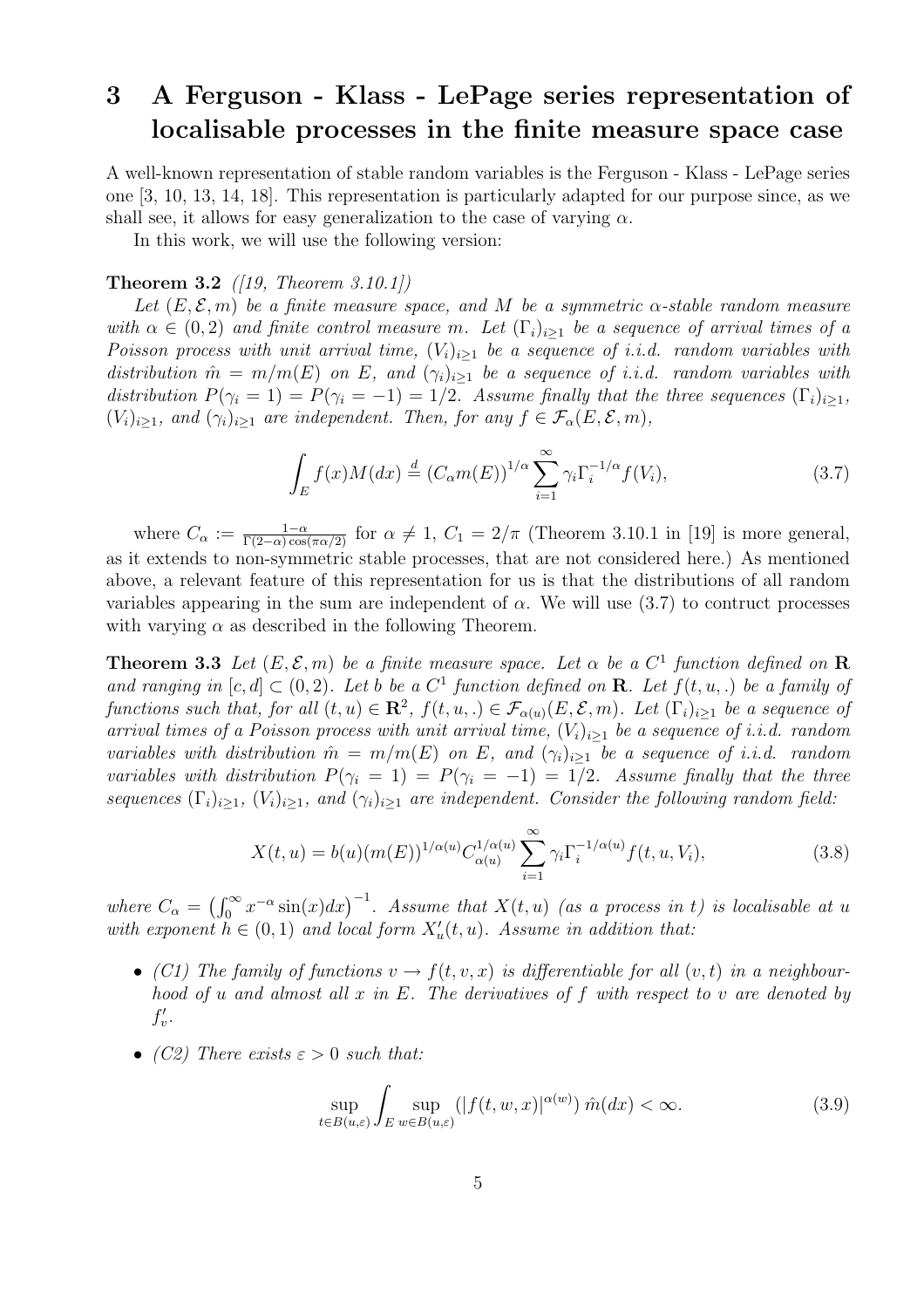• (C3) There exists  $\varepsilon > 0$  such that:

$$
\sup_{t \in B(u,\varepsilon)} \int_{E} \sup_{w \in B(u,\varepsilon)} (|f'_v(t,w,x)|^{\alpha(w)}) \hat{m}(dx) < \infty. \tag{3.10}
$$

• (C4) There exists  $\varepsilon > 0$  such that:

$$
\sup_{t \in B(u,\varepsilon)} \int_{E} \sup_{w \in B(u,\varepsilon)} \left[ |f(t,w,x)\log|f(t,w,x)||^{\alpha(w)} \right] \hat{m}(dx) < \infty. \tag{3.11}
$$

Then  $Y(t) \equiv X(t, t)$  is localisable at u with exponent h and local form  $Y_u'(t) = X_u'(t, u)$ .

Proof

The function  $u \mapsto C_{\alpha(u)}^{1/\alpha(u)}$  $\alpha(u)$  is  $C^1$  since  $\alpha(u)$  ranges in  $[c, d] \subset (0, 2)$ . We shall denote  $a(u) = b(u)(m(E))^{1/\alpha(u)} C_{\alpha(u)}^{1/\alpha(u)}$  $\alpha(u)$ <sup>1/ $\alpha(u)$ </sup>. The function a is thus also  $C^1$ . We want to apply Theorem 1.1. With that in view, we estimate, for  $v \in B(u, \varepsilon)$  (the ball centered at u with radius  $\varepsilon$ ),

$$
X(v, v) - X(v, u) =: \sum_{i=1}^{\infty} \gamma_i(\Phi_i(v) - \Phi_i(u)) + \sum_{i=1}^{\infty} \gamma_i(\Psi_i(v) - \Psi_i(u)),
$$

where

$$
\Phi_i(u) = a(u)i^{-1/\alpha(u)}f(v, u, V_i)
$$

and

$$
\Psi_i(u) = a(u) \left( \Gamma_i^{-1/\alpha(u)} - i^{-1/\alpha(u)} \right) f(v, u, V_i).
$$

The reason for introducing the  $\Phi_i$  and the  $\Psi_i$  is that the random variables  $\Gamma_i$  are not independent, which complicates their study. We shall decompose the sum involving the  $\Phi_i$  into series of independent random variables which will be dealt with using the three series theorem. The sum involving the  $\Psi_i$  will be studied by taking advantage of the fact that, for large enough i, each  $\Gamma_i$  is "close" to *i* in some sense.

In the sequel, since only the values of  $\alpha$  inside  $B(u, \varepsilon)$  matter, we shall agree by convention that c denotes in fact  $\inf_{v \in B(u,\varepsilon)} \alpha(v)$  and likewise  $d = \sup_{v \in B(u,\varepsilon)} \alpha(v)$ . Note that, by decreasing  $\varepsilon$ ,  $d - c$  may be made arbitrarily small.

Thanks to the assumptions on a and f,  $\Phi_i$  and  $\Psi_i$  are differentiable and one computes:

$$
\Phi'_i(u) = a'(u)i^{-1/\alpha(u)}f(v, u, V_i) + a(u)i^{-1/\alpha(u)}f'_u(v, u, V_i) + a(u)\frac{\alpha'(u)}{\alpha(u)^2}\log(i)i^{-1/\alpha(u)}f(v, u, V_i),
$$

and

$$
\Psi_i'(u) = a'(u) \left( \Gamma_i^{-1/\alpha(u)} - i^{-1/\alpha(u)} \right) f(v, u, V_i) + a(u) \left( \Gamma_i^{-1/\alpha(u)} - i^{-1/\alpha(u)} \right) f'_u(v, u, V_i)
$$

$$
+ a(u) \frac{\alpha'(u)}{\alpha(u)^2} \left( \log(\Gamma_i) \Gamma_i^{-1/\alpha(u)} - \log(i) i^{-1/\alpha(u)} \right) f(v, u, V_i).
$$

The mean value theorem yields that there exists a sequence of independent random numbers  $w_i \in [u, v]$  (or  $[v, u]$ ) and a sequence of random numbers  $x_i \in [u, v]$  (or  $[v, u]$ ) such that:

$$
X(v, u) - X(v, v) = (u - v) \sum_{i=1}^{\infty} (Z_i^1 + Z_i^2 + Z_i^3) + (u - v) \sum_{i=1}^{\infty} (Y_i^1 + Y_i^2 + Y_i^3),
$$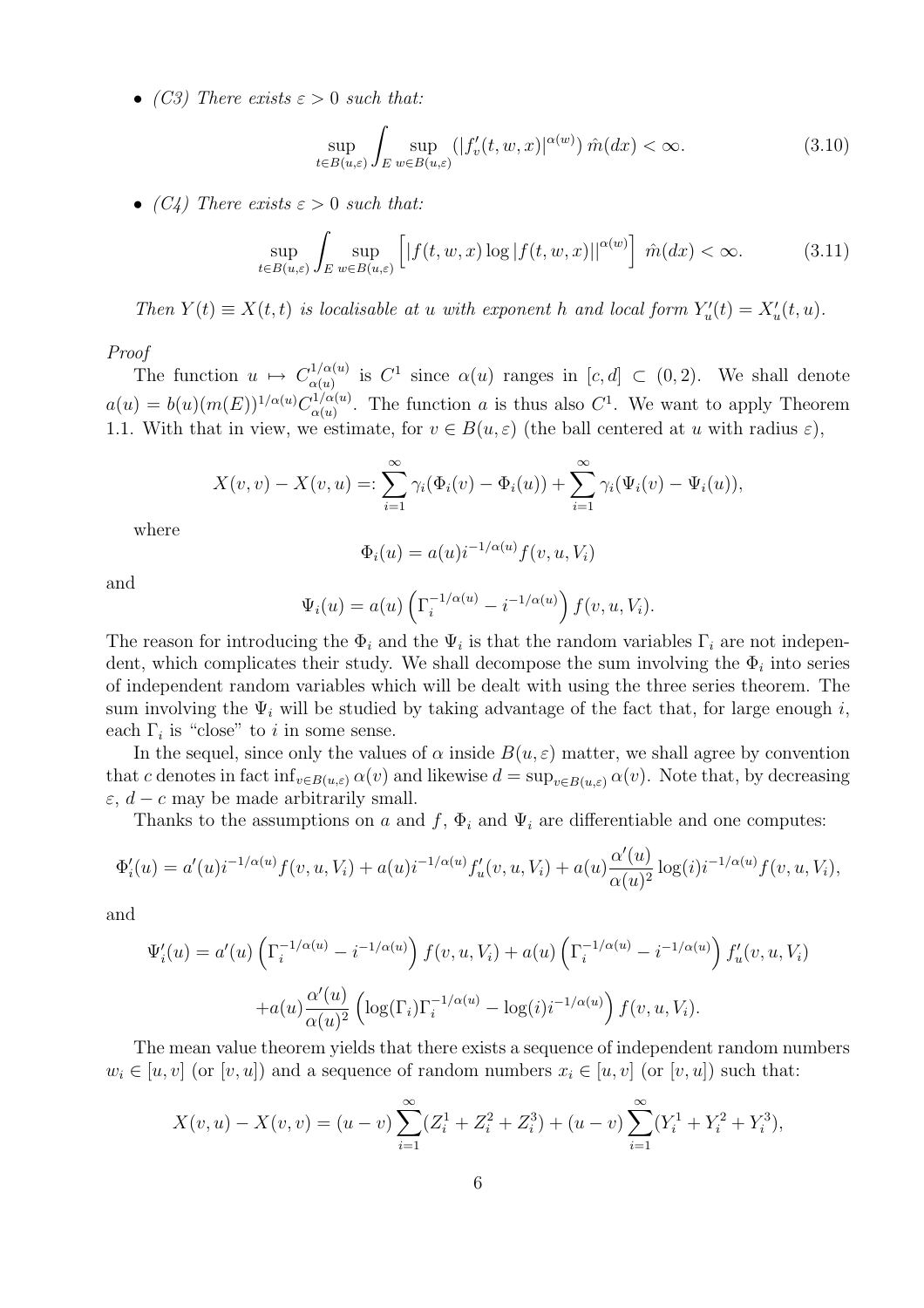where

$$
Z_{i}^{1} = \gamma_{i} a'(w_{i}) i^{-1/\alpha(w_{i})} f(v, w_{i}, V_{i}),
$$
  
\n
$$
Z_{i}^{2} = \gamma_{i} a(w_{i}) i^{-1/\alpha(w_{i})} f'_{u}(v, w_{i}, V_{i}),
$$
  
\n
$$
Z_{i}^{3} = \gamma_{i} a(w_{i}) \frac{\alpha'(w_{i})}{\alpha(w_{i})^{2}} \log(i) i^{-1/\alpha(w_{i})} f(v, w_{i}, V_{i}),
$$
  
\n
$$
Y_{i}^{1} = \gamma_{i} a'(x_{i}) \left(\Gamma_{i}^{-1/\alpha(x_{i})} - i^{-1/\alpha(x_{i})}\right) f(v, x_{i}, V_{i}),
$$
  
\n
$$
Y_{i}^{2} = \gamma_{i} a(x_{i}) \left(\Gamma_{i}^{-1/\alpha(x_{i})} - i^{-1/\alpha(x_{i})}\right) f'_{u}(v, x_{i}, V_{i}),
$$
  
\n
$$
Y_{i}^{3} = \gamma_{i} a(x_{i}) \frac{\alpha'(x_{i})}{\alpha(x_{i})^{2}} \left(\log(\Gamma_{i}) \Gamma_{i}^{-1/\alpha(x_{i})} - \log(i) i^{-1/\alpha(x_{i})}\right) f(v, x_{i}, V_{i}).
$$

Note that each  $w_i$  depends on  $a, f, \alpha, u, v, V_i$ , but not on  $\gamma_i$ . This remark will be useful in the sequel.

The remainder of the proof is divided into four steps. The first step will apply the threeseries theorem to show that each series  $\sum_{n=1}^{\infty}$  $i=1$  $Z_i^j$  $i,j=1,2,3$ , converges almost surely. In the second step, we will prove that  $\sum_{n=1}^{\infty}$  $i=1$  $Y_i^j$ <sup>f</sup> also converges almost surely for  $j = 1, 2, 3$ . In the third step we will prove that condition (1.3) is verified by  $\sum_{n=1}^{\infty}$  $i=1$  $Z_i^j$  $i<sub>i</sub>$ ,  $j = 1, 2, 3$ . Finally, step four will prove the same thing for  $\sum_{n=1}^{\infty}$  $i=1$  $Y_i^j$  $j^j, j = 1, 2, 3.$ 

First step: almost sure convergence of  $\sum^{\infty}$  $i=1$  $Z_i^j$  $j<sub>i</sub>, j = 1, 2, 3.$ 

Consider  $Z^1 = \sum_{n=1}^{\infty}$  $i=1$  $Z_i^1$ . Fix  $\lambda > 0$ . We shall deal successively with the three series involved the three-series theorem.

First series:  $S_1 =$  $\approx$  $i=1$  $P(|Z_i^1| > \lambda).$ 

$$
P(|Z_i^1| > \lambda) = P\left(|f(v, w_i, V_i)| > \frac{\lambda i^{1/\alpha(w_i)}}{|a'(w_i)|}\right)
$$
  
\n
$$
\leq P\left(|f(v, w_i, V_i)|^{\alpha(w_i)} > i \inf_{w \in B(u,\varepsilon)} \left[\left(\frac{\lambda}{|a'(w)|}\right)^{\alpha(w)}\right]\right).
$$

Note that, since a' is bounded on the compact interval  $[u, v]$ ,  $K := \inf_{w \in B(u, \varepsilon)}$  $\int \frac{1}{\sqrt{2}}$  $|a'(w)|$ is strictly positive.

$$
P(|Z_i^1| > \lambda) \le P\left(\sup_{w \in B(u,\varepsilon)} |f(v,w,V_i)|^{\alpha(w)} > Ki\right)
$$
  
= 
$$
P\left(\sup_{w \in B(u,\varepsilon)} |f(v,w,V_1)|^{\alpha(w)} > Ki\right).
$$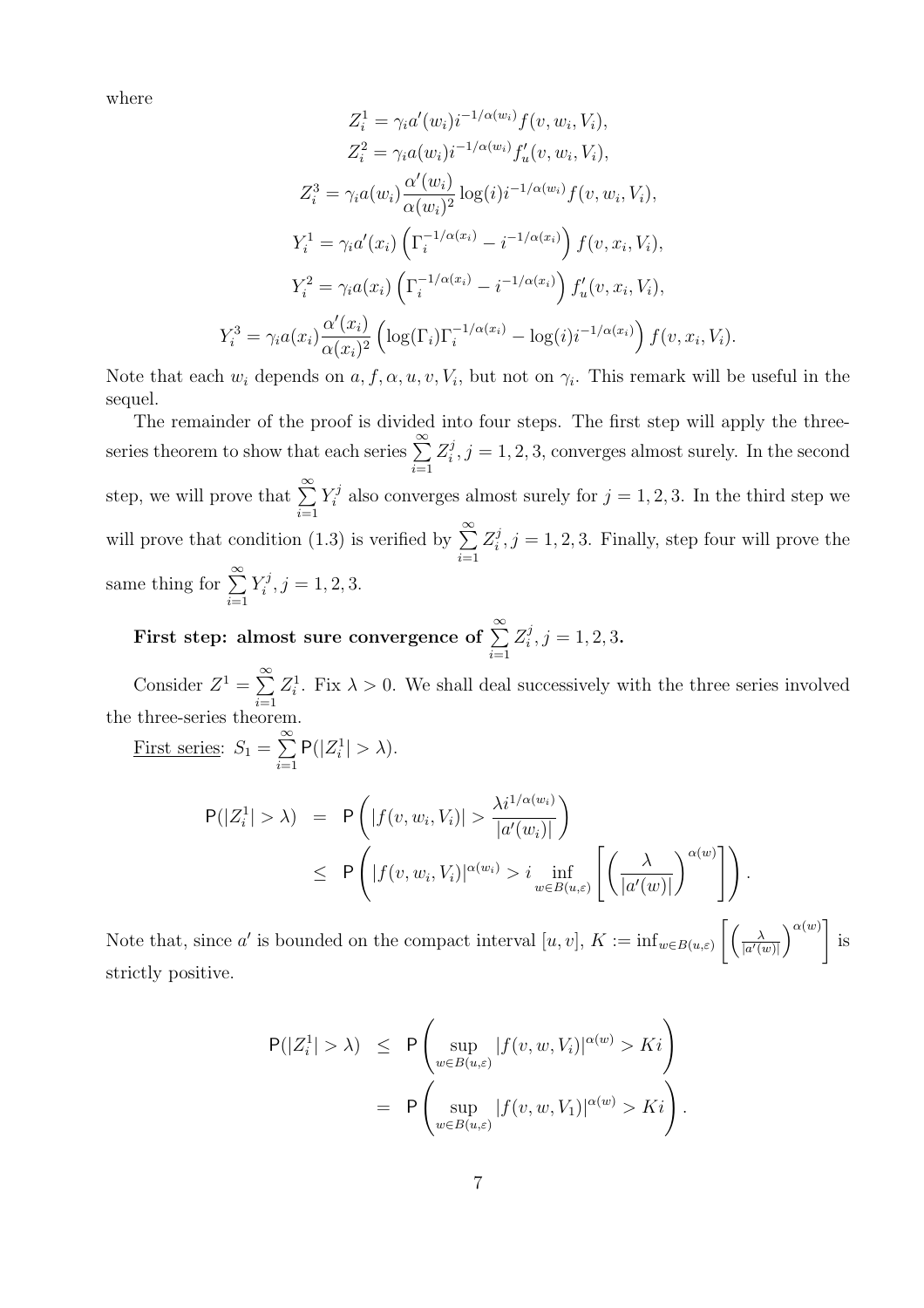Thus

$$
\sum_{i=1}^{+\infty} \mathsf{P}(|Z_i^1| > \lambda) \leq \sum_{i=1}^{+\infty} \mathsf{P}\left(\sup_{w \in B(u,\varepsilon)} |f(v,w,V_1)|^{\alpha(w)} > Ki\right)
$$
  

$$
\leq \frac{1}{K} \mathsf{E}\left[\sup_{w \in B(u,\varepsilon)} |f(v,w,V_1)|^{\alpha(w)}\right]
$$
  

$$
\leq \frac{1}{K} \sup_{t \in B(u,\varepsilon)} \int_{E} \sup_{w \in B(u,\varepsilon)} (|f(t,w,x)|^{\alpha(w)}) \hat{m}(dx)
$$
  

$$
< +\infty
$$

by (C2).  
Second series: 
$$
S_2^n = \sum_{i=1}^n \mathsf{E}(Z_i^1 1\{|Z_i^1| \leq \lambda\}).
$$

$$
\begin{array}{rcl}\n\mathsf{E}(Z_i^1 \mathbf{1}\{|Z_i^1| \leq \lambda\}) & = & \mathsf{E}(\gamma_i a'(w_i) i^{-1/\alpha(w_i)} f(v, w_i, V_i) \mathbf{1}\{|a'(w_i) i^{-1/\alpha(w_i)} f(v, w_i, V_i)| \leq \lambda\}) \\
& = & \mathsf{E}(\gamma_i) \mathsf{E}(a'(w_i) i^{-1/\alpha(w_i)} f(v, w_i, V_i) \mathbf{1}\{|a'(w_i) i^{-1/\alpha(w_i)} f(v, w_i, V_i)| \leq \lambda\}) \\
& = & 0,\n\end{array}
$$

where we have used the facts that  $\gamma_i$  is independent of  $w_i, V_i$  and  $\mathsf{E}(\gamma_i) = 0$ . As a consequence,  $\lim_{n\to+\infty} S_2^n = 0$ .

Third series: The final series we need to consider is  $S_3 =$  $\approx$  $i=1$  $\mathsf{E}\left[ (Z_i^1 \mathbf{1}\{|Z_i^1| \leq 1\})^2 \right]$ . Take  $\lambda = 1^1$ .

Let  $\eta$  be such that  $d < \eta < 2$ .

$$
(Z_i^1 \mathbf{1}\{|Z_i^1| \le 1\})^2 \le |Z_i^1|^{\eta} \mathbf{1}\{|Z_i^1| \le 1\}
$$
  
\n
$$
\mathsf{E}\left[ (Z_i^1 \mathbf{1}\{|Z_i^1| \le 1\})^2 \right] \le \mathsf{E}\left[ |Z_i^1|^{\eta} \mathbf{1}\{|Z_i^1| \le 1\} \right]
$$
  
\n
$$
= \int_0^{+\infty} \mathsf{P}(|Z_i^1|^{\eta} \mathbf{1}\{|Z_i^1| \le 1\} > x) dx
$$
  
\n
$$
= \int_0^1 \mathsf{P}(|Z_i^1|^{\eta} \mathbf{1}\{|Z_i^1| \le 1\} > x) dx
$$
  
\n
$$
\le \int_0^1 \mathsf{P}(|Z_i^1|^{\eta} > x) dx.
$$

<sup>&</sup>lt;sup>1</sup>Recall that, in the three series theorem, for the series  $\sum_{i=1}^{\infty} X_i$  to converge almost surely, it is necessary that, for all  $\lambda > 0$ , the three series  $\sum_{i=1}^{\infty} P(|X_i| > \lambda)$ ,  $\sum_{i=1}^{\infty} E(X_i \mathbf{1}(|X_i| \leq \lambda))$ , a converge, and it is sufficient that they converge for one  $\lambda > 0$ , see, e.g. [17], Theorem 6.1.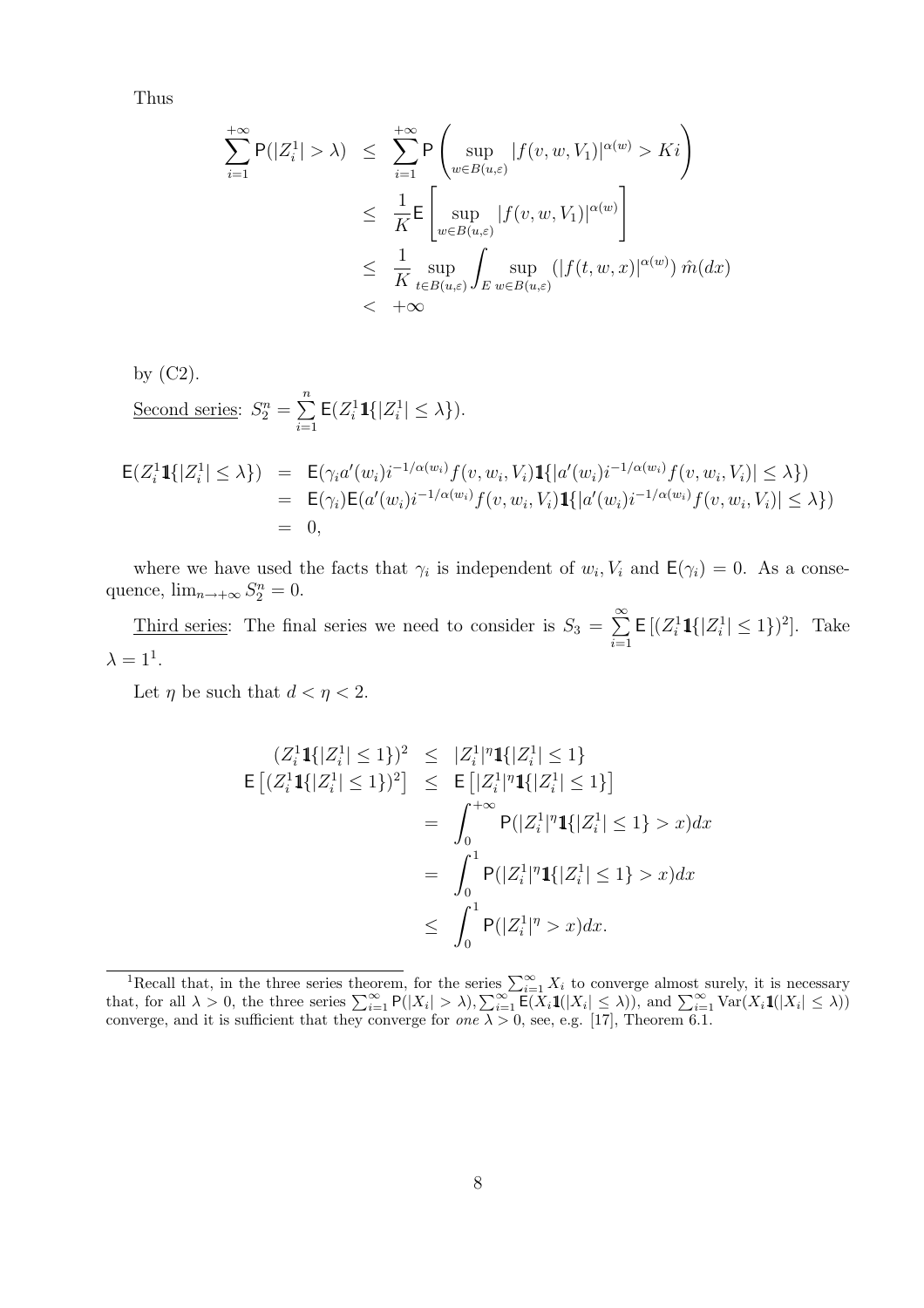Now, for all  $x$  in  $(0, 1)$ ,

$$
P(|Z_i^1|^{\eta} > x) = P(|Z_i^1| > x^{1/\eta})
$$
  
\n
$$
\leq P\left(|f(v, w_i, V_i)|^{\alpha(w_i)} > i \frac{x^{\frac{\alpha(w_i)}{\eta}}}{|a'(w_i)|^{\alpha(w_i)}}\right)
$$
  
\n
$$
\leq P\left(\sup_{w \in B(u,\varepsilon)} |f(v, w, V_i)|^{\alpha(w)} > K'ix^{\frac{d}{\eta}}\right)
$$
  
\n
$$
= P\left(\sup_{w \in B(u,\varepsilon)} |f(v, w, V_1)|^{\alpha(w)} > K'ix^{\frac{d}{\eta}}\right),
$$

where  $K' := \inf_{w \in B(u,\varepsilon)}$  $\begin{bmatrix} 1 \end{bmatrix}$  $|a'(w)|$  $\alpha(w)$ ] is strictly positive. Thus,

$$
S_3 \leq \int_0^1 \sum_{i=1}^{\infty} \mathsf{P}\left(\sup_{w \in B(u,\varepsilon)} |f(v,w,V_1)|^{\alpha(w)} > K'ix^{\frac{d}{\eta}}\right) dx
$$
  
\n
$$
\leq \int_0^1 \frac{1}{K'x^{\frac{d}{\eta}}} \mathsf{E}(\sup_{w \in B(u,\varepsilon)} |f(v,w,V_1)|^{\alpha(w)}) dx
$$
  
\n
$$
\leq \frac{1}{K'} \left(\sup_{t \in B(u,\varepsilon)} \int_E \sup_{w \in B(u,\varepsilon)} (|f(t,w,x)|^{\alpha(w)}) \hat{m}(dx)\right) \left(\int_0^1 \frac{dx}{x^{\frac{d}{\eta}}}\right)
$$
  
\n
$$
< +\infty.
$$

The case of the  $Z^2 = \sum_{n=1}^{\infty}$  $i=1$  $Z_i^2$  is treated similarly, since the conditions required on  $(a', f)$  in the proof above are also satisfied by  $(a, f'_u)$ .

Consider finally 
$$
Z^3 = \sum_{i=1}^{\infty} Z_i^3
$$
. Fix  $\lambda > 0$ .  
\n  
\nFirst series:  $S_1 = \sum_{i=1}^{\infty} P(|Z_i^3| > \lambda)$ .  
\n
$$
P(|Z_i^3| > \lambda) = P\left(|f(v, w_i, V_i)| > \frac{\lambda \alpha(w_i)^2 i^{1/\alpha(w_i)}}{|a(w_i)\alpha'(w_i)| \log i}\right)
$$
\n
$$
\leq P\left(|f(v, w_i, V_i)|^{\alpha(w_i)} > K'' \frac{i}{(\log i)^{\alpha(w_i)}}\right),
$$

where  $K'' := \inf_{w \in B(u,\varepsilon)}$  $\int \int \lambda \alpha(w)^2$  $\overline{|a(w)\alpha'(w)|}$ is strictly positive by the assumptions on  $a, \alpha$  and  $\alpha'$ . In the sequel, K will always denote a finite positive constant, that may however change from line to line.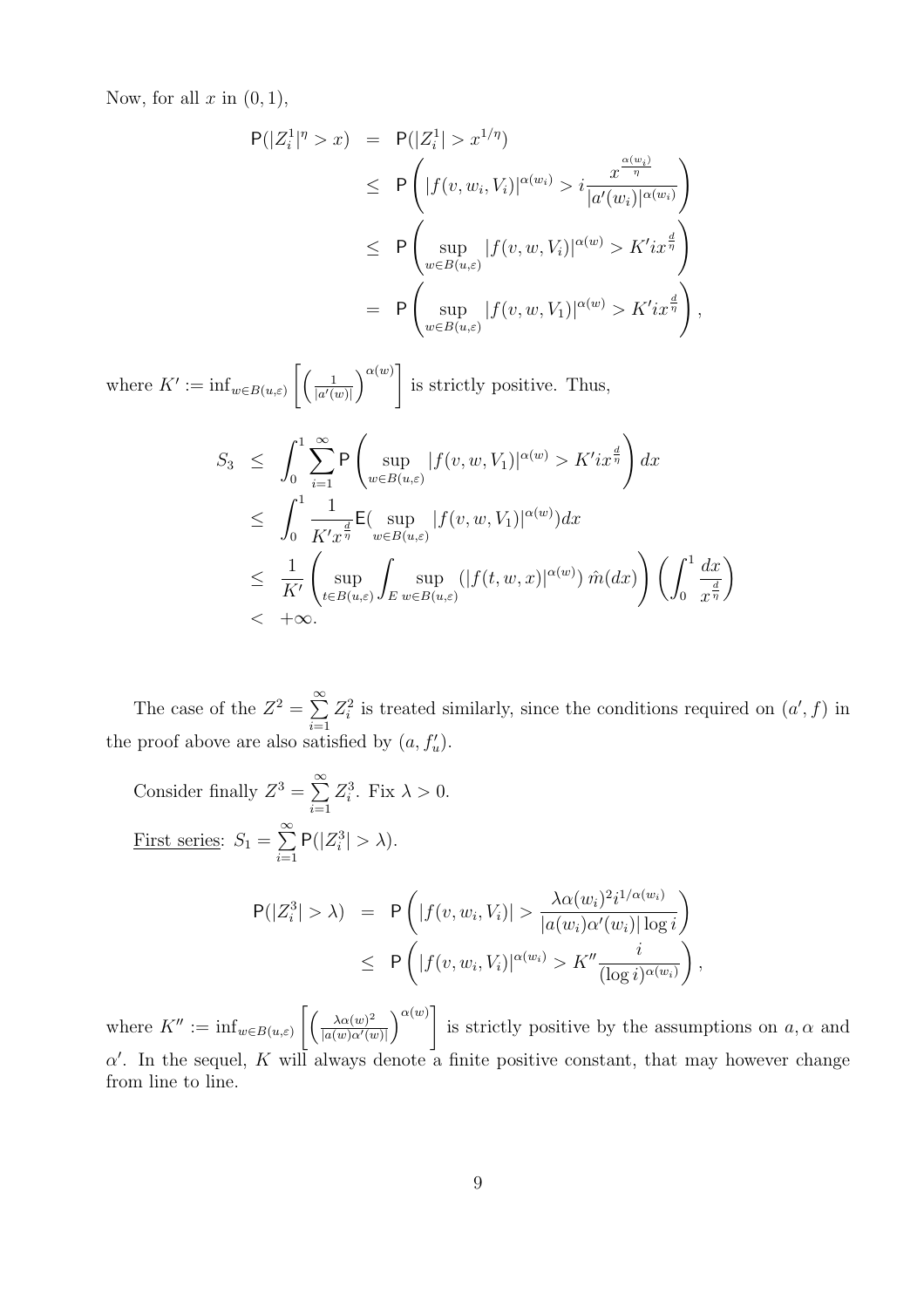Let  $g_i(x) = \frac{Kx}{(\log x)^{\alpha(w_i)}}$  for  $x \ge 1$  and  $i \in \mathbb{N}^*$ . For x large enough and for all i,  $g_i$  is strictly increasing and  $\lim_{x\to+\infty} g_i(x) = +\infty$ . For z large enough (independently of i),

$$
g_i(z(\log z)^{\alpha(w_i)}) = \frac{Kz(\log z)^{\alpha(w_i)}}{(\log z + \alpha(w_i)\log \log z)^{\alpha(w_i)}}
$$
  
 
$$
\geq \frac{Kz}{2}.
$$

Let  $A > e$  be such that:  $\forall z \geq A, \forall i \in \mathbb{N}^*, g_i^{-1}(z) \leq \frac{z}{B}$  $\frac{z}{K}(\log z)^{\alpha(w_i)}.$ Let  $U_i = |f(v, w_i, V_i)|^{\alpha(w_i)}$ .

$$
P(|Z_i^3| > \lambda) \leq P(U_i > K \frac{i}{(\log i)^{\alpha(w_i)}})
$$
  
\n
$$
\leq P(\left(\{U_i < A\} \cap \{U_i > K \frac{i}{(\log i)^{\alpha(w_i)}}\}\right) \cup (\{U_i \geq A\} \cap \{g_i^{-1}(U_i) > i\}))
$$
  
\n
$$
\leq P(A > U_i > K \frac{i}{(\log i)^d}) + P(\{U_i \geq A\} \cap \{U_i | \log U_i | \alpha^{(w_i)} > Ki\})
$$
  
\n
$$
\leq P(A > U_i > K \frac{i}{(\log i)^d}) + P(U_i | \log U_i | \alpha^{(w_i)} > Ki)
$$
  
\n
$$
\leq P(A > U_i > K \frac{i}{(\log i)^d}) + P(\sup_{w \in B(u,\varepsilon)} [|f(v, w, V_1) \log |f(v, w, V_1)| | \alpha^{(w)}| > \frac{K}{d^d} i).
$$

On the one hand,  $P(A > U_i > K \frac{i}{(\log i)^d})$  vanishes for i large. On the other hand, by (C3),

$$
\sum_{i} \mathsf{P}\left(\sup_{w \in B(u,\varepsilon)}[|f(v,w,V_1)\log|f(v,w,V_1)||^{\alpha(w)}] > \frac{K}{d^d}i\right) \leq \frac{d^d}{K} \mathsf{E}\left(\sup_{w \in B(u,\varepsilon)}[|f(v,w,V_1)\log|f(v,w,V_1)||^{\alpha(w)}]\right) < +\infty
$$

and thus  $S_1 < +\infty$ .

Second series:  $S_2^n =$  $\frac{n}{2}$  $i=1$  $\mathsf{E}(Z_i^3 1{\{|Z_i^3| \leq \lambda\}}).$ For the same reason as in the case of  $Z_i^1$  (*i.e.*  $\gamma_i$  is independent of  $w_i, V_i$ ),  $S_2^n = 0$ ,  $\forall n$ . Third series:  $S_3 =$  $\approx$  $i=1$  $\mathsf{E}((Z_i^3 1\{|Z_i^3| \leq 1\})^2)$ . Take again  $\lambda = 1$ .

Let  $\eta > 0$  be such that  $d < \eta < 2$ , and  $\mu > 0$  be such that  $0 < \mu < 1 - \frac{d}{n}$  $\frac{d}{\eta}$ . Using the same line of reasoning as in the case of  $Z_i^1$ ,

$$
\mathsf{E}(Z_i^3\mathbf{1}\{|Z_i^3|\leq 1\})^2 \ \leq \ \int_0^1 \mathsf{P}(|Z_i^3|^{\eta}>x)dx.
$$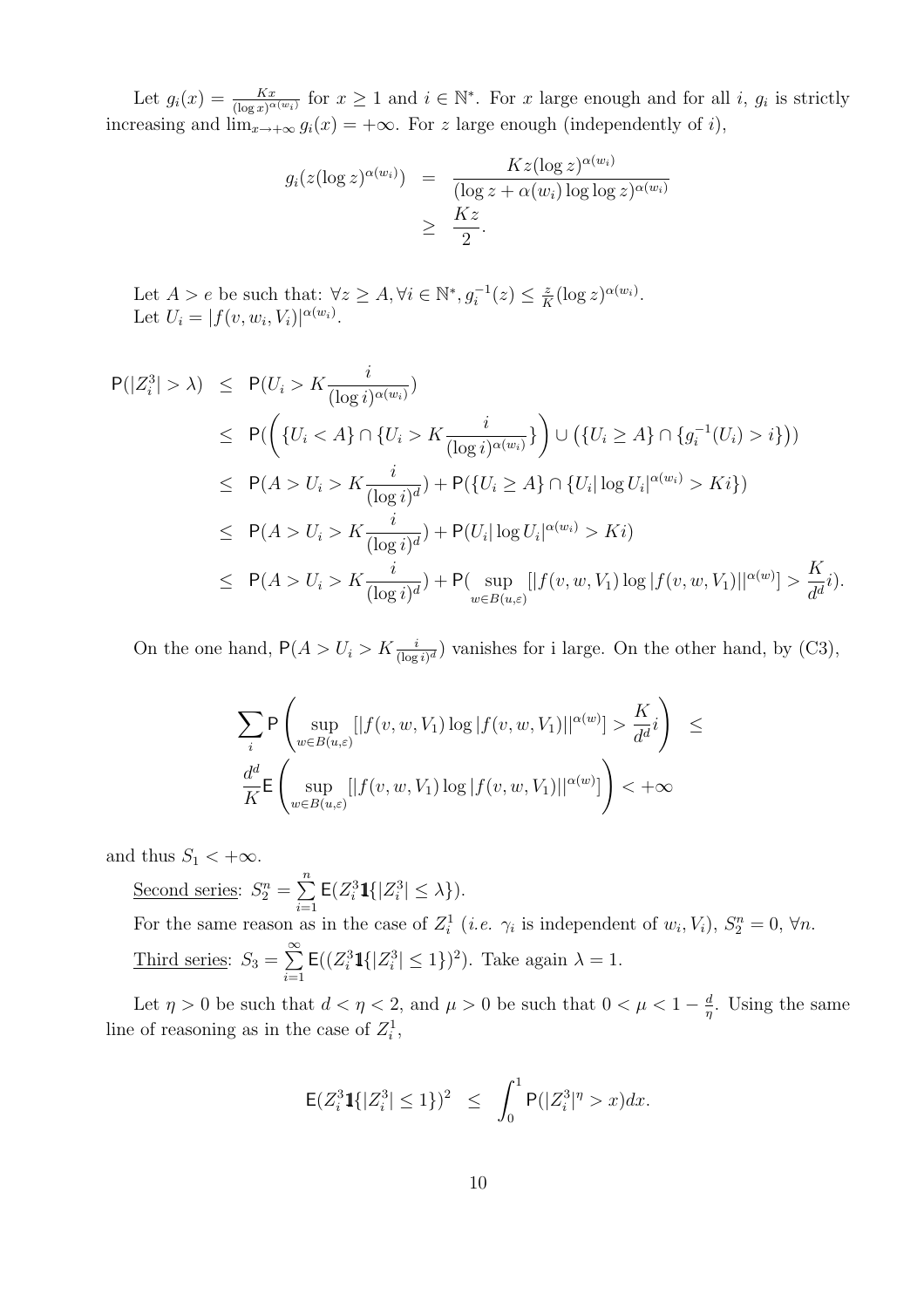We have, for all  $x$  in  $(0, 1)$ ,

$$
P(|Z_i^3|^{\eta} > x) = P(|Z_i^3| > x^{1/\eta})
$$
  
\n
$$
\leq P\left(|f(v, w_i, V_i)|^{\alpha(w_i)} > Kx^{\frac{d}{\eta}}\frac{i}{(\log i)^{\alpha(w_i)}}\right)
$$

,

where  $K := \inf_{w \in B(u,\varepsilon)}$  $\int \int \alpha(w)^2$  $\overline{|a(w)\alpha'(w)|}$  $\alpha(w)$ ] is strictly positive by the assumptions on  $a, \alpha$  and  $\alpha'$ .

$$
\mathsf{P}(|Z_i^3|^{\eta}>x) \;\; \leq \;\; \mathsf{P}(A>U_i>Kx^{\frac{d}{\eta}}\frac{i}{(\log i)^d}) + \mathsf{P}(\sup_{w \in B(u,\varepsilon)}[|f(v,w,V_1)\log |f(v,w,V_1)||^{\alpha(w)}] > \frac{Kx^{\frac{d}{\eta}}}{d^d}i).
$$

Let us deal with the first term of the sum in the right hand side of the above inequality.

$$
P(A > U_i > Kx^{\frac{d}{\eta}}\frac{i}{(\log i)^d}) \le P(A > U_i > Kx^{\frac{d}{\eta}}i^{1-\mu})
$$

for i large enough, i.e.  $i > i^*$ , where  $i^*$  depends only on d and  $\mu$ . As a consequence:

$$
\sum_{i=i*}^{+\infty} P(A > U_i > Kx^{\frac{d}{\eta}} \frac{i}{(\log i)^d}) \leq \sum_{i=i*}^{+\infty} P(A > U_i > Kx^{\frac{d}{\eta}} i^{1-\mu})
$$
  

$$
\leq \left(\frac{A}{Kx^{\frac{d}{\eta}}}\right)^{\frac{1}{1-\mu}}
$$
  

$$
\leq \frac{K'}{x^{\frac{d}{\eta(1-\mu)}}}.
$$

But  $\frac{d}{\eta(1-\mu)} < 1$  and thus

$$
\int_0^1 \sum_{i=1}^{+\infty} \mathsf{P}(A > U_i > Kx^{\frac{d}{\eta}} \frac{i}{(\log i)^d}) dx \quad < \quad +\infty.
$$

Now for the second term in the sum:

$$
\sum_{i=1}^{+\infty} \mathsf{P}(\sup_{w \in B(u,\varepsilon)}[|f(v,w,V_1)\log|f(v,w,V_1)||^{\alpha(w)}] > \frac{Kx^{\frac{d}{\eta}}}{d^d}i)
$$
  

$$
\leq \frac{d^d}{Kx^{\frac{d}{\eta}}} \mathsf{E}\left(\sup_{w \in B(u,\varepsilon)}[|f(v,w,V_1)\log|f(v,w,V_1)||^{\alpha(w)}]\right) \leq \frac{K'}{x^{\frac{d}{\eta}}}
$$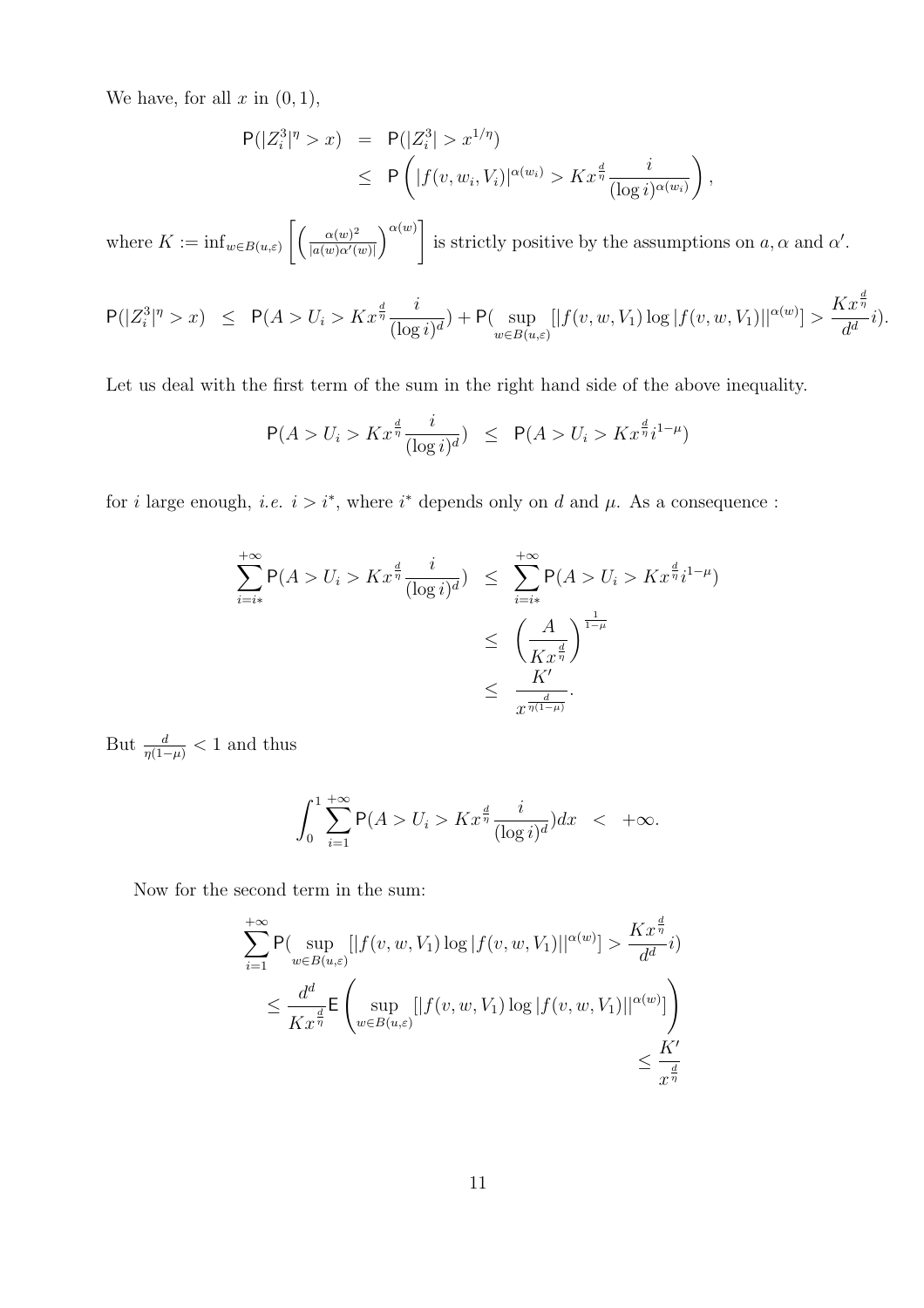and as a consequence

$$
\int_0^1 \sum_{i=1}^{+\infty} \mathsf{P}(\sup_{w \in B(u,\varepsilon)}[|f(v,w,V_1)\log|f(v,w,V_1)||^{\alpha(w)}] > \frac{Kx^{\frac{d}{\eta}}}{d^d}i)dx
$$
  
\$\leq \int\_0^1 \frac{K'}{x^{\frac{d}{\eta}}}dx\$< +\infty.\$

We have thus verified all the conditions in the three series theorem, and shown that the series  $Z^1$ ,  $Z^2$  and  $Z^3$  are almost surely convergent.

Second step: almost sure convergence of  $\sum^{\infty}_{ }$  $i=1$  $Y_i^j$  $j^j, j = 1, 2, 3.$ 

To prove that the series  $\sum_{n=1}^{\infty}$  $i=1$  $Y_i^j$  $\zeta_i^j$ ,  $j = 1, 2, 3$  converge almost surely, we will first show that it is enough to prove that  $\sum_{n=1}^{\infty}$  $i=1$  $Y_i^j \mathbf{1}_{\{\frac{1}{2} \leq \frac{\Gamma_i}{i} \leq 2\} \cap \{|Y_i^j| \leq 1\}}$  converges almost surely for  $j = 1, 2, 3$ . Indeed, we prove now that  $\sum_{i=1}^{i-1} P\left(\frac{1}{2} \leq \frac{\Gamma_i}{i} \leq 2\right) \cup \{Y_i^j\}$  $\frac{1}{2}$   $\frac{2}{i}$   $\frac{2}{j}$   $\frac{1}{i}$   $\frac{1}{i}$   $\frac{1}{i}$   $\frac{1}{i}$  $\left\{ \mathcal{F}_{i}^{j} \right\}$  > 1}  $\left\{ \infty, \text{ where } \overline{T} \text{ denotes the } i$ complementary set of the set T.

$$
\begin{array}{lcl} \displaystyle \mathsf{P}\left(\{\frac{1}{2}\leq \frac{\Gamma_i}{i}\leq 2\}\cup \{|Y_i^j|>1\}\right) & = & \displaystyle \mathsf{P}\left(\{\frac{1}{2}\leq \frac{\Gamma_i}{i}\leq 2\}\cup \left[\{|Y_i^j|>1\}\cap \{\frac{1}{2}\leq \frac{\Gamma_i}{i}\leq 2\}\right]\right) \\ & \leq & \displaystyle \mathsf{P}(\{\Gamma_i<\frac{i}{2}\})+\mathsf{P}(\{\Gamma_i>2i\})+\mathsf{P}\left(\{|Y_i^j|>1\}\cap \{\frac{1}{2}\leq \frac{\Gamma_i}{i}\leq 2\}\right). \end{array}
$$

 $\Gamma_i$ , as a sum of independent and identically distributed exponential random variables with mean 1, satisfy a Large Deviation Principle with rate function  $\Lambda^*(x) = x - 1 - \log(x)$  for mean 1, satisfy a Large Deviation Principle with rate function  $\Lambda$ <br> $x > 0$  and infinity for  $x \leq 0$  (see for instance [4] p.35), thus  $\Sigma$  $i \geq 1$  $P(\{\Gamma_i \, \langle \frac{i}{2}$  $(\frac{i}{2})$  <  $+\infty$  and  $\overline{ }$ 

$$
\sum_{i\geq 1} P(\{\Gamma_i > 2i\}) < +\infty.
$$
  
Consider now  $\sum_{i\geq 1} P(\{|Y_i^j| > 1\} \cap \{\frac{1}{2} \leq \frac{\Gamma_i}{i} \leq 2\})$ , for  $j = 1, 2, 3$ .  

$$
\underline{\text{Case } j = 1 \text{ or } j = 2}:
$$

$$
P(\{|Y_i^j| > 1\} \cap \{\frac{1}{2} \leq \frac{\Gamma_i}{i} \leq 2\}) = P(\{|Z_i^j| | (\frac{\Gamma_i}{i})^{-1/\alpha(x_i)} - 1| > 1\} \cap \{\frac{1}{2} \leq \frac{\Gamma_i}{i} \leq 2\})
$$

$$
\leq P(\{(2^{1/\alpha(x_i)} - 1)|Z_i^j| > 1\} \cap \{\frac{1}{2} \leq \frac{\Gamma_i}{i} \leq 2\})
$$

$$
\leq P(|Z_i^j| > \frac{1}{2^{1/d} - 1})
$$

thus  $\sum_{i\geq 1}$  P ¡  $\{|Y_i^j\}$  $|\zeta_i^j| > 1$   $\} \cap \{\frac{1}{2} \leq \frac{\Gamma_i}{i} \leq 2\}$ ¢  $< +\infty$ .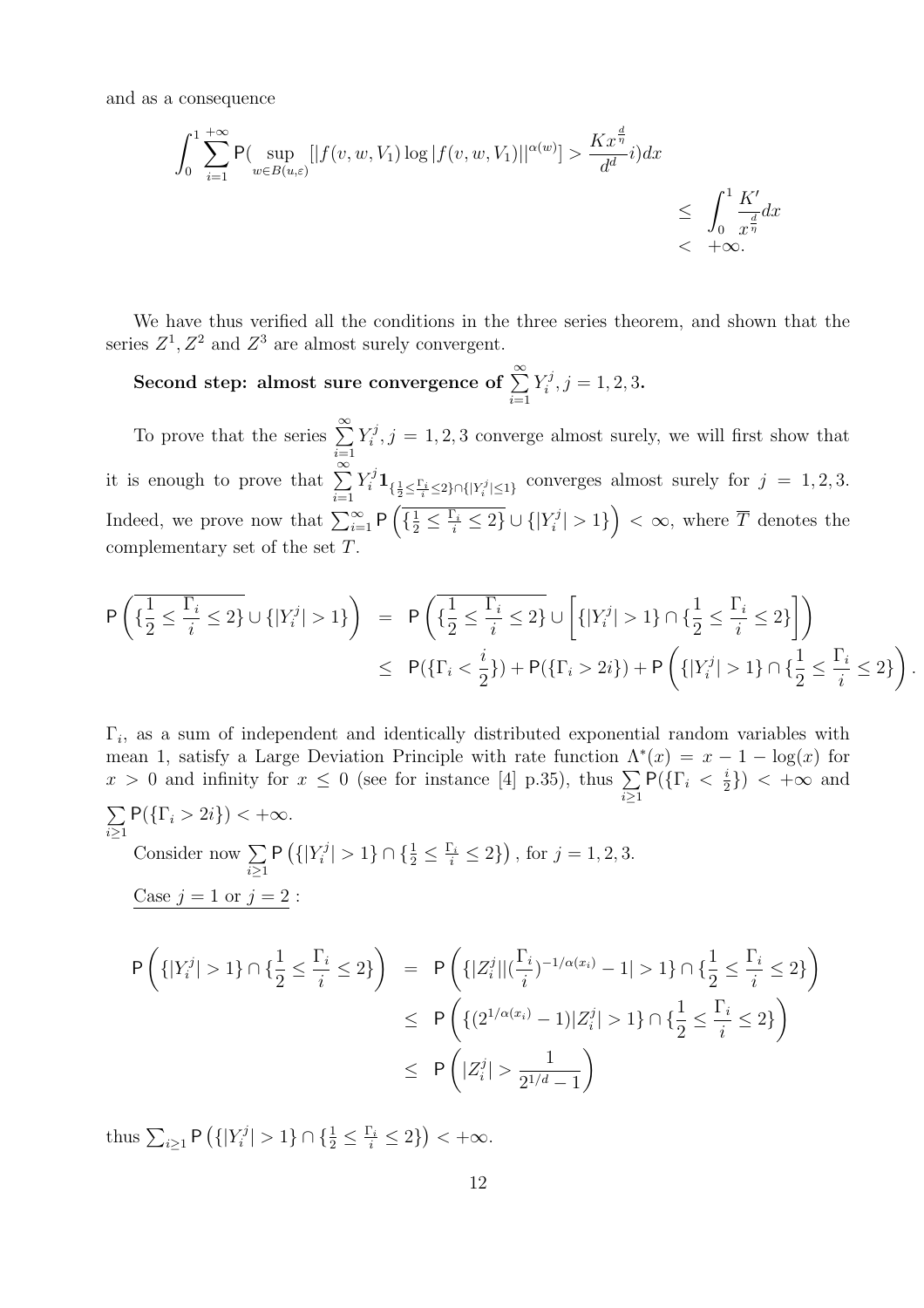Case 
$$
j = 3
$$
:  
\nFor  $i > 1$ :  
\n
$$
\mathsf{P}\left(\{|Y_i^3| > 1\} \cap \{\frac{1}{2} \leq \frac{\Gamma_i}{i} \leq 2\}\right) = \mathsf{P}\left(\{|Z_i^3| |\frac{\log \Gamma_i}{\log i}(\frac{\Gamma_i}{i})^{-1/\alpha(x_i)} - 1| > 1\} \cap \{\frac{1}{2} \leq \frac{\Gamma_i}{i} \leq 2\}\right).
$$

 $\left(\frac{\log \Gamma_i}{\log i}\right)$  $\frac{\log \Gamma_i}{\log i} \Big(\frac{\Gamma_i}{i}$  $(\frac{\Gamma_i}{i})^{-1/\alpha(x_i)} - 1)_{(i>1)}$  is bounded on  $\{\frac{1}{2} \leq \frac{\Gamma_i}{i} \leq 2\}$ , thus there exists  $K > 0$  such that

$$
\mathsf{P}\left(\{|Y_i^3| > 1\} \cap \{\frac{1}{2} \le \frac{\Gamma_i}{i} \le 2\}\right) \le \mathsf{P}\left(|Z_i^3| > \frac{1}{K}\right)
$$

which entails that  $\sum$  $i \geq 1$ P ¡  ${|Y_i^3| > 1} \cap {\frac{1}{2} \leq \frac{\Gamma_i}{i} \leq 2}$ ¢  $< +\infty$ .

We are thus left with proving that  $\sum_{n=1}^{\infty}$  $i=1$  $Y_i^j \mathbf{1}_{\{\frac{1}{2} \leq \frac{\Gamma_i}{i} \leq 2\} \cap \{|Y_i^j| \leq 1\}}$  converges almost surely for  $j = 1, 2, 3.$ 

In that view, we shall apply the following well-known lemma:

**Lemma 3.4** Let  $\{X_k, k \geq 1\}$  be a sequence of random variables such that  $+\infty$  $n=1$  $E|X_n| < +\infty$ , then  $+\infty$  $n=1$  $X_n$  converges almost surely.

Let us show that  $\sum_{n=1}^{\infty}$  $i=1$ E h  $|Y_i^j$  $\frac{r\jmath}{i}|\mathbf{1}_{\{\frac{1}{2}\leq \frac{\Gamma_i}{i}\leq 2\}\cap\{|Y_i^j|\leq 1\}}$ i  $< +\infty$ .

$$
\mathsf{E}\left[|Y_i^j|\mathbf{1}_{\{\frac{1}{2}\leq \frac{\Gamma_i}{i}\leq 2\}\cap\{|Y_i^j|\leq 1\}}\right] = \int_0^\infty \mathsf{P}\left(\{1\geq |Y_i^j|>x\}\cap\{\frac{1}{2}\leq \frac{\Gamma_i}{i}\leq 2\}\right)dx
$$
  

$$
\leq \int_0^1 \mathsf{P}\left(\{|Y_i^j|>x\}\cap\{\frac{1}{2}\leq \frac{\Gamma_i}{i}\leq 2\}\right)dx.
$$

Let  $B_i = \{\frac{1}{2} \leq \frac{\Gamma_i}{i} \leq 2\}.$ Case  $j = 1$ :

Using the finite-increments formula applied to the function  $x \mapsto x^{-\frac{1}{\alpha(x_i)}}$  on  $[\frac{1}{2}, 2]$ , one easily shows that

$$
P\left(\{|Y_i^1| > x\} \cap B_i\right) \le P\left(\{|Z_i^1| \frac{\Gamma_i}{i} - 1| > x \frac{c}{2^{1+1/c}}\} \cap B_i\right)
$$
  
=  $P\left(|a'(x_i)i^{-1/\alpha(x_i)}f(v, x_i, V_i)||\frac{\Gamma_i}{i} - 1| > x \frac{c}{2^{1+1/c}}\} \cap B_i\right)$   
 $\le P\left(\{|f(v, x_i, V_i)|^{\alpha(x_i)}|\frac{\Gamma_i}{i} - 1|^{\alpha(x_i)} > K_c ix^{\alpha(x_i)}\} \cap B_i\right)$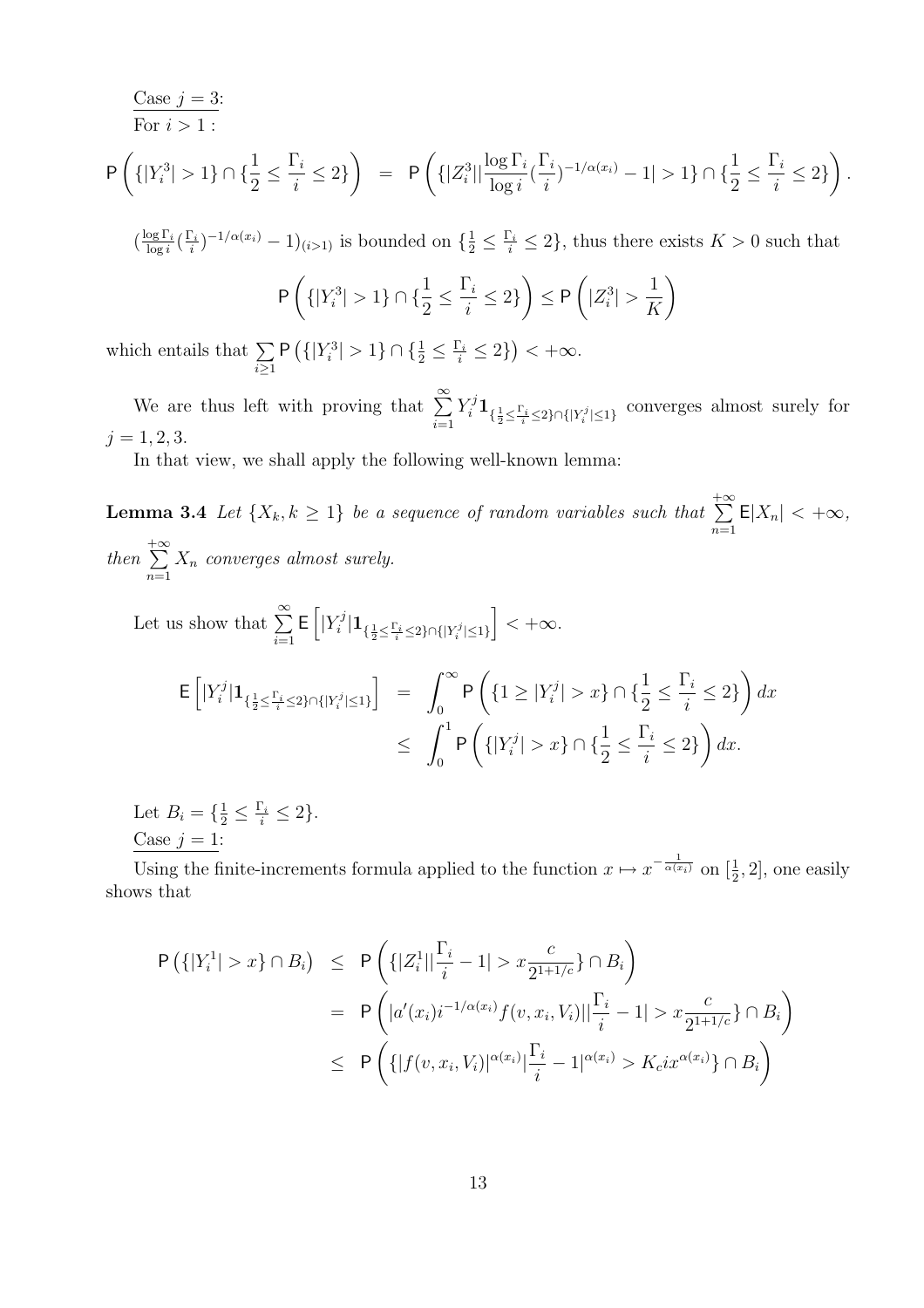where  $K_c := \inf_{w \in B(u,\varepsilon)}$  $\left[ \begin{array}{cc} c \end{array} \right]$  $2^{1+1/c}|a'(w)|$  $\alpha(w)$ ] is strictly positive by the assumptions on  $a'$  and  $\alpha$ . Thus

$$
\mathsf{P}\left(\{|Y_i^1|>x\}\cap B_i\right) \leq \mathsf{P}\left(\sup_{w\in B(u,\varepsilon)}|f(v,w,V_1)|^{\alpha(w)}|\frac{\Gamma_i}{i}-1|^c>K_cix^d\right)
$$

.

Case  $d > 1$ :

Fix  $\eta \in (d, 1 + \frac{c}{2})$  (since  $\alpha$  is continuous and  $d < 2$ , by decreasing if necessary  $\varepsilon$ , one may ensure that  $d < 1 + c/2$ . By Markov and Hölder inequalities,

$$
\begin{array}{lcl} \displaystyle \mathsf{P}\left(\{|Y_i^1|>x\}\cap B_i\right) & \leq & \displaystyle \mathsf{P}\left(\left[\sup_{w\in B(u,\varepsilon)}|f(v,w,V_1)|^{\alpha(w)}\right]^{1/\eta}\lvert \frac{\Gamma_i}{i}-1|^{c/\eta}>K_c^{1/\eta}i^{1/\eta}x^{d/\eta}\right) \\ \\ & \leq & \displaystyle \frac{1}{(K_cix^d)^{1/\eta}}\left[\mathsf{E}\lvert \frac{\Gamma_i}{i}-1\rvert^2\right]^{c/2\eta}\left(\sup_{v\in B(u,\varepsilon)}\mathsf{E}(\sup_{w\in B(u,\varepsilon)}|f(v,w,V_1)|^{\alpha(w)})\right)^{1/\eta} \\ \\ & \leq & \displaystyle \frac{K}{x^{d/\eta}}\frac{1}{i^{1/\eta+c/2\eta}} \end{array}
$$

where we have used that the variance of  $\Gamma_i$  is equal to i, and K does not depend on v thanks to assumption (C2). Thus  $\mathsf{E}\left[|Y_i^1|\mathbf{1}_{\{\frac{1}{2}\leq \frac{\Gamma_i}{i}\leq 2\}\cap\{|Y_i^1|\leq 1\}}\right] \leq \frac{K}{i^{1/\eta+\varepsilon}}$  $\frac{K}{i^{1/\eta+c/2\eta}}$  where  $\frac{1}{\eta}+\frac{c}{2\eta}$  $\frac{c}{2\eta} > 1.$ 

Case 
$$
d < 1
$$
:

$$
P\left(\{|Y_i^1| > x\} \cap B_i\right) \leq \frac{1}{x^d K_c i} E\left(\sup_{w \in B(u,\varepsilon)} |f(v,w,V_1)|^{\alpha(w)}\right) E\left|\frac{\Gamma_i}{i} - 1\right|^c
$$
  

$$
\leq K \frac{1}{x^d} \frac{1}{i} (E\left|\frac{\Gamma_i}{i} - 1\right|^2)^{c/2}
$$
  

$$
\leq K \frac{1}{i^{1+c/2}} \frac{1}{x^d},
$$

thus E h  $\label{eq:bound} |Y_i^1|\mathbf{1}_{\{\frac{1}{2}\leq \frac{\Gamma_i}{i}\leq 2\}\cap\{|Y_i^1|\leq 1\}}$ i  $\leq \frac{K}{\sqrt{1+c}}$  $\frac{K}{i^{1+c/2}}$  with  $1+\frac{c}{2} > 1$ . h i

The case of  $\Sigma$  $i \geq 1$ E  $|Y_i^2|\mathbf{1}_{\{B_i \cap \{|Y_i^2| \leq 1\}}$ is treated similarly, since the conditions required on  $(a', f)$  in the proof above are also satisfied by  $(a, f'_u)$ .

Case  $j = 3$ :

 $\frac{y}{y}$  We now consider  $\sum$  $i \geq 1$ E h  $|Y_i^3|\mathbf{1}_{\{B_i \cap \{|Y_i^3| \leq 1\}}$ i .

Again by the finite-increments formula, there exists a constant  $K_{c,d}$ , which depends on c and d, such that, for  $i > 1$ ,

$$
\left|\frac{\log\Gamma_i}{\log i}(\frac{\Gamma_i}{i})^{-1/\alpha(x_i)}-1\right|{\bf 1}_{B_i}\leq K_{c,d}|\frac{\Gamma_i}{i}-1|{\bf 1}_{B_i}.
$$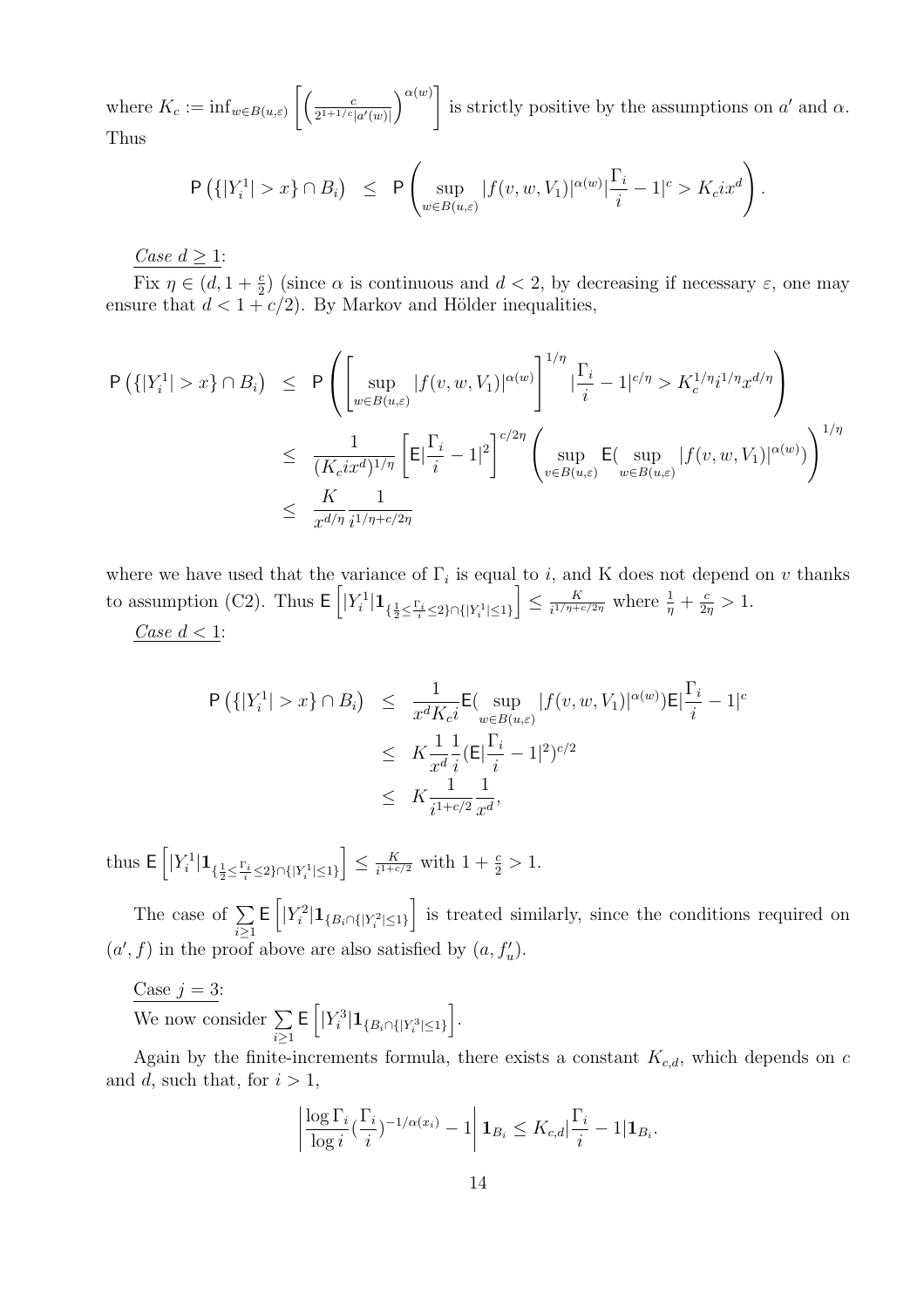Then,

$$
\begin{array}{lcl} \displaystyle \mathsf{P}\left(\{|Y_i^3|>x\}\cap B_i\right) & \leq & \displaystyle \mathsf{P}\left(\{|Z_i^3|K_{c,d}| \frac{\Gamma_i}{i}-1|>x\}\cap B_i\right) \\ \\ & \leq & \displaystyle \mathsf{P}\left(\sup_{w\in B(u,\varepsilon)}|f(v,w,V_1)|^{\alpha(w)} | \frac{\Gamma_i}{i}-1|^c > K\frac{i}{(\log i)^d}x^d\right). \end{array}
$$

Case  $d \geq 1$ : Fix  $\eta \in (d, 1 + \frac{c}{2}).$ 

$$
\mathsf{P}\left(\{|Y_i^3| > x\} \cap B_i\right) \leq \frac{K}{x^{d/\eta}} \frac{(\log i)^{d/\eta}}{i^{1/\eta + c/2\eta}}
$$

.

Case  $d < 1$ :

$$
\mathsf{P}\left(\{|Y_i^3| > x\} \cap B_i\right) \leq \frac{K}{x^d} \frac{(\log i)^d}{i^{1+c/2}}.
$$

As a conclusion, for  $j = 1, 2, 3$ ,  $+\infty$  $i=1$  $Y_i^j$  $\zeta_i^j$  converges almost surely.

We now move to the last two steps of the proof: to verify  $h$ -localisability, we need to check that for some  $\eta$  such that  $h < \eta < 1$ ,  $P(|Z^{j}| \geq |v-u|^{\eta-1})$  and  $P(|Y^{j}| \geq |v-u|^{\eta-1})$  tend to 0 when v tends to u, for  $j = 1, 2, 3$ .

Third step: verification of (1.3) for  $Z^j$ ,  $j = 1, 2, 3$ .

We need to estimate  $P(|Z^j| \geq |v-u|^{\eta-1}).$ Let  $a \in (0, \frac{2(1-\eta)}{2-\epsilon})$  $rac{(1-\eta)}{2-c}$ ).

$$
\begin{array}{lcl} \displaystyle \mathsf{P}\left(|\sum_{i=1}^{\infty}Z^j_i|>|v-u|^{\eta-1}\right) & \leq & \displaystyle \mathsf{P}\left(|\sum_{i=1}^{\infty}Z^j_i\mathbf{1}_{|Z^j_i|\leq |v-u|^{-a}}|>\frac{|v-u|^{\eta-1}}{2}\right) \\ & & + & \displaystyle \mathsf{P}\left(|\sum_{i=1}^{\infty}Z^j_i\mathbf{1}_{|Z^j_i|>|v-u|^{-a}}|>\frac{|v-u|^{\eta-1}}{2}\right). \end{array}
$$

Since  $\gamma_i$  is independent from  $\gamma_k$  for  $i \neq k$  and  $|Z_i^j|$ <sup> $j$ </sup> is independent of  $\gamma_i$ , Markov inequality yields

$$
\mathsf{P}\left(|\sum_{i=1}^\infty Z_i^j\mathbf{1}_{|Z_i^j|\leq |v-u|^{-a}}| > \frac{|v-u|^{\eta-1}}{2}\right) \leq \frac{4}{|v-u|^{2(\eta-1)}}\sum_{i=1}^\infty \mathsf{E}\left[|Z_i^j|^2\mathbf{1}_{|Z_i^j|\leq |v-u|^{-a}}\right].
$$

Let  $\gamma \in (d, 2)$ . For any  $M > 1$ , using the same computations as in the first step, third series (page 10), we get: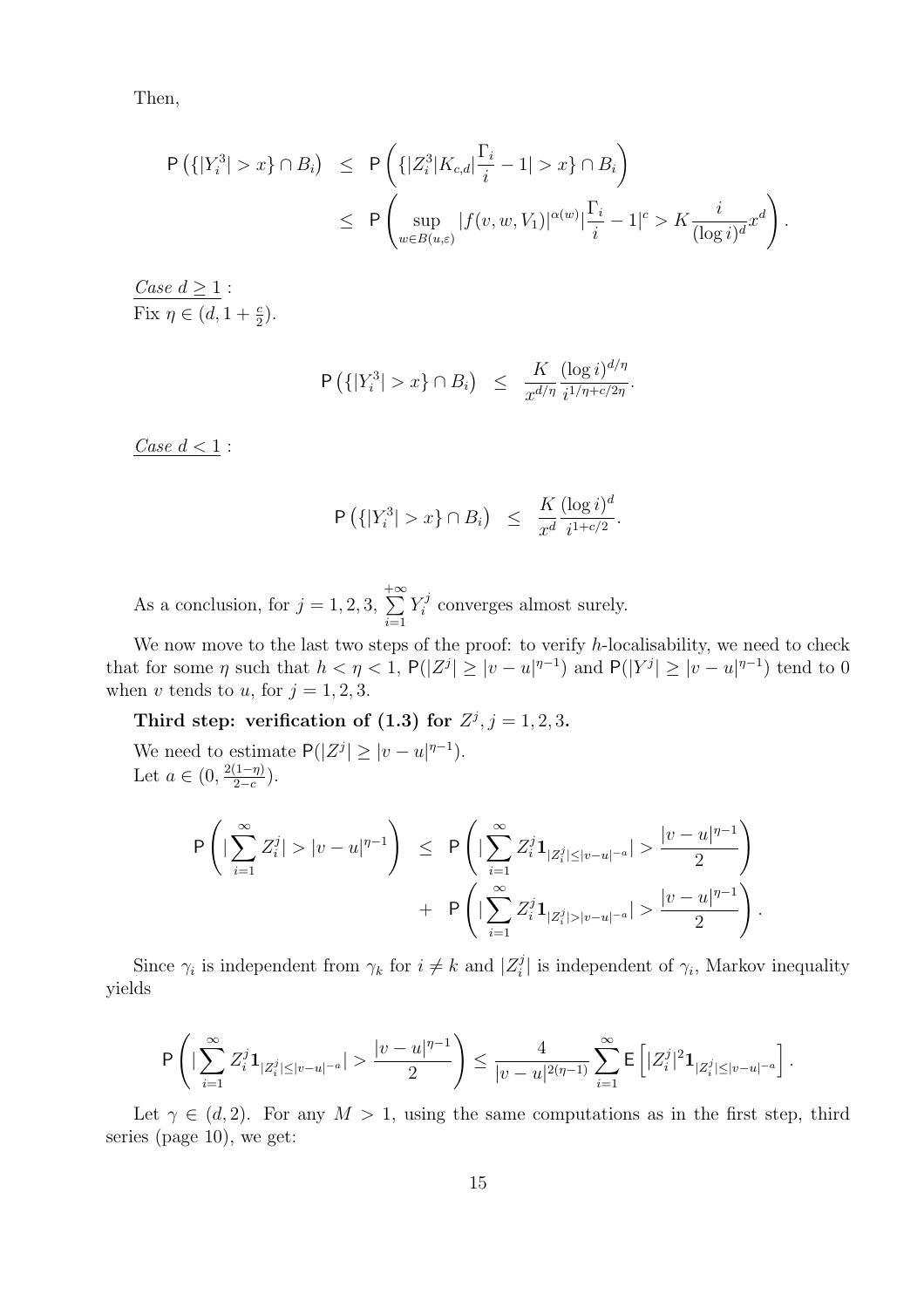$$
{\rm E}\left[|Z_i^j|^2{\bf 1}_{|Z_i^j|\leq M}\right]=M^2{\rm E}\left[\frac{|Z_i^j|^2}{M^2}{\bf 1}_{|Z_i^j|\leq M}\right]\leq M^2\int_0^1{\rm P}(|Z_i^j|>Mx^{1/\gamma})dx.
$$

For  $j = 1$ ,

$$
\int_0^1 \mathsf{P}(|Z_i^1|>Mx^{1/\gamma})dx\leq \int_0^1 \mathsf{P}(\sup_{w\in B(u,\varepsilon)}|f(v,w,V_1)|^{\alpha(w)}>M^ciKx^{d/\gamma})dx,
$$

thus

$$
\sum_{i=1}^\infty \mathsf{E}\left[ |Z_i^1|^2\mathbf{1}_{|Z_i^1|\leq M}\right] \leq M^2\sum_{i=1}^\infty \int_0^1 \mathsf{P}(\sup_{w\in B(u,\varepsilon)}|f(v,w,V_1)|^{\alpha(w)} > M^ciKx^{d/\gamma})dx \leq KM^{2-c}.
$$

The same conclusion holds for  $j=2\mathpunct:$ 

$$
\sum_{i=1}^{\infty} \mathsf{E}\left[ |Z_i^2|^2 \mathbf{1}_{|Z_i^2| \le M} \right] \le KM^{2-c}.
$$

For  $j = 3$ , choose  $\mu \in (0, 1 - \frac{d}{\alpha})$  $\frac{d}{\gamma}$ ), and compute as on page 11:

$$
\begin{array}{lcl} \displaystyle \int_0^1 {\sf P}(|Z_i^3|>M x^{1/\gamma}) dx & \leq & \displaystyle \int_0^1 {\sf P}(A>|f(v,w_i,V_i)|^{\alpha(w_i)}>KM^c x^{d/\gamma} \frac{i}{\log(i)^d}) dx \\ & & \displaystyle + \int_0^1 {\sf P}(\sup_{w \in B(u,\varepsilon)}[|f(v,w,V_1)\log f(v,w,V_1)]|^{\alpha(w)} > K \frac{M^c x^{d/\eta}}{d^d}i) dx. \end{array}
$$

For *i* large enough,  $i > i^*$  where  $i^*$  depends only on *d* and  $\mu$ ,

$$
P(A>|f(v, w_i, V_i)|^{\alpha(w_i)} > KM^c x^{d/\gamma} \frac{i}{\log(i)^d}) \le P(A>|f(v, w_i, V_i)|^{\alpha(w_i)} > KM^c x^{d/\gamma} i^{1-\mu})
$$

thus

$$
\sum_{i=1}^{\infty} \mathsf{P}\left(A > |f(v, w_i, V_i)|^{\alpha(w_i)} > KM^c x^{d/\gamma} \frac{i}{\log(i)^d}\right) \le
$$
  

$$
\left(\sum_{i=1}^{i^*} \frac{\log(i)^d}{i}\right) \frac{x^{-d/\gamma}}{KM^c} \sup_{v \in B(u,\varepsilon)} \mathsf{E}(\sup_{w \in B(u,\varepsilon)} |f(v, w, V_1)|^{\alpha(w)})
$$
  

$$
+ \sum_{i=i*}^{\infty} \mathsf{P}(A > |f(v, w_i, V_i)|^{\alpha(w_i)} > KM^c x^{d/\gamma} i^{1-\mu}).
$$

As a consequence, for  $M > 1$ :

$$
\int_0^1 \sum_{i=1}^\infty \mathsf{P}\left(A > |f(v, w_i, V_i)|^{\alpha(w_i)} > KM^c x^{d/\gamma} \frac{i}{\log(i)^d}\right) \leq KM^{-c} + KM^{-\frac{c}{1-\mu}} \leq KM^{-c}.
$$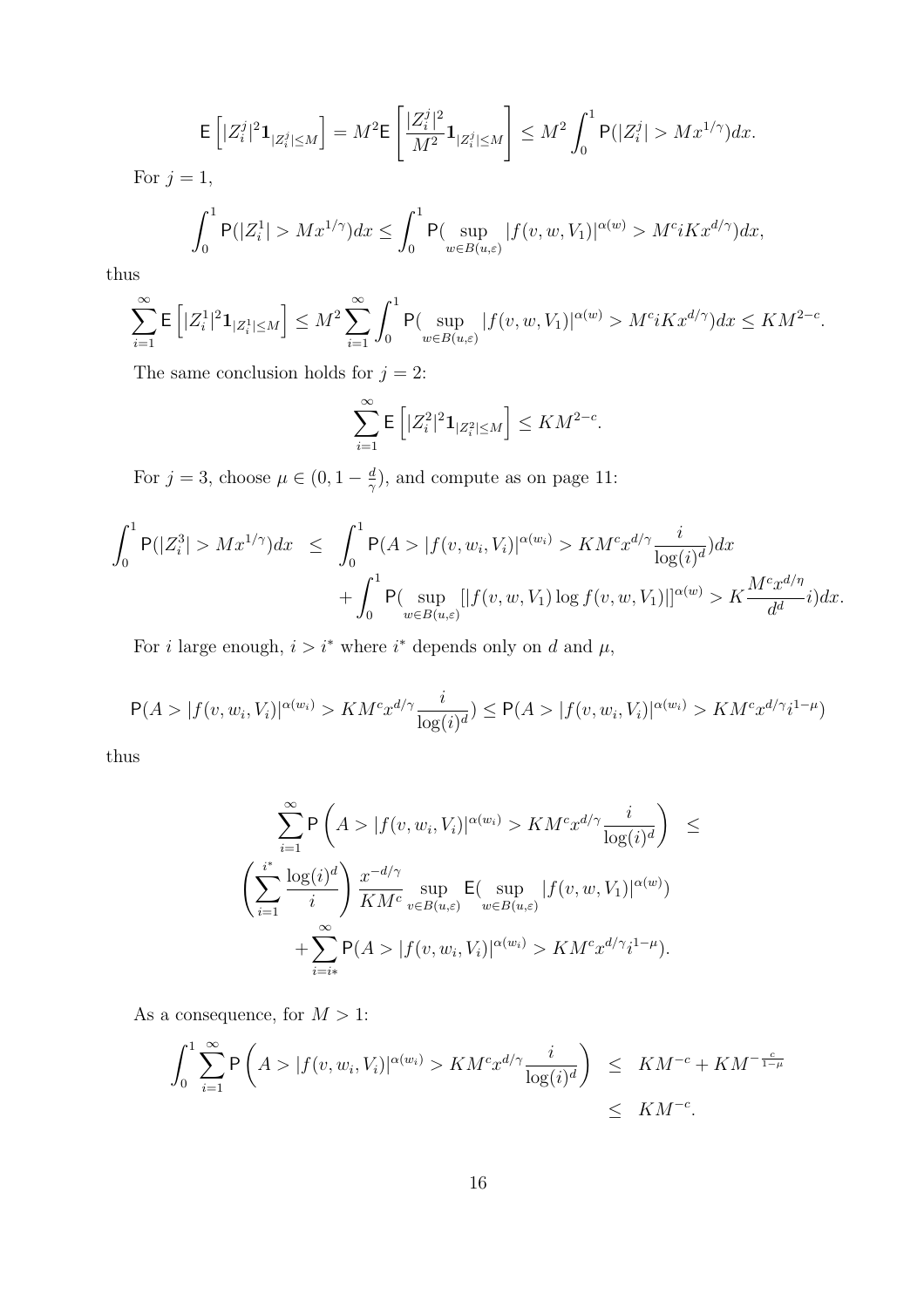Since

$$
\sum_{i=1}^{\infty} \int_{0}^{1} \mathsf{P}(\sup_{w \in B(u,\varepsilon)}[|f(v,w,V_1)\log|f(v,w,V_1)||]^{\alpha(w)} > K\frac{M^c x^{d/\eta}}{d^d} i) dx \leq KM^{-c},
$$

we get

$$
\sum_{i=1}^{\infty} \mathsf{E}\left[ |Z_i^3|^2 \mathbf{1}_{|Z_i^3| \le M} \right] \le KM^{2-c}.
$$

Let  $M = |v - u|^{-a}$ . Using previously obtained inequalities, we get, for  $j = 1, 2, 3$ :

$$
\mathsf{P}\left(|\sum_{i=1}^{\infty}Z_i^j\mathbf{1}_{|Z_i^j|\leq |v-u|^{-a}}| > \frac{|v-u|^{\eta-1}}{2}\right) \leq K|v-u|^{2(1-\eta)-a(2-c)}
$$

and

$$
\lim_{v\to u} \mathsf{P}\left(|\sum_{i=1}^\infty Z_i^j\mathbf{1}_{|Z_i^j|\leq |v-u|^{-a}}|>\frac{|v-u|^{\eta-1}}{2}\right)=0.
$$

We consider now the second term P  $\sum_{i=1}^{\infty}$  $\sum\limits_{i=1}^{\infty}Z_{i}^{j}\textbf{1}_{|Z_{i}^{j}|>|v-u|^{-a}}|>\frac{|v-u|^{\eta-1}}{2}$ 2 .

Let  $i^* = \inf\{n \ge 1 : i \ge n, |Z_i^j| \}$  $\left|\sum_{i=1}^{\lfloor t/2 \rfloor} |v-u|^{-a}\right|$ . Since  $\sum$  $i \geq 1$  $P(|Z_i^j)$  $|v - u|^{-a}$  < + $\infty$ , the

Borel-Cantelli lemma yields  $P(i^* = +\infty) = 0$ . As a consequence,

$$
P\left(|\sum_{i=1}^{\infty} Z_i^j \mathbf{1}_{|Z_i^j|>|v-u|^{-a}}| > \frac{|v-u|^{\eta-1}}{2}\right) = \sum_{n=1}^{\infty} P\left(\{|\sum_{i=1}^{\infty} Z_i^j \mathbf{1}_{|Z_i^j|>|v-u|^{-a}}| > \frac{|v-u|^{\eta-1}}{2}\} \cap \{i^*=n\}\right)
$$
  

$$
= \sum_{n=2}^{\infty} P\left(\{|\sum_{i=1}^{\infty} Z_i^j \mathbf{1}_{|Z_i^j|>|v-u|^{-a}}| > \frac{|v-u|^{\eta-1}}{2}\} \cap \{i^*=n\}\right)
$$
  

$$
\leq \sum_{n=2}^{\infty} P(i^*=n).
$$

For  $n \geq 2$ ,  $P(i^* = n) \leq P(|Z_n^j)$  $|v - u| > |v - u|^{-a}$ . For  $j = 1$ ,  $P(i^* = n) \le P(\sup_{w \in B(u,\varepsilon)} |f(v,w,V_1)|^{\alpha(w)} > |v - u|^{-ac} K(n-1)),$  and thus

$$
\sum_{n=2}^{\infty} \mathsf{P}(i^* = n) \leq K|v - u|^{ac} \mathsf{E}(\sup_{w \in B(u,\varepsilon)} |f(v, w, V_1)|^{\alpha(w)})
$$
  

$$
\leq K|v - u|^{ac} \sup_{t \in B(u,\varepsilon)} \mathsf{E}(\sup_{w \in B(u,\varepsilon)} |f(t, w, V_1)|^{\alpha(w)}).
$$

For  $j = 2$ ,

$$
\sum_{n=2}^{\infty} \mathsf{P}(i^* = n) \le K|v - u|^{ac} \sup_{t \in B(u,\varepsilon)} \mathsf{E}(\sup_{w \in B(u,\varepsilon)} |f'_u(t,w,V_1)|^{\alpha(w)}),
$$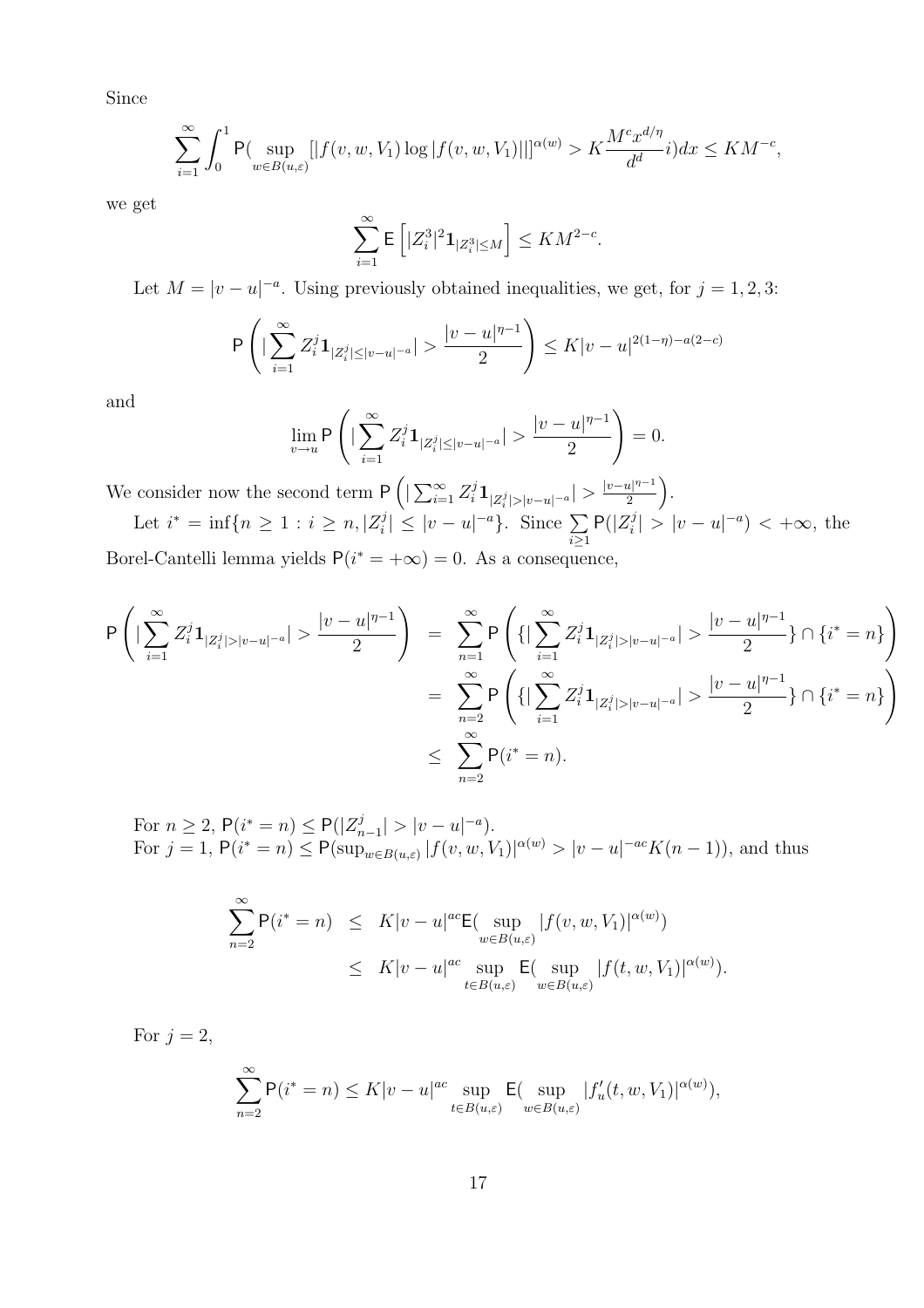and for  $j = 3$ ,

$$
\sum_{n=2}^{\infty} P(i^* = n) \leq K|v - u|^{ac} \sup_{t \in B(u,\varepsilon)} E(\sup_{w \in B(u,\varepsilon)} |f(t, w, V_1) \log |f(t, w, V_1)||^{\alpha(w)}) + \sum_{n \geq 2} P(A > |f(v, w_i, V_i)|^{\alpha(w_i)} > |v - u|^{-a\alpha(w_i)} \frac{Ki}{\log(i)^d}).
$$

We have shown previously that the second term in the sum on the right hand side of the above inequality is bounded from above by  $K|v-u|^{ac}$ . Finally,

$$
\lim_{v\rightarrow u}\mathsf{P}\left(|\sum_{i=1}^{\infty}Z_i^j\mathbf{1}_{|Z_i^j|>|v-u|^{-a}}|>\frac{|v-u|^\eta}{2}\right)=0.
$$

Fourth step: verification of (1.3) for  $Y^j$ ,  $j = 1, 2, 3$ .

We consider now  $P(|Y^j| \geq |v-u|^{\eta-1}).$ 

Let  $i^* = \inf\{n \ge 1 : i \ge n, |Y_i^j| \}$  $\left|\frac{u_1}{i}\right| \leq 1$  and  $\frac{1}{2} \leq \frac{\Gamma_i}{i} \leq 2$ . Since  $\sum_{i\geq 1}$  $P({[}Y_i^j$  $\vert \overline{\zeta_i^j} \vert > 1$ }  $\cup$  { $\Gamma_i$  < i  $\frac{i}{2}$   $\cup$  { $\Gamma_i > 2i$ }) < + $\infty$ , the Borel-Cantelli lemma yields  $P(i^* = +\infty) = 0$ . As a consequence,

$$
\mathsf{P}(|Y^j| \ge |v - u|^{\eta - 1}) = \sum_{n \ge 1} \mathsf{P}\left(\left\{|\sum_{i=1}^{\infty} Y_i^j| \ge |v - u|^{\eta - 1}\right\} \cap \{i^* = n\}\right).
$$

Let  $b_n(v) = P$  $\left(\left\{\right|\sum_{i=1}^{\infty}\right\}$  $i=1$  $Y_i^j$  $|v^j|^j \geq |v - u|^{\eta - 1} \} \cap \{i^* = n\}$  $\mathbf{r}$ . Our strategy is the following: we show that, for each fixed n,  $b_n(v)$  tend to 0 when v tends to u. Then we prove that there exists a summable sequence  $(c_n)_n$  such that, for all n and all v,  $b_n(v) \leq c_n$ . We conclude using the summable sequence  $(c_n)_n$  such that, for an *n* and an *v*,  $o_n(v) \le c_n$ . We conce dominated convergence theorem that  $\sum_{n\geq 1} b_n(v)$  tends to 0 when *v* tends to *u*.

For all  $n \geq 1$ ,

$$
b_n(v) \leq P(\{|\sum_{i=1}^{n-1} Y_i^j| \geq \frac{|v-u|^{\eta-1}}{2}\}) + P(\{|\sum_{i=n}^{\infty} Y_i^j \mathbf{1}_{\{|Y_i^j| \leq 1\} \cap \{\frac{1}{2} \leq \frac{\Gamma_i}{i} \leq 2\}}| \geq \frac{|v-u|^{\eta-1}}{2}\}).
$$

For  $n \geq 2$ , consider  $P({\{$  $\frac{n-1}{n}$  $i=1$  $Y_i^j$  $\vert \frac{rj}{i} \vert \geq \frac{\vert v-u \vert^{\eta-1}}{2}$  $\frac{u|^{n-1}}{2}\big\}\big).$ 

$$
\mathsf{P}(\{|\sum_{i=1}^{n-1}Y_i^j|\ge \frac{|v-u|^{\eta-1}}{2}\})\ \ \leq \ \ \sum_{i=1}^{n-1}\mathsf{P}(|Y_i^j|\ge \frac{|v-u|^{\eta-1}}{2(n-1)}).
$$

Let  $p \in (0, \frac{c}{d})$  $\frac{c}{d}$ ). With K a positive constant that may change from line to line and depend on *n* but not on *v*, we have, for  $j = 1$ :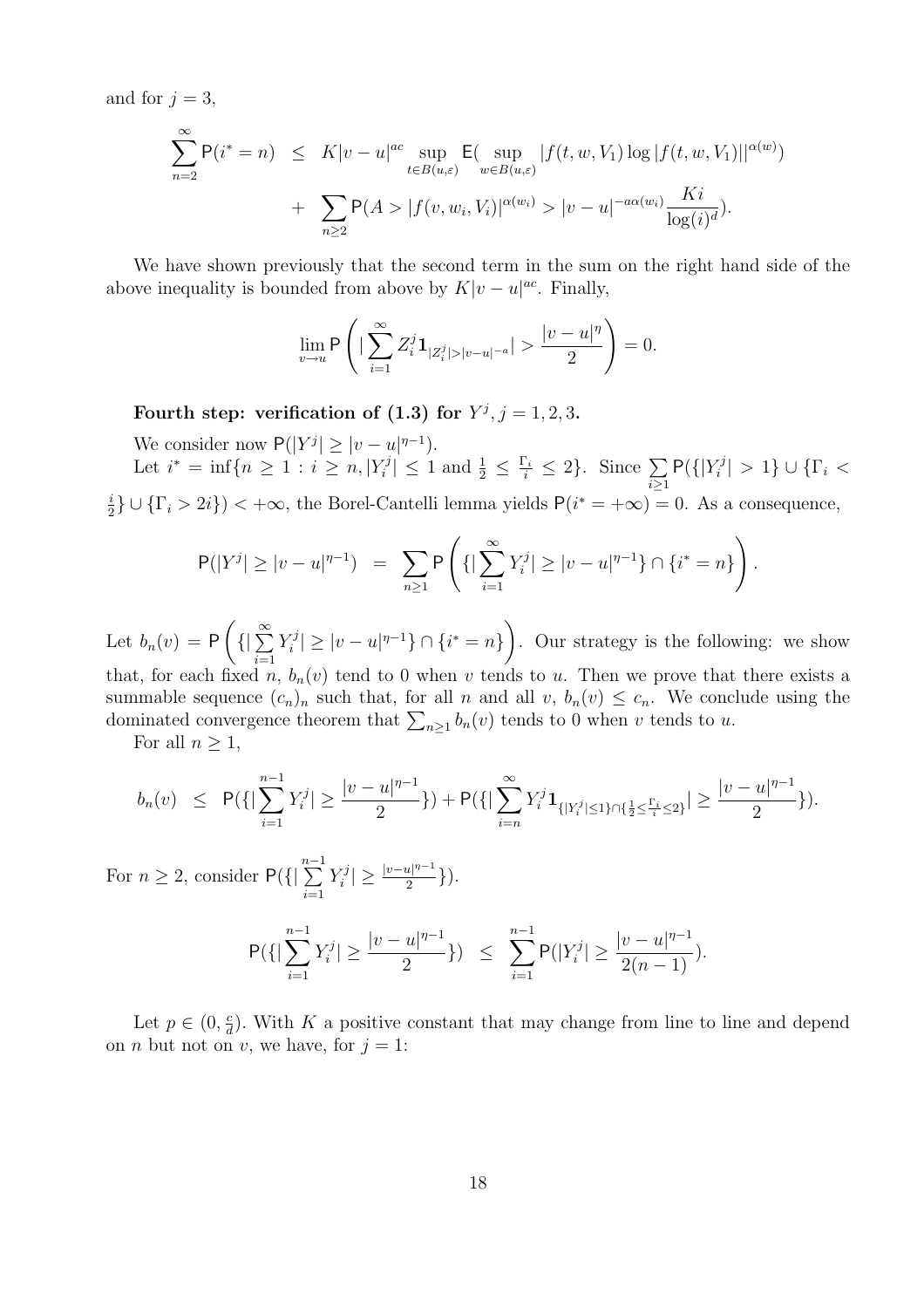$$
\begin{split} \mathsf{P}\left(|Y_{i}^{1}| \geq \frac{|v - u|^{\eta - 1}}{2(n - 1)}\right) &\leq \mathsf{P}\left(\sup_{w \in B(u,\varepsilon)} |f(v, w, V_{i})|^{\alpha(w)} |(\frac{\Gamma_{i}}{i})^{-1/\alpha(x_{i})} - 1|^{\alpha(x_{i})} \geq \frac{i|v - u|^{\alpha(x_{i})(\eta - 1)}}{(2(n - 1)a'(x_{i}))^{\alpha(x_{i})}}\right) \\ &\leq \mathsf{P}\left(\sup_{w \in B(u,\varepsilon)} |f(v, w, V_{i})|^{\alpha(w)} |(\frac{\Gamma_{i}}{i})^{-1/\alpha(x_{i})} - 1|^{\alpha(x_{i})} \geq K|v - u|^{c(\eta - 1)}\right) \\ &\leq \mathsf{P}\left((\sup_{w \in B(u,\varepsilon)} |f(v, w, V_{i})|^{\alpha(w)})^{p} |(\frac{\Gamma_{i}}{i})^{-1/\alpha(x_{i})} - 1|^{p\alpha(x_{i})} \geq K|v - u|^{p\alpha(\eta - 1)}\right). \end{split}
$$

Using the independence of  $V_i$  and  $\Gamma_i$  and Markov inequality,

$$
\mathsf{P}\left(|Y_i^1| \geq \frac{|v - u|^{\eta - 1}}{2(n - 1)}\right) \leq K|v - u|^{pc(1 - \eta)} \mathsf{E}\left((\sup_{w \in B(u,\varepsilon)} |f(v, w, V_i)|^{\alpha(w)})^p\right) \mathsf{E}\left(|(\frac{\Gamma_i}{i})^{-1/\alpha(x_i)} - 1|^{p\alpha(x_i)}\right) \leq K|v - u|^{pc(1 - \eta)} \mathsf{E}\left(|(\frac{\Gamma_i}{i})^{-1/\alpha(x_i)} - 1|^{p\alpha(x_i)}\right).
$$

It remains to check that the expectation in the right hand side of the above inequality is finite:

$$
E(|(\frac{\Gamma_i}{i})^{-1/\alpha(x_i)} - 1|^{p\alpha(x_i)}) = E(|(\frac{\Gamma_i}{i})^{-1/\alpha(x_i)} - 1|^{p\alpha(x_i)}\mathbf{1}_{\Gamma_i > i}) + E(|(\frac{\Gamma_i}{i})^{-1/\alpha(x_i)} - 1|^{p\alpha(x_i)}\mathbf{1}_{\Gamma_i < i})
$$
  
\n
$$
\leq 1 + E(|(\frac{\Gamma_i}{i})^{-1/\alpha(x_i)} - 1|^{p\alpha(x_i)}\mathbf{1}_{\Gamma_i < i})
$$
  
\n
$$
\leq 1 + E(|(\frac{\Gamma_i}{i})^{-1/c} - 1|^{p\alpha(x_i)}\mathbf{1}_{\Gamma_i < i})
$$
  
\n
$$
\leq 1 + E(|(\frac{\Gamma_i}{i})^{-1/c} - 1|^{p c}) + E(|(\frac{\Gamma_i}{i})^{-1/c} - 1|^{p d}).
$$

Since  $p < \frac{c}{d}$ ,  $\mathsf{E}(|(\frac{\Gamma_i}{i})|)$  $\frac{\sum_i}{i}$ )<sup>-1/c</sup> - 1|<sup>pc</sup>) < + $\infty$  and  $\mathsf{E}(|(\frac{\Gamma_i}{i})|$  $(\frac{\sum_i}{i})^{-1/c} - 1|^{pd}) < +\infty$  (this is easily verified by computing these expectations using the density of  $\Gamma_i$ ). Thus we have  $\mathsf{E}(|\Gamma_i)$  $\sum_{i=1}^{n} 1 - \frac{1}{\alpha(x_i)} - 1 \cdot p^{\alpha(x_i)} <$  $+\infty$ , and  $\overline{a}$ 

$$
\lim_{v \to u} \mathsf{P}\left(|Y_i^1| \ge \frac{|v - u|^{\eta - 1}}{2(n - 1)}\right) = 0.
$$

Since the conditions required on  $(a', f)$  are also satisfied by  $(a, f'_u)$ ,

$$
\lim_{v \to u} \mathsf{P}\left(|Y_i^2| \ge \frac{|v - u|^{\eta - 1}}{2(n - 1)}\right) = 0.
$$

We consider now the case  $j = 3$ . When  $i = 1$ :

$$
\mathsf{P}\left(|Y_1^3| \ge \frac{|v - u|^{\eta - 1}}{2(n-1)}\right) = \mathsf{P}\left(|\log(\Gamma_1)\Gamma_1^{-1/\alpha(x_1)}f(v, x_1, V_1)| \ge \frac{\alpha(x_1)^2}{2|a(x_1)\alpha'(x_1)|(n-1)}|v - u|^{\eta - 1}\right) \le K|v - u|^{pc(1-\eta)} \mathsf{E}\left((\frac{(\log(\Gamma_1))^{\alpha(x_1)}}{\Gamma_1})^p\right),
$$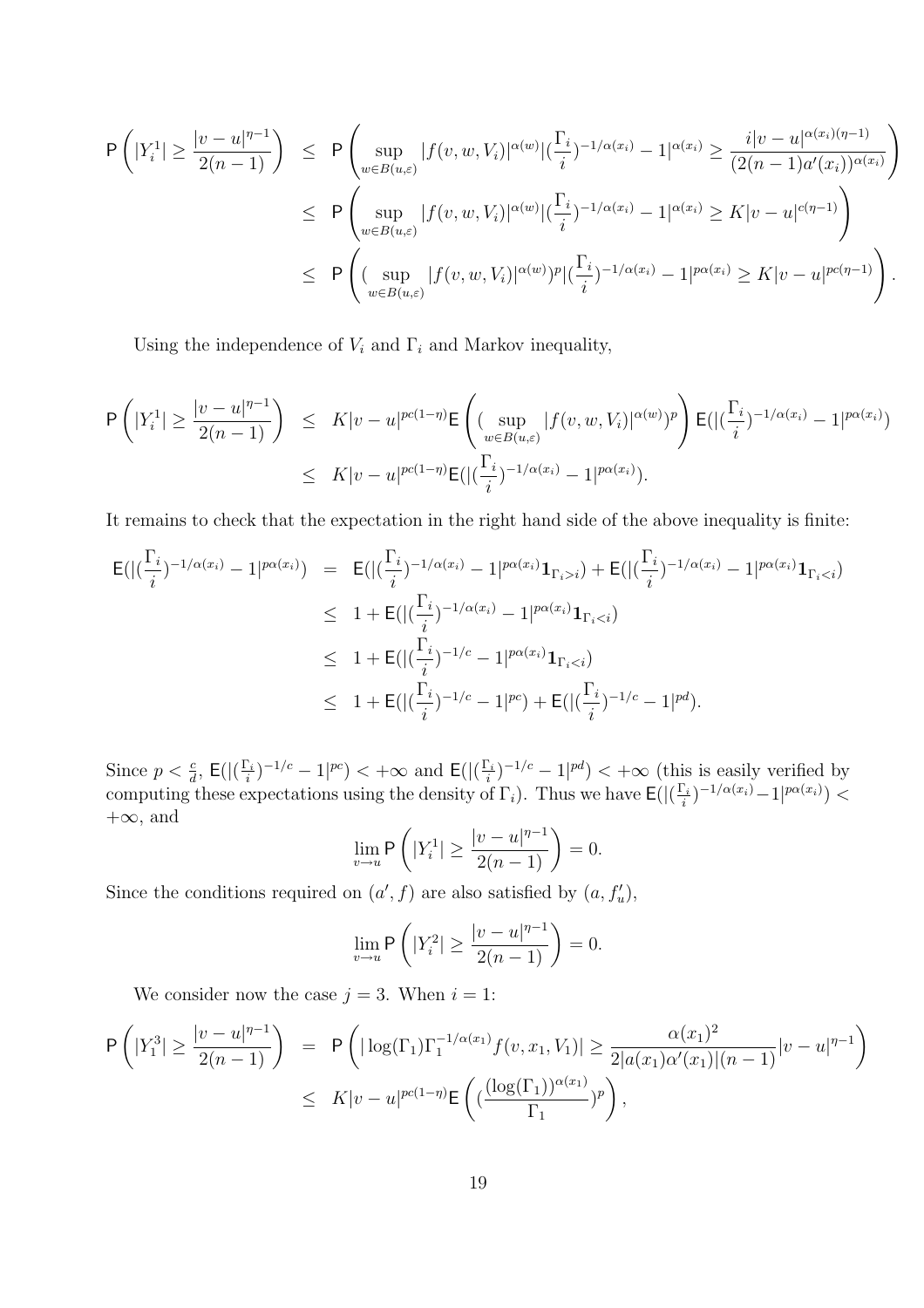where again K depends on n but not on v. Since  $p < 1$  and  $\alpha$  is bounded, E  $\left(\frac{(\log(\Gamma_1))^{\alpha(x_1)}}{\Gamma}\right)$  $\frac{\Gamma_1\left(\frac{\gamma_1}{\gamma_1}\right)^{\alpha(x_1)}}{\Gamma_1}$  $\lt$  $+\infty$ , and  $\overline{a}$ 

 $\overline{a}$ 

´

.

$$
\lim_{v \to u} \mathsf{P}\left(|Y_1^3| \ge \frac{|v - u|^{\eta - 1}}{2(n - 1)}\right) = 0.
$$

For  $i \geq 2$ ,

$$
\begin{array}{l} {\sf P}\left(|Y_i^3|\geq \frac{|v-u|^{\eta-1}}{2(n-1)}\right) \end{array} \; = \; \; {\sf P}\left(\left|\left(\frac{\log(\Gamma_i)}{\log(i)}(\frac{\Gamma_i}{i})^{-1/\alpha(x_i)}-1\right)f(v,x_i,V_i)\right|\geq \frac{\alpha(x_i)^2i^{1/\alpha(x_i)}|v-u|^{\eta-1}}{\log(i)2|a(x_i)\alpha'(x_i)|(n-1)}\right)\\ \leq \;\; K\left(\frac{\log(i)^d}{i}\right)^p |v-u|^{pc(1-\eta)} {\sf E}\left(|\frac{\log(\Gamma_i)}{\log(i)}(\frac{\Gamma_i}{i})^{-1/\alpha(x_i)}-1|^{\alpha(x_i)p}\right).\end{array}
$$

$$
\mathsf{E}\left(|\frac{\log(\Gamma_i)}{\log(i)}(\frac{\Gamma_i}{i})^{-1/\alpha(x_i)}-1|^{\alpha(x_i)p}\right) \ \leq \ \mathsf{E}\left(|\frac{\log(\Gamma_i)}{\log(i)}(\frac{\Gamma_i}{i})^{-1/c}-1|^{\alpha(x_i)p}+|\frac{\log(\Gamma_i)}{\log(i)}(\frac{\Gamma_i}{i})^{-1/d}-1|^{\alpha(x_i)p}\right).
$$

$$
\mathsf{E}\left(|\frac{\log(\Gamma_i)}{\log(i)}(\frac{\Gamma_i}{i})^{-1/c}-1|^{\alpha(x_i)p}\right) \leq \mathsf{E}\left(|\frac{\log(\Gamma_i)}{\log(i)}(\frac{\Gamma_i}{i})^{-1/c}-1|^{cp}\right) + \mathsf{E}\left(|\frac{\log(\Gamma_i)}{\log(i)}(\frac{\Gamma_i}{i})^{-1/c}-1|^{dp}\right)
$$

and

$$
\mathsf{E}\left(|\frac{\log(\Gamma_i)}{\log(i)}(\frac{\Gamma_i}{i})^{-1/d}-1|^{\alpha(x_i)p}\right) \leq \mathsf{E}\left(|\frac{\log(\Gamma_i)}{\log(i)}(\frac{\Gamma_i}{i})^{-1/d}-1|^{cp}\right) + \mathsf{E}\left(|\frac{\log(\Gamma_i)}{\log(i)}(\frac{\Gamma_i}{i})^{-1/d}-1|^{dp}\right)
$$

Since  $p \in (0, \frac{c}{d})$  $\frac{c}{d}$ ), the four terms in the right hand sides of the two last inequalities are finite (use again the density of  $\Gamma_i$ ) and thus  $\mathsf{E}\left( \frac{|\log(\Gamma_i)|}{\log(i)}\right)$  $\frac{\log(\Gamma_i)}{\log(i)}$  (  $\frac{\Gamma_i}{i}$  $\left(\frac{\sum_i}{i}\right)^{-1/\alpha(x_i)} - 1\left|^{\alpha(x_i)p}\right) < +\infty$ . As a consequence,  $\overline{a}$ 

$$
\lim_{v \to u} \mathsf{P}\left(|Y_i^3| \ge \frac{|v - u|^{\eta - 1}}{2(n - 1)}\right) = 0.
$$

Finally, we have, for  $j \in \{1, 2, 3\}$ ,

$$
\lim_{v \to u} \mathsf{P}(\{|\sum_{i=1}^{n-1} Y_i^j| \ge \frac{|v - u|^{\eta - 1}}{2}\}) = 0.
$$

Let us now consider, for  $n \geq 1$ , P  $\left(\left\{\right|\sum_{i=1}^{\infty}\right\}$  $i = n$  $Y_i^j \mathbf{1}_{ \{ |Y_i^j| \leq 1 \} \cap \{ \frac{1}{2} \leq \frac{\Gamma_i}{i} \leq 2 \} } | \geq \frac{|v - u|^{\eta - 1}}{2}$  $rac{u|^{n-1}}{2}$  $\mathbf{r}$ :

$$
\begin{array}{lcl} \displaystyle \mathsf{P}\left(\{|\sum_{i=n}^{\infty}Y_i^j\mathbf{1}_{\{|Y_i^j|\leq 1\}\cap\{\frac{1}{2}\leq \frac{\Gamma_i}{i}\leq 2\}}|\geq \frac{|v-u|^{\eta-1}}{2}\}\right) & \leq & 2|v-u|^{1-\eta}\mathsf{E}\left[|\sum_{i=n}^{\infty}Y_i^j\mathbf{1}_{\{|Y_i^j|\leq 1\}\cap\{\frac{1}{2}\leq \frac{\Gamma_i}{i}\leq 2\}}|\right] \\ & \leq & 2|v-u|^{1-\eta}\sum_{i=1}^{\infty}\mathsf{E}|Y_i^j|\mathbf{1}_{\{|Y_i^j|\leq 1\}\cap\{\frac{1}{2}\leq \frac{\Gamma_i}{i}\leq 2\}}\\ & \leq & K|v-u|^{1-\eta} \end{array}
$$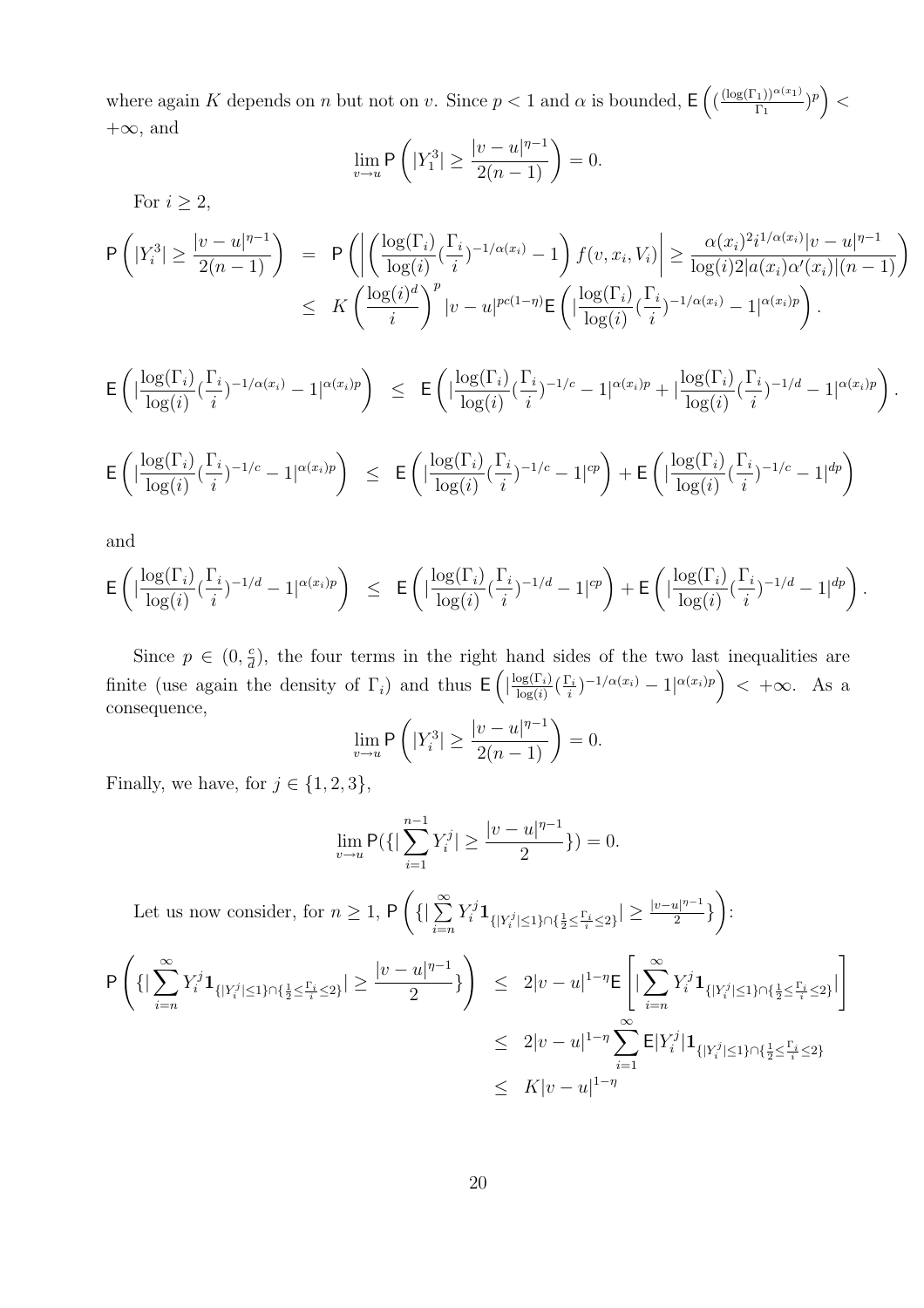(recall that the constants K used in bounding the series  $E(|Y_i^j)$  $\frac{\mathcal{N}^j}{i}|\mathbf{1}_{\{|Y_i^j|\leq 1\}\cap \{\frac{1}{2}\leq \frac{\Gamma_i}{i}\leq 2\}})$  do not depend on v). Thus  $b_n(v) \to 0$  when  $v \to u$  for each n.

In view of using the dominated convergence theorem, we compute (recall that  $B_i = \{\frac{1}{2} \leq$  $\frac{\Gamma_i}{i} \leq 2\}$ ):

$$
b_n(v) \le P({i^* = n})
$$
  
\n
$$
\le P({|Y_{n-1}^j| > 1} \cup \overline{B_{n-1}})
$$
  
\n
$$
\le P({|Y_{n-1}^j| > 1} \cap B_{n-1}) + P(\frac{\Gamma_{n-1}}{n-1} < \frac{1}{2}) + P(\frac{\Gamma_{n-1}}{n-1} > 2).
$$

For  $j = 1$  and  $d \geq 1$ ,

$$
\mathsf{P}(\{|Y_{n-1}^1| > 1\} \cap B_{n-1}) \le \frac{K}{(n-1)^{1/\eta + c/2\eta}} \left(\sup_{t \in B(u,\varepsilon)} \mathsf{E}(\sup_{w \in B(u,\varepsilon)} |f(t,w,V_1)|^{\alpha(w)}\right)^{1/\eta}
$$

and if  $d < 1$ ,

$$
\mathsf{P}(\{|Y_{n-1}^1| > 1\} \cap B_{n-1}) \le \frac{K}{(n-1)^{1+c/2}} (\sup_{t \in B(u,\varepsilon)} \mathsf{E}(\sup_{w \in B(u,\varepsilon)} |f(t,w,V_1)|^{\alpha(w)})).
$$

The same conclusion holds for  $j = 2$ , while, for  $j = 3$ ,

$$
\mathsf{P}(\{|Y_{n-1}^3| > 1\} \cap B_{n-1}) \le K \frac{(\log(n-1))^d}{(n-1)^{1+c/2}} \mathbf{1}_{d < 1} + K \frac{(\log(n-1))^{d/\eta}}{(n-1)^{1/\eta+c/2\eta}} \mathbf{1}_{d \ge 1}.
$$

This finishes the proof.  $\blacksquare$ 

## 4 A Ferguson - Klass - LePage series representation of localisable processes in the  $\sigma$ -finite measure space case

When the space  $E$  has infinite measure, one cannot use the representation above, since it is no longer possible to renormalize by  $m(E)$ . This is a major drawback, since typical applications we have in mind deal with processes defined on the real line, *i.e.*  $E = \mathbb{R}$  and m is the Lebesgue measure. However, in the σ-finite case, one may always perform a change of measure that allows to reduce to the finite case, as explained in [19], proposition 3.11.3 (for specific examples of changes of measure, see section 5). In terms of localisability, this merely translates into adding a natural condition involving both the kernel and the change of measure:

**Theorem 4.5** Let  $(E, \mathcal{E}, m)$  be a  $\sigma$ -finite measure space. Let  $r : E \to \mathbb{R}_+$  be such that  $\hat{m}(dx) =$  $\frac{1}{r(x)}m(dx)$  is a probability measure. Let  $\alpha$  be a  $C^1$  function defined on  ${\bf R}$  and ranging in  $[c, d] \subset (0, 2)$ . Let b be a  $C^1$  function defined on **R**. Let  $f(t, u, \cdot)$  be a family of functions such that, for all  $(t, u) \in \mathbb{R}^2$ ,  $f(t, u, u) \in \mathcal{F}_{\alpha(u)}(E, \mathcal{E}, m)$ . Let  $(\Gamma_i)_{i \geq 1}$  be a sequence of arrival times of a Poisson process with unit arrival time,  $(V_i)_{i>1}$  be a sequence of i.i.d. random variables with distribution  $\hat{m}$  on E, and  $(\gamma_i)_{i\geq 1}$  be a sequence of i.i.d. random variables with distribution  $P(\gamma_i = 1) = P(\gamma_i = -1) = 1/2$ . Assume finally that the three sequences  $(\Gamma_i)_{i \geq 1}$ ,  $(V_i)_{i \geq 1}$ , and  $(\gamma_i)_{i\geq 1}$  are independent. Consider the following random field: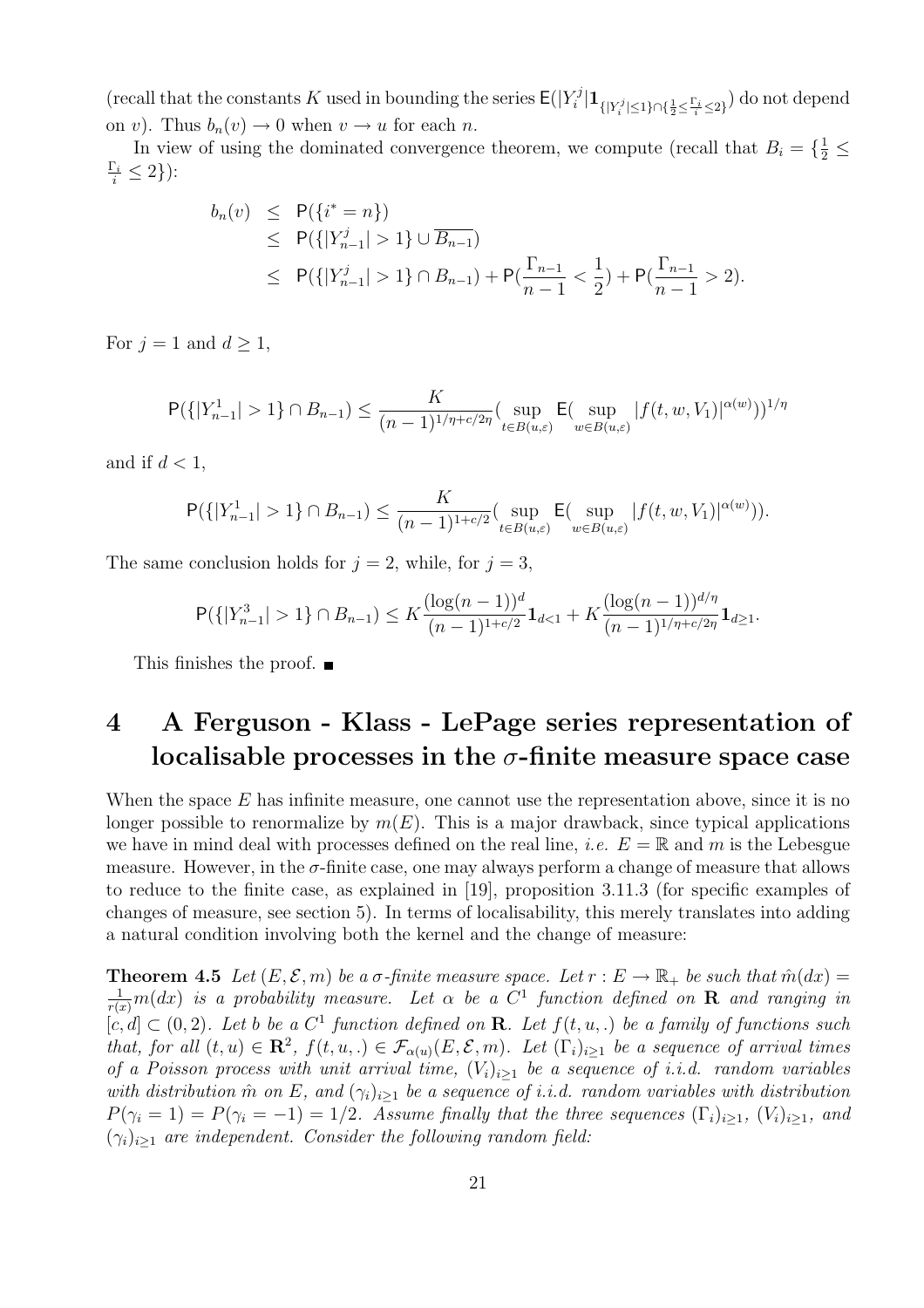$$
X(t, u) = b(u)C_{\alpha(u)}^{1/\alpha(u)} \sum_{i=1}^{\infty} \gamma_i \Gamma_i^{-1/\alpha(u)} r(V_i)^{1/\alpha(u)} f(t, u, V_i), \qquad (4.12)
$$

where  $C_{\alpha} =$  $\sqrt{r^{\infty}}$  $\int_0^\infty x^{-\alpha} \sin(x) dx$ <sup>-1</sup>. Assume that  $X(t, u)$  (as a process in t) is localisable at u with exponent  $h \in (0,1)$  and local form  $X'_u(t, u)$ . Assume in addition that:

- (Cs1) The family of functions  $v \to f(t, v, x)$  is differentiable for all  $(v, t)$  in a neighbourhood of u and almost all  $x$  in  $E$ . The derivatives of  $f$  with respect to  $v$  are denoted  $f'_v$ .
- (Cs2) There exists  $\varepsilon > 0$  such that:

$$
\sup_{t \in B(u,\varepsilon)} \int_{E} \sup_{w \in B(u,\varepsilon)} (|f(t,w,x)|^{\alpha(w)}) m(dx) < \infty.
$$
 (4.13)

• (Cs3) There exists  $\varepsilon > 0$  such that:

$$
\sup_{t \in B(u,\varepsilon)} \int_{E} \sup_{w \in B(u,\varepsilon)} (|f'_u(t,w,x)|^{\alpha(w)}) m(dx) < \infty.
$$
 (4.14)

• (Cs4) There exists  $\varepsilon > 0$  such that:

$$
\sup_{t \in B(u,\varepsilon)} \int_{E} \sup_{w \in B(u,\varepsilon)} \left[ |f(t,w,x)\log|f(t,w,x)||^{\alpha(w)} \right] m(dx) < \infty.
$$
 (4.15)

• (Cs5) There exists  $\varepsilon > 0$  such that :

$$
\sup_{t \in B(u,\varepsilon)} \int_{E} \sup_{w \in B(u,\varepsilon)} \left[ |f(t,w,x)\log(r(x))|^{\alpha(w)} \right] m(dx) < \infty.
$$
 (4.16)

Then  $Y(t) \equiv X(t, t)$  is localisable at u with exponent h and local form  $Y_u'(t) = X_u'(t, u)$ .

Remark: from  $(4.12)$ , it may seem as though the process Y depends on the particular change of measure used, *i.e.* the choice of a specific r. However, this is not case. More precisely, proposition 6.11 below shows that the finite dimensional distributions of Y only depend on m.

#### Proof

We shall apply Theorem 3.3 to the function  $g(t, w, x) = r(x)^{1/\alpha(w)} f(t, w, x)$  on  $(E, \mathcal{E}, \hat{m})$ .

• By (Cs1), the family of functions  $v \to f(t, v, x)$  is differentiable for all  $(v, t)$  in a neighbourhood of u and almost all x in E thus  $v \to g(t, v, x)$  is differentiable too and (C1) holds.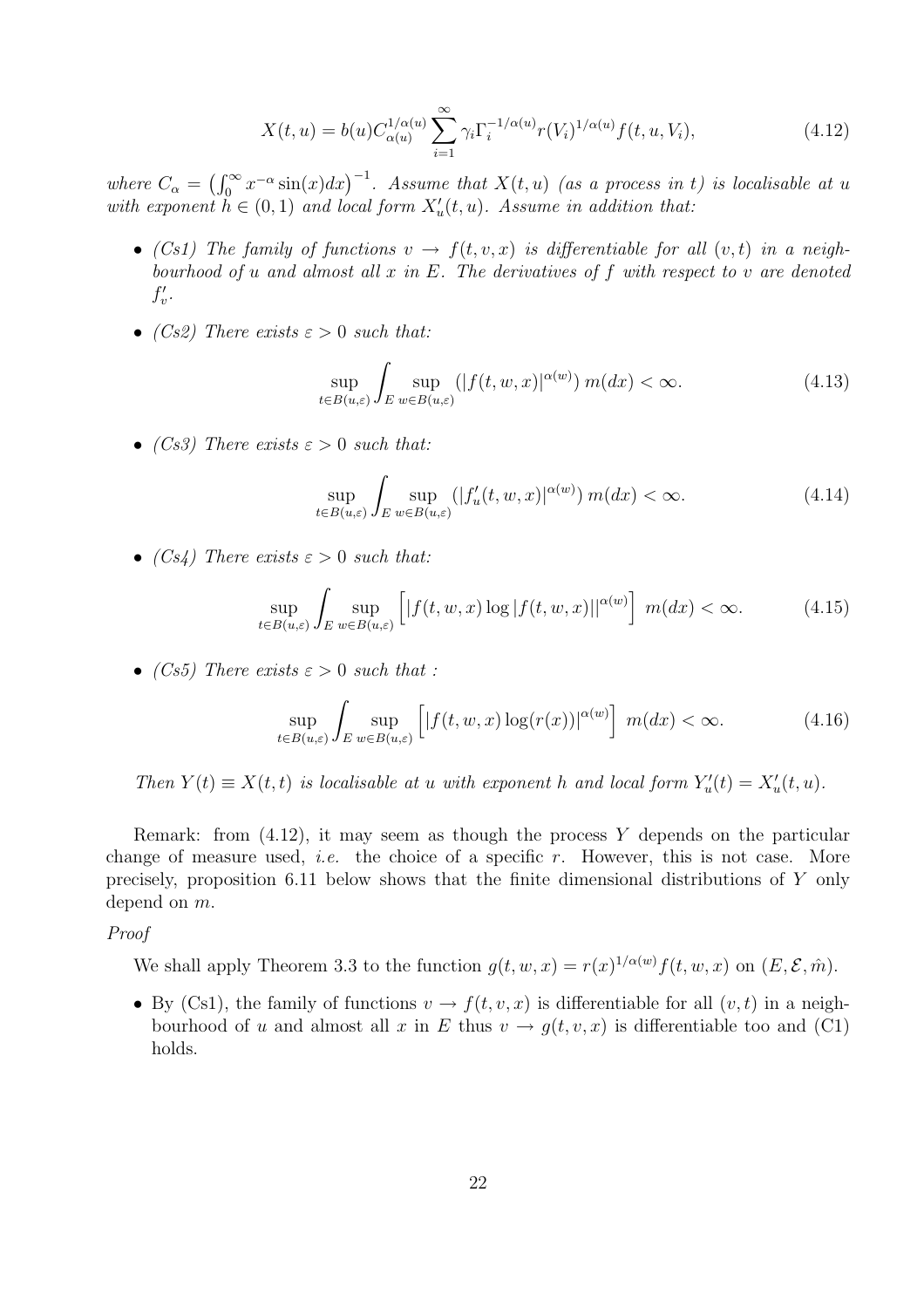• Choose  $\varepsilon > 0$  such that (Cs2) holds.

$$
\sup_{w \in B(u,\varepsilon)} (|g(t,w,x)|^{\alpha(w)}) = r(x) \sup_{w \in B(u,\varepsilon)} (|f(t,w,x)|^{\alpha(w)}).
$$

One has

$$
\int_{\mathbf{R}} \sup_{w \in B(u,\varepsilon)} (|g(t,w,x)|^{\alpha(w)}) \hat{m}(dx) = \int_{\mathbf{R}} r(x) \sup_{w \in B(u,\varepsilon)} (|f(t,w,x)|^{\alpha(w)}) \hat{m}(dx)
$$
\n
$$
= \int_{\mathbf{R}} \sup_{w \in B(u,\varepsilon)} (|f(t,w,x)|^{\alpha(w)}) m(dx)
$$

thus

$$
\sup_{t\in B(u,\varepsilon)}\int_{\mathbf{R}}\sup_{w\in B(u,\varepsilon)}(|g(t,w,x)|^{\alpha(w)})\,\hat{m}(dx) \;\; = \;\; \sup_{t\in B(u,\varepsilon)}\int_{\mathbf{R}}\sup_{w\in B(u,\varepsilon)}(|f(t,w,x)|^{\alpha(w)})\,m(dx)
$$

and (C2) holds.

• Choose  $\varepsilon > 0$  such that (Cs4) and (Cs5) hold.

$$
\int_{\mathbf{R}} \sup_{w \in B(u,\varepsilon)} \left[ |g(t,w,x) \log |g(t,w,x)||^{\alpha(w)} \right] \hat{m}(dx)
$$
\n
$$
\leq \int_{\mathbf{R}} r(x) \sup_{w \in B(u,\varepsilon)} \left[ \left| f(t,w,x) \log |r(x)^{1/\alpha(w)} f(t,w,x)| \right|^{\alpha(w)} \right] \hat{m}(dx)
$$
\n
$$
\leq \int_{\mathbf{R}} \sup_{w \in B(u,\varepsilon)} \left[ \left| f(t,w,x) \log |r(x)^{1/\alpha(w)} f(t,w,x)| \right|^{\alpha(w)} \right] m(dx).
$$

Expanding the logarithm above and using the inequality  $|a+b|^{\delta} \leq \max(1, 2^{\delta-1}) (|a|^{\delta} + |b|^{\delta}),$ valid for all real numbers  $a, b$  and all positive  $\delta$ , one sees that (C4) holds.

• Choose  $\varepsilon > 0$  such that (Cs3) and (Cs5) hold.

$$
g'_u(t, w, x) = r(x)^{1/\alpha(w)} \left( f'_u(t, w, x) - \frac{\alpha'(w)}{\alpha^2(w)} \log(r(x)) f(t, w, x) \right)
$$

and

$$
\int_{\mathbf{R}} \sup_{w \in B(u,\varepsilon)} (|g_u'(t,w,x)|^{\alpha(w)}) \hat{m}(dx)
$$
\n
$$
\leq \int_{\mathbf{R}} \sup_{w \in B(u,\varepsilon)} \left[ \left| f_u'(t,w,x) - \frac{\alpha'(w)}{\alpha^2(w)} \log(r(x)) f(t,w,x) \right|^{\alpha(w)} \right] m(dx).
$$

The inequality  $|a+b|^{\delta} \leq \max(1, 2^{\delta-1}) (|a|^{\delta} + |b|^{\delta})$  shows that (C3) holds. Theorem 3.3 allows to conclude.

Е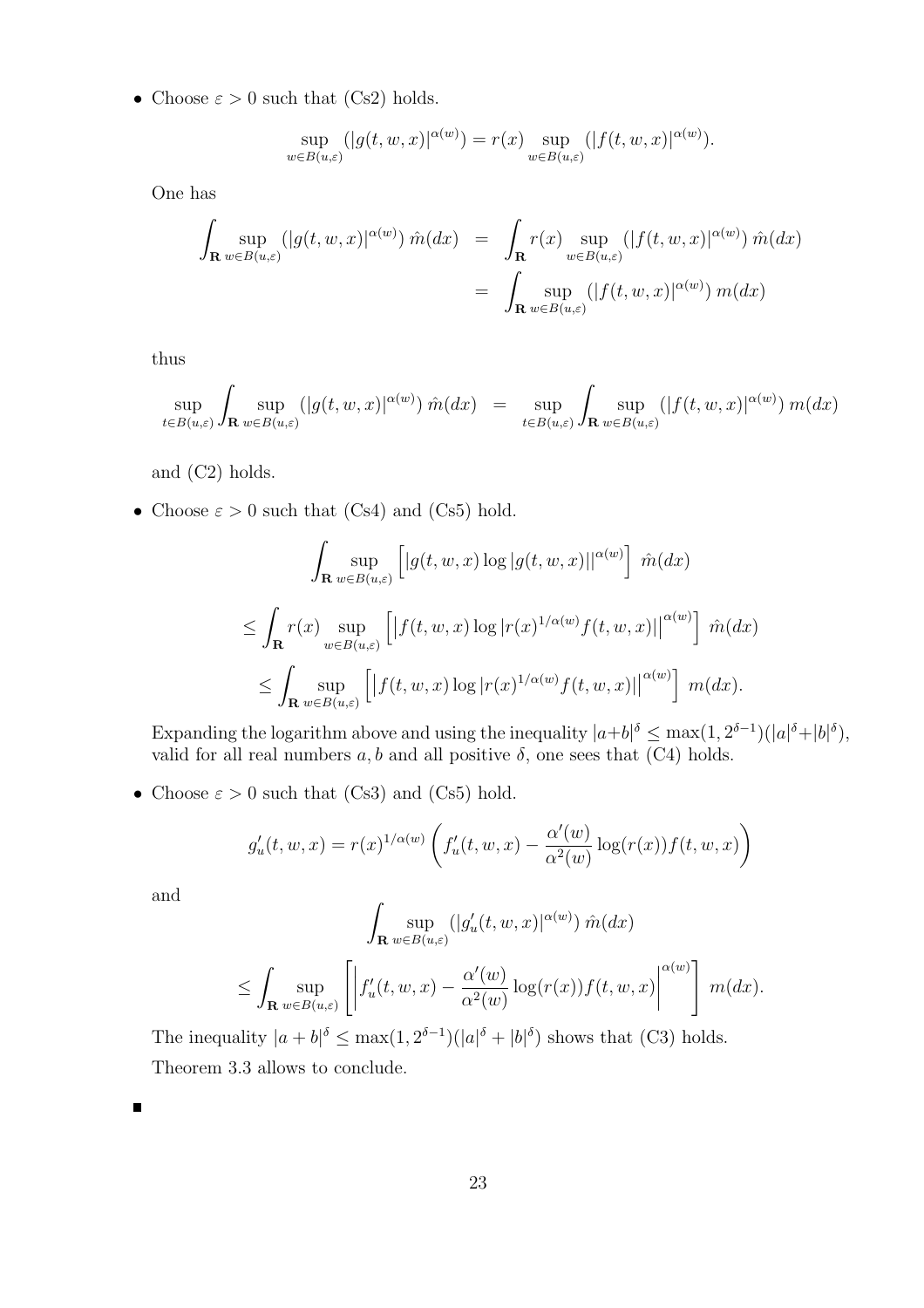## 5 Examples of localisable processes

In this section, we apply the results above and obtain some localisable processes of interest. In particular, we consider "multistable versions" of several classical processes. Similar multistable extensions were considered in [9], to which the interested reader might refer for comparison.

We first recall some definitions. In the sequel, M will denote a symmetric  $\alpha$ -stable (0 <  $\alpha$  < 2) random measure on **R** with control measure Lebesgue measure L. We will write

$$
L_{\alpha}(t):=\int_0^t M(dz)
$$

for  $\alpha$ -stable Lévy motion.

The log-fractional stable motion is defined as

$$
\Lambda_{\alpha}(t) = \int_{-\infty}^{\infty} \left( \log(|t - x|) - \log(|x|) \right) M(dx) \quad (t \in \mathbf{R}).
$$

This process is well-defined only for  $\alpha \in (1,2]$  (the integrand does not belong to  $\mathcal{F}_{\alpha}$  for  $\alpha$  < 1). Both Lévy motion and log-fractional stable motion are  $1/\alpha$ -self-similar with stationary increments.

The following process is called *linear fractional*  $\alpha$ -stable motion:

$$
L_{\alpha,H,b^+,b^-}(t) = \int_{-\infty}^{\infty} f_{\alpha,H}(b^+,b^-,t,x)M(dx)
$$

where  $t \in \mathbb{R}$ ,  $H \in (0,1)$ ,  $b^+, b^- \in \mathbb{R}$ , and

$$
f_{\alpha,H}(b^+,b^-,t,x) = b^+ \left( (t-x)_+^{H-1/\alpha} - (-x)_+^{H-1/\alpha} \right) + b^- \left( (t-x)_-^{H-1/\alpha} - (-x)_-^{H-1/\alpha} \right)
$$

.

 $L_{\alpha,H,b^+,b^-}$  is again an sssi process. When  $b^+=b^-=1$ , this process is called well-balanced linear fractional  $\alpha$ -stable motion and denoted  $L_{\alpha,H}$ .

Finally, for  $\lambda > 0$ , the stationary process

$$
Y(t) = \int_{t}^{\infty} \exp(-\lambda(x - t)) M(dx) \quad (t \in \mathbf{R})
$$

is called reverse Ornstein-Uhlenbeck process.

The localisability of Lévy motion, log-fractional stable motion and linear fractional  $\alpha$ -stable motion simply stems from the fact that they are sssi. The localisability of the reverse Ornstein-Uhlenbeck process is proved in [8].

We will now define multistable versions of these processes.

For the multistable Lévy motion, we give two versions: one is fitted to the case where the time parameter varies in a compact interval  $[0, T]$ , and one where it spans **R**.

**Theorem 5.6** (symmetric multistable Lévy motion, compact case). Let  $\alpha : [0, T] \to [c, d] \subset$  $(1, 2)$  and  $b : [0, T] \to \mathbb{R}^+$  be continuously differentiable. Let  $(\Gamma_i)_{i \geq 1}$  be a sequence of arrival times of a Poisson process with unit arrival time,  $(V_i)_{i>1}$  be a sequence of i.i.d. random variables with distribution  $\hat{m}(dx)$ , the uniform distribution on  $[0, T]$ , and  $(\gamma_i)_{i>1}$  be a sequence of i.i.d.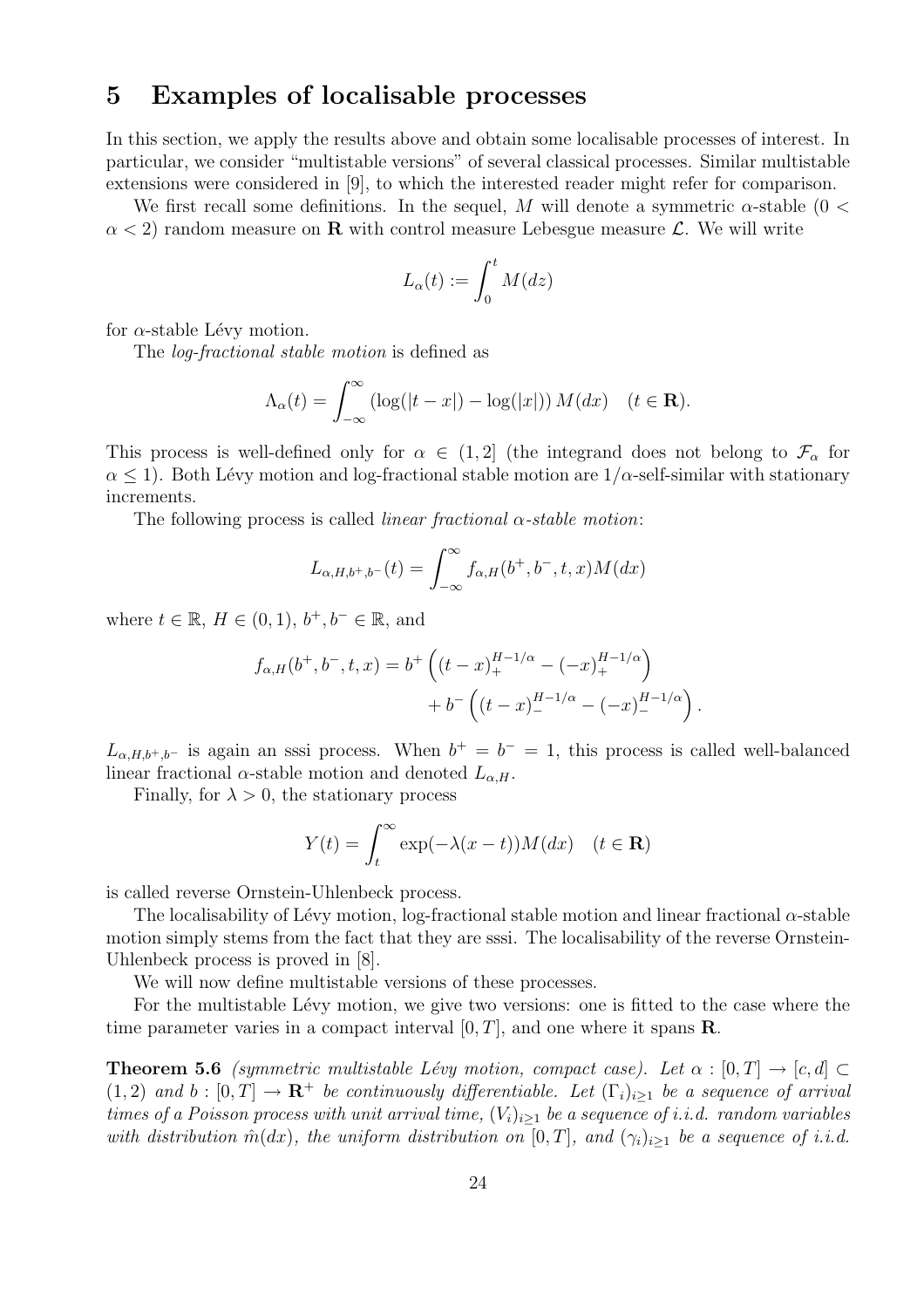random variables with distribution  $P(\gamma_i = 1) = P(\gamma_i = -1) = 1/2$ . Assume finally that the three sequences  $(\Gamma_i)_{i\geq 1}$ ,  $(V_i)_{i\geq 1}$ , and  $(\gamma_i)_{i\geq 1}$  are independent and define

$$
Y(t) = b(t)C_{\alpha(t)}^{1/\alpha(t)}T^{1/\alpha(t)}\sum_{i=1}^{+\infty}\gamma_i\Gamma_i^{-1/\alpha(t)}1_{[0,t]}(V_i) \quad (t \in [0,T]).
$$
\n(5.17)

then Y is  $1/\alpha(u)$ -localisable at any  $u \in (0,T)$ , with local form  $Y'_u = b(u)L_{\alpha(u)}$ .

The proof is a simple application of Theorem 3.3, and is omitted.

**Theorem 5.7** (symmetric multistable Lévy motion, non-compact case). Let  $\alpha : \mathbf{R} \to [c, d] \subset$  $(1, 2)$  and  $b : \mathbf{R} \to \mathbf{R}^+$  be continuously differentiable. Let  $(\Gamma_i)_{i \geq 1}$  be a sequence of arrival times of a Poisson process with unit arrival time,  $(V_i)_{i\geq 1}$  be a sequence of i.i.d. random variables with by a Poisson process with anti-arrival time,  $(v_i)_{i\geq 1}$  be a sequence of i.i.d. random distribution  $\hat{m}(dx) = \sum_{j=1}^{+\infty} 2^{-j} \mathbf{1}_{[j-1,j]}(x) dx$  on  $\mathbf{R}$ , and  $(\gamma_i)_{i\geq 1}$  be a sequence of i.i.d. random variables with distribution  $P(\gamma_i = 1) = P(\gamma_i = -1) = 1/2$ . Assume finally that the three sequences  $(\Gamma_i)_{i\geq 1}$ ,  $(V_i)_{i\geq 1}$ , and  $(\gamma_i)_{i\geq 1}$  are independent and define

$$
Y(t) = b(t)C_{\alpha(t)}^{1/\alpha(t)} \sum_{i=1}^{+\infty} \sum_{j=1}^{+\infty} \gamma_i \Gamma_i^{-1/\alpha(t)} 2^{j/\alpha(t)} 1_{[0,t] \cap [j-1,j]}(V_i) \quad (t \in \mathbf{R}_+). \tag{5.18}
$$

then Y is  $1/\alpha(u)$ -localisable at any  $u \in \mathbf{R}_+$ , with local form  $Y'_u = b(u)L_{\alpha(u)}$ .

Proof

We apply Theorem 4.5 with  $m(dx) = dx$ ,  $r(x) = \sum_{j=1}^{\infty} 2^{j} \mathbf{1}_{[j-1,j]}(x)$ ,  $f(t, u, x) = \mathbf{1}_{[0,t]}(x)$ and the random field

$$
X(t, u) = b(u)C_{\alpha(u)}^{1/\alpha(u)} \sum_{i,j=1}^{\infty} \gamma_i \Gamma_i^{-1/\alpha(u)} 2^{j/\alpha(u)} \mathbf{1}_{[0,t] \cap [j-1,j[}(V_i)).
$$

 $X(.,u)$  is the symmetrical  $\alpha(u)$ -Lévy motion [19] and is thus  $\frac{1}{\alpha(u)}$ -localisable with local form  $X'_u(.,u) = X(.,u).$ 

- (Cs1) The family of functions  $v \to f(t, v, x)$  is differentiable for all  $(v, t)$  in a neighbourhood of u and almost all x in  $E$ . The derivatives of f with respect to u vanish.
- $\bullet$  (Cs2)

$$
|f(t, w, x)|^{\alpha(w)} = \mathbf{1}_{[0,t]}(x)
$$

thus

$$
\int_{\mathbf{R}} \sup_{w \in B(u,\varepsilon)} (|f(t,w,x)|^{\alpha(w)}) dx = t
$$

and (Cs2) holds.

- (Cs3)  $f'_u = 0$  so (Cs3) holds.
- (Cs4)  $f(t, w, x) \log |f(t, w, x)| = 0$  so (Cs4) holds.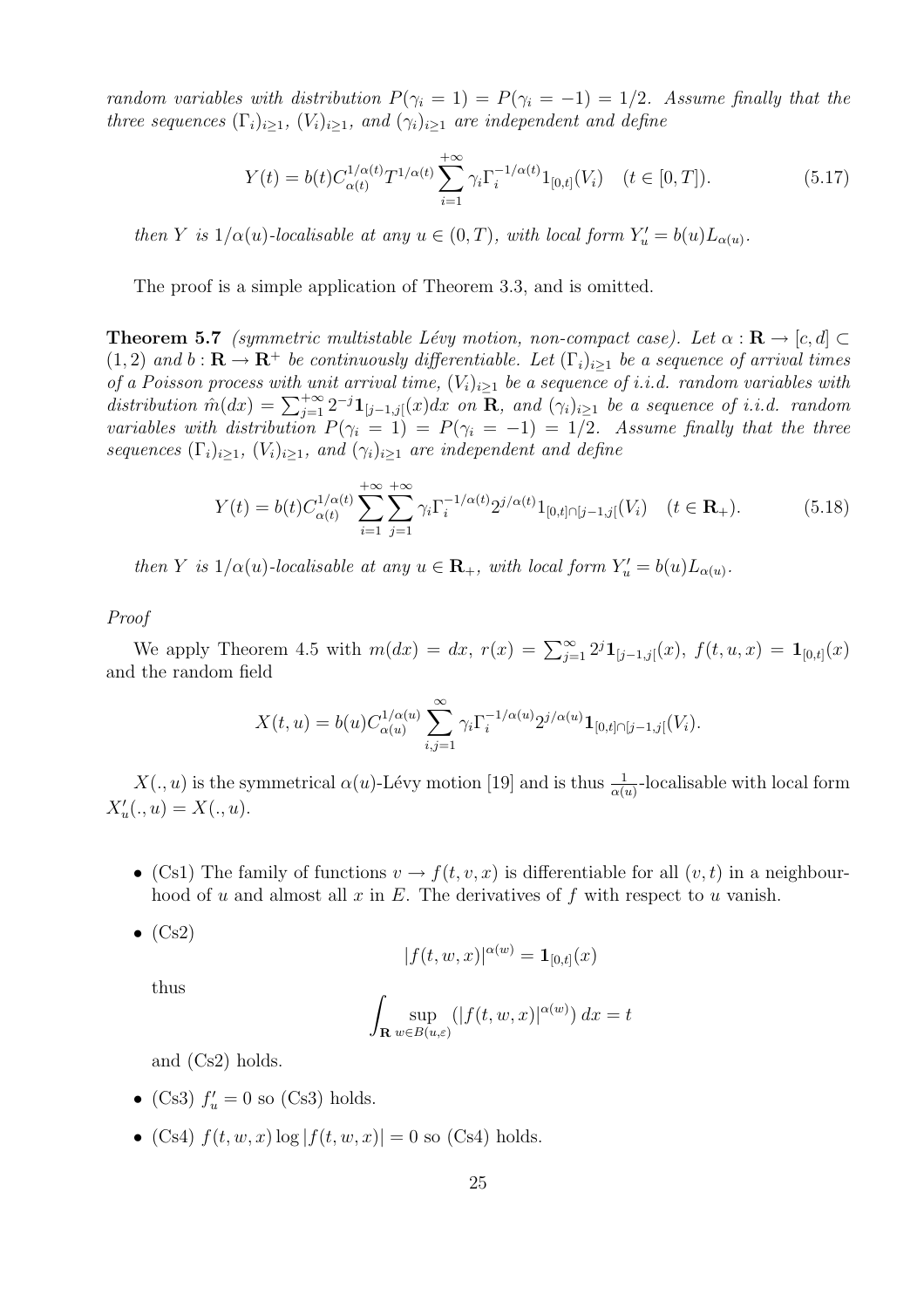$\bullet$  (Cs5)

$$
|f(t, w, x) \log(r(x))|^{\alpha(x)} = \sum_{j=1}^{+\infty} j^{\alpha(w)} \log(2)^{\alpha(w)} \mathbf{1}_{[0,t] \cap [j-1,j]}(x)
$$
  

$$
\leq \log(2)^{d} \sum_{j=1}^{+\infty} j^{d} \mathbf{1}_{[0,t] \cap [j-1,j]}(x)
$$

thus

$$
\int_{\mathbf{R}} \sup_{w \in B(u,\varepsilon)} \left[ |f(t,w,x) \log(r(x))|^{\alpha(w)} \right] dx \le \log(2)^d \sum_{j=1}^{[t]+1} j^d
$$

and  $(Cs5)$  holds  $\blacksquare$ 

**Theorem 5.8** (Log-fractional multistable motion). Let  $\alpha : \mathbf{R} \to [c, d] \subset (1, 2)$  and  $b : \mathbf{R} \to$  $\mathbb{R}^+$  be continuously differentiable. Let  $(\Gamma_i)_{i\geq 1}$  be a sequence of arrival times of a Poisson process with unit arrival time,  $(V_i)_{i>1}$  be a sequence of i.i.d. random variables with distribution  $\hat{m}(dx) = \frac{3}{\pi^2}$  $\sum_{\tau \to \infty}^{unu}$  $\bar{j}_{j=1}^{+\infty}$  j $^{-2}1_{[-j,-j+1[\cup[j-1,j[}(x)dx\;\;on\;\mathbf{R},\;\;and\;(\gamma_i)_{i\geq 1}\;\;be\;\;a\;\;sequence\;\;of\;\;i.i.d.\;\;random$ variables with distribution  $P(\gamma_i = 1) = P(\gamma_i = -1) = 1/2$ . Assume finally that the three sequences  $(\Gamma_i)_{i\geq 1}$ ,  $(V_i)_{i\geq 1}$ , and  $(\gamma_i)_{i\geq 1}$  are independent and define

$$
Y(t) = b(t)C_{\alpha(t)}^{1/\alpha(t)} \sum_{i=1}^{+\infty} \sum_{j=1}^{+\infty} \gamma_i \Gamma_i^{-1/\alpha(t)} (\log|t - V_i| - \log|V_i|) \frac{\pi^{2/\alpha(t)}}{3^{1/\alpha(t)}} j^{2/\alpha(t)} \mathbf{1}_{[-j,-j+1] \cup [j-1,j]}(V_i) \quad (t \in \mathbf{R}).
$$
\n(5.19)

then Y is  $1/\alpha(u)$ -localisable at any  $u \in \mathbf{R}$ , with  $Y'_u = b(u)\Lambda_{\alpha(u)}$ .

### Proof

We apply Theorem 4.5 with  $m(dx) = dx, r(x) = \frac{\pi^2}{3}$ 3  $\Gamma^{\infty}$  $\sum_{j=1}^{\infty} j^2 \mathbf{1}_{[-j,-j+1[\cup[j-1,j[}(x),f(t,u,x)] =$  $log(|t - x|) - log(|x|)$  and the random field

$$
X(t, u) = b(u)C_{\alpha(u)}^{1/\alpha(u)} \sum_{i,j=1}^{\infty} \gamma_i \Gamma_i^{-1/\alpha(u)} (\log|t - V_i| - \log|V_i|) \frac{\pi^{2/\alpha(u)}}{3^{1/\alpha(u)}} j^{2/\alpha(u)} \mathbf{1}_{[-j,-j+1[\cup[j-1,j[}(V_i)] \mathbf{1}_{[-j-1,j]}(V_i))
$$

 $X(.,u)$  is the symmetrical  $\alpha(u)$ -Log-fractional motion. It is  $\frac{1}{\alpha(u)}$ -localisable with local form  $X'_u(.,u) = b(u)\Lambda_{\alpha(u)}$  [9].

• (Cs1) The family of functions  $v \to f(t, v, x)$  is differentiable for all  $(v, t)$  in a neighbourhood of u and almost all x in E. The derivatives of f with respect to u vanish.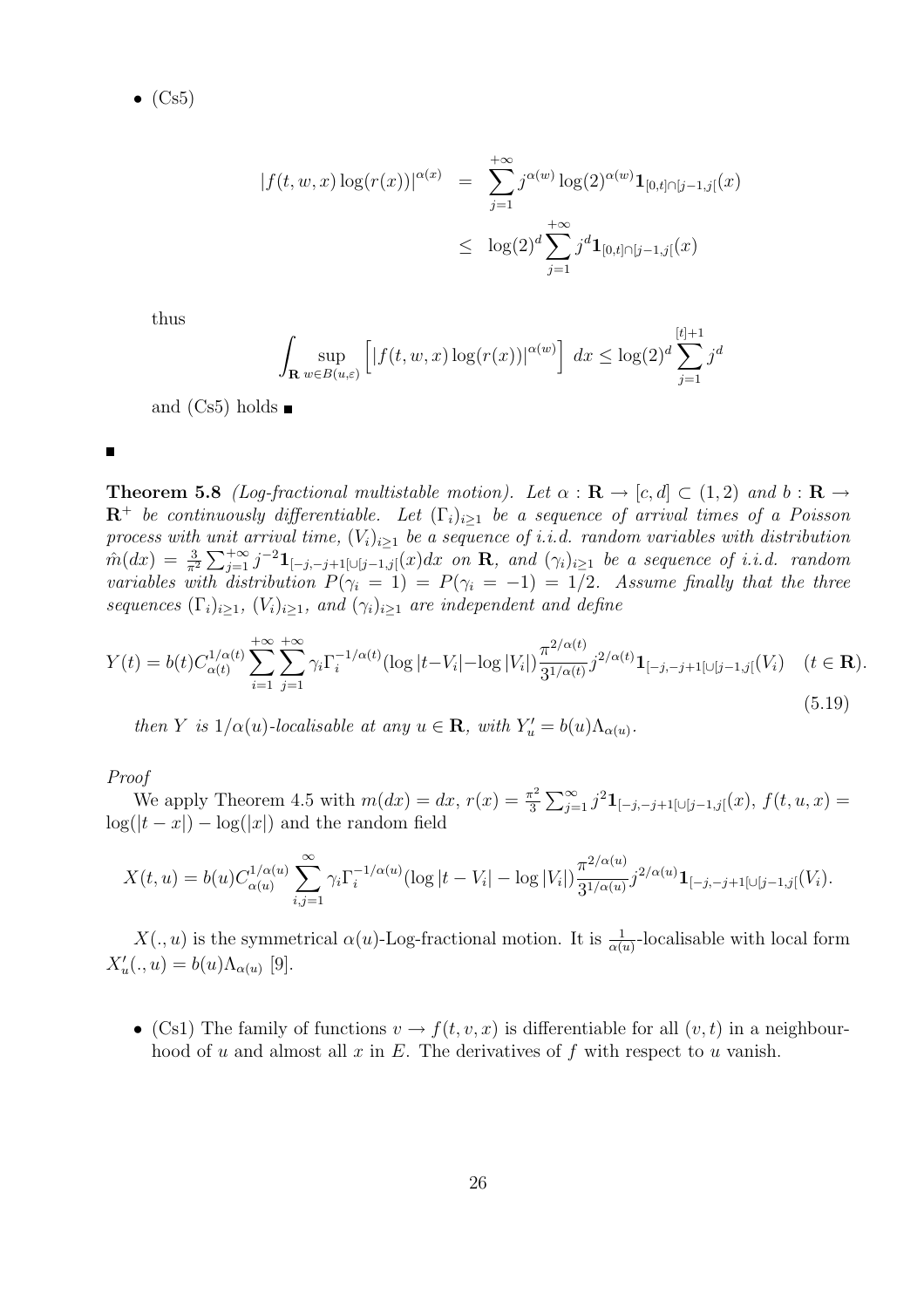• (Cs2)  $\forall a > 1$ ,  $\exists K_a > 0$  such that  $\int_{\mathbf{R}} |f(t, w, x)|^a dx \leq K_a |t|$  so

$$
|f(t, w, x)|^{\alpha(w)} = |\log(|t - x|) - \log(|x|)|^{\alpha(w)}
$$
  
=  $|\log|1 - \frac{t}{x}||^{\alpha(w)}$   
 $\leq |\log|1 - \frac{t}{x}||^d + |\log|1 - \frac{t}{x}||^c$ 

and

$$
\int_{\mathbf{R}} \sup_{w \in B(u,\varepsilon)} (|f(t,w,x)|^{\alpha(w)}) dx \le (K_c + K_d)|t|
$$

thus (Cs2) holds.

- (Cs3)  $f'_u = 0$  so (Cs3) holds.
- $\bullet$  (Cs4)

$$
|f(t, w, x) \log(|f(t, w, x)|)|^{\alpha(w)} = |f(t, w, x) \log(|f(t, w, x)|)|^{\alpha(w)} \mathbf{1}_{\{|\log(|f(t, w, x)|)| \le 1\}} + |f(t, w, x) \log(|f(t, w, x)|)|^{\alpha(w)} \mathbf{1}_{\{|\log(|f(t, w, x)|)| > 1\}} \leq |f(t, w, x)|^{\alpha(w)} + |f(t, w, x) \log(|f(t, w, x)|)|^{\alpha(w)} \mathbf{1}_{\{|f(t, w, x)| > \epsilon\}} + |f(t, w, x) \log(|f(t, w, x)|)|^{\alpha(w)} \mathbf{1}_{\{|f(t, w, x)| < \frac{1}{\epsilon}\}}.
$$

We shall bound each of the three terms that are added up in the right hand side of the above inequality. For the first term,

$$
|f(t, w, x)|^{\alpha(w)} \le \sup_{w \in B(u, \varepsilon)} |f(t, w, x)|^{\alpha(w)}.
$$

For the second term, fix  $K > 0$ ,  $\epsilon > 0$  such that  $\forall x > \epsilon, |x \log(|x|)| \leq K |x|^{1+\epsilon}$ .

$$
|f(t, w, x) \log(|f(t, w, x)|)|^{\alpha(w)} \mathbf{1}_{\{|f(t, w, x)| > \epsilon\}} \leq K |f(t, w, x)|^{d(1+\epsilon)}.
$$

For the third term, fix  $K_1 < K_2 < 0$  and  $K_4 > K_3 > 0$  such that

$$
\mathbf{1}_{\{|f(t,w,x)|<\frac{1}{e}\}}\leq \mathbf{1}_{]-\infty,K_1|t|[}(x)+\mathbf{1}_{]K_2|t|,K_3|t|[}(x)+\mathbf{1}_{]K_4|t|,+\infty[}(x),
$$

then

$$
|f(t, w, x) \log(|f(t, w, x)|)|^{\alpha(w)} \mathbf{1}_{\{|f(t, w, x)| < \frac{1}{e}\}} \leq |f(t, w, x)|^c |\log(|f(t, w, x)|)|^d \mathbf{1}_{]-\infty, K_1 |t|[}(x) + |f(t, w, x)|^c |\log(|f(t, w, x)|)|^d \mathbf{1}_{]K_2 |t|, K_3 |t|[}(x) + |f(t, w, x)|^c |\log(|f(t, w, x)|)|^d \mathbf{1}_{]K_4 |t|, +\infty [}(x).
$$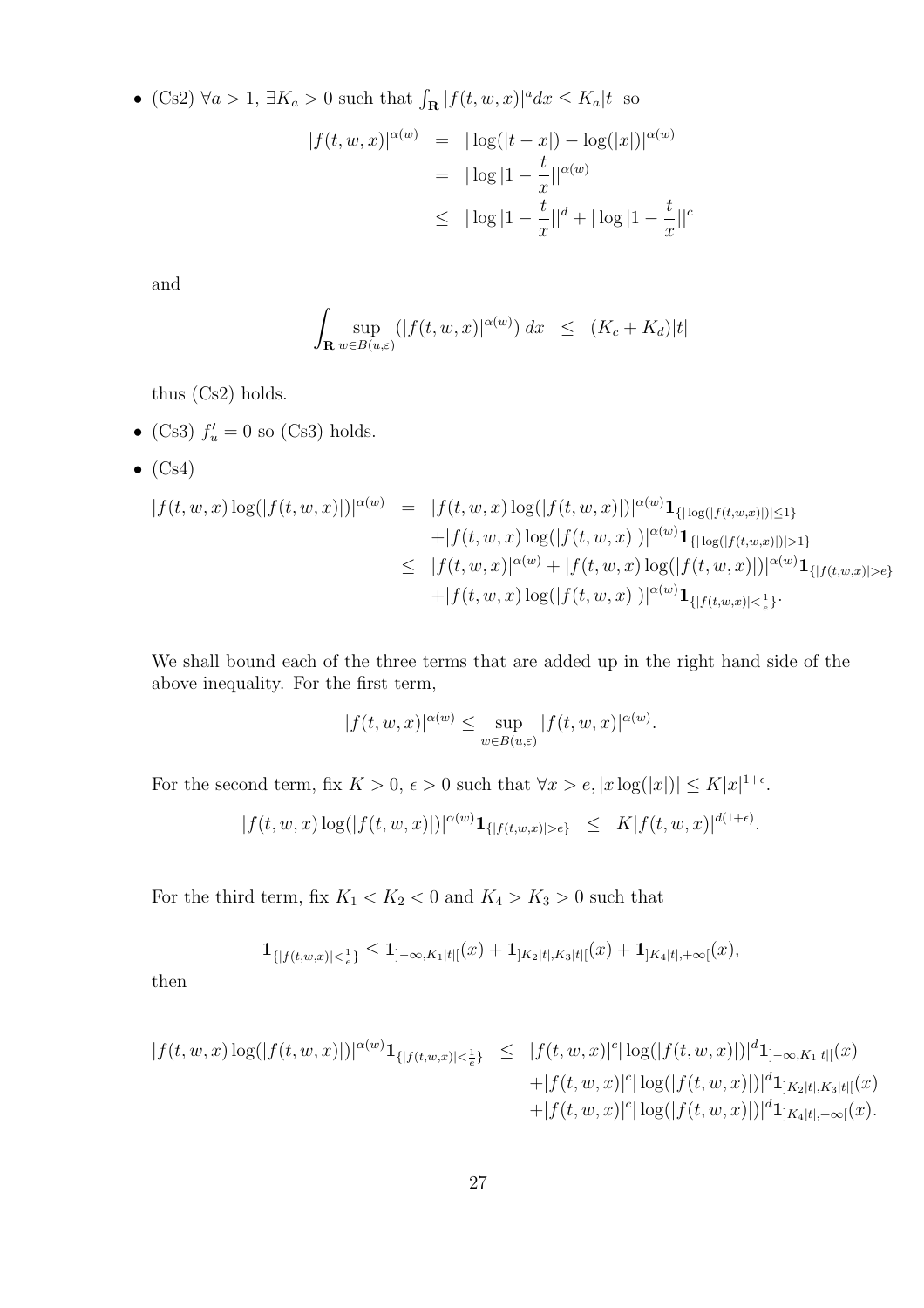The function  $x \mapsto |x|^c |\log(|x|)|^d$  is bounded for  $x < \frac{1}{e}$ . With M denoting an upper bound of this function, one has

$$
\int_{K_2|t|}^{K_3|t|} |f(t, w, x)|^c |\log(|f(t, w, x)|)|^d dx \leq M(K_3 - K_2)|t|.
$$

With  $u=1-\frac{t}{x}$  $\frac{t}{x}$ , we obtain

$$
\int_{K_4|t|}^{+\infty} |f(t, w, x)|^c |\log(|f(t, w, x)|)|^d dx \leq K'|t| + |t| \int_{1 - \frac{1}{K''}}^{+\infty} \frac{|\log|u||^c |\log|\log|u|||^d}{(1 - u)^2} du
$$
  

$$
\leq O(|t|),
$$

where  $K'$  and  $K''$  are numbers verifying  $K'' > 1$  and  $K' > 0$ . For the same reason,  $\int_{-\infty}^{K_1|t|} |f(t, w, x)|^c |\log(|f(t, w, x)|)|^d dx \leq K|t|$ . We conclude that

$$
\sup_{t\in B(u,\varepsilon)}\int_{\mathbf{R}}\sup_{w\in B(u,\varepsilon)}\left[\left|f(t,w,x)\log(|f(t,w,x)|)\right|^{\alpha(w)}\right]\,dx<\infty.
$$

 $\bullet$  (Cs5)

 $\blacksquare$ 

$$
|f(t, w, x) \log(r(x))|^{\alpha(w)} \leq K_1 |f(t, w, x) \log(\frac{\pi^2}{3})|^{\alpha(w)} + K_2 \sum_{j=1}^{+\infty} |f(t, w, x)|^{\alpha(w)} (\log(j))^d \mathbf{1}_{[-j, -j+1[\cup[j-1,j[}(x).
$$

For j large enough  $(j > j^*)$ ,  $|f(t, w, x)|^{\alpha(w)}$   $1_{[-j, -j+1] \cup [j-1,j]}(x) \leq K_5 \frac{|t|^{\alpha}}{|x|^{\alpha}}$  $\frac{|t|^c}{|x|^c}\mathbf{1}_{[-j,-j+1[\cup[j-1,j[\begin{pmatrix} x \end{pmatrix})\cdot]}$ Thus

$$
|f(t, w, x) \log(r(x))|^{\alpha(w)} \leq K_6 |f(t, w, x)|^{\alpha(w)} + K_7 \sum_{j=j^*}^{+\infty} (\log(j))^d \frac{|t|^c}{|x|^c} \mathbf{1}_{[-j, -j+1] \cup [j-1, j]}(x).
$$

To conclude, note that

$$
\int_{\mathbf{R}} (\log(j))^d \frac{1}{|x|^c} \mathbf{1}_{[-j,-j+1[\cup[j-1,j[}(x)dx] = 2(\log(j))^d \int_{j-1}^j \frac{dx}{|x|^c} \n\sim 2(c-1) \frac{(\log(j))^d}{j^c}
$$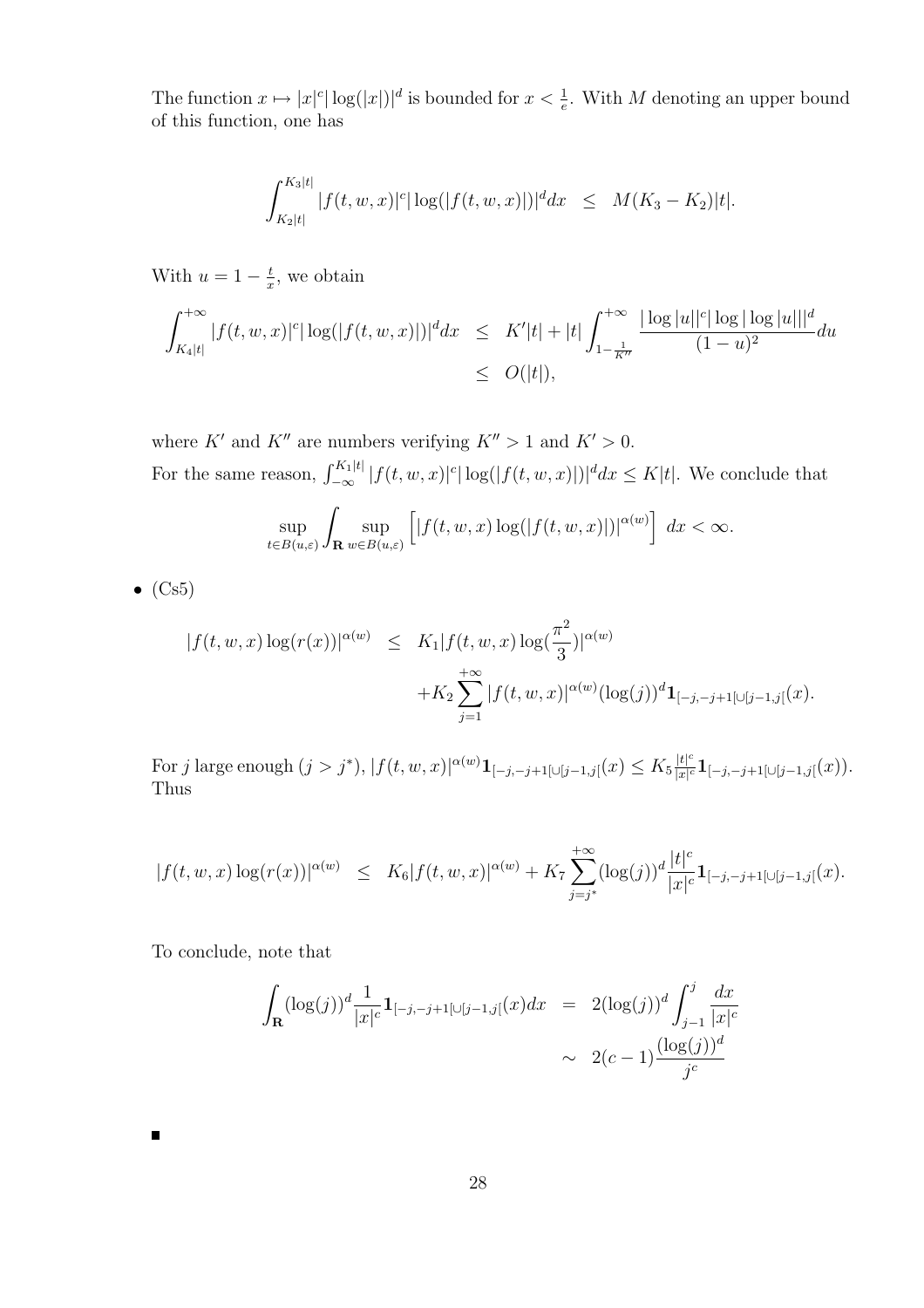**Theorem 5.9** (Linear multistable multifractional motion). Let  $b : \mathbf{R} \to \mathbf{R}^+$ ,  $\alpha : \mathbf{R} \to$  $[c, d] \subset (0, 2)$  and  $h : \mathbf{R} \to (0, 1)$  be continuously differentiable. Let  $(\Gamma_i)_{i>1}$  be a sequence of arrival times of a Poisson process with unit arrival time,  $(V_i)_{i>1}$  be a sequence of i.i.d. random variables with distribution  $\hat{m}(dx) = \frac{3}{\pi^2}$  $\sum_{n+∞}$  $_{j=1}^{+\infty}$  j<sup>-2</sup>**1**<sub>[-j,-j+1[∪[j-1,j[(x)dx on **R**, and  $(\gamma_i)_{i≥1}$  be a</sub> sequence of i.i.d. random variables with distribution  $P(\gamma_i = 1) = P(\gamma_i = -1) = 1/2$ . Assume finally that the three sequences  $(\Gamma_i)_{i\geq 1}$ ,  $(V_i)_{i\geq 1}$ , and  $(\gamma_i)_{i\geq 1}$  are independent and define for  $t \in \mathbf{R}$ 

$$
Y(t) = b(t)C_{\alpha(t)}^{1/\alpha(t)} \sum_{i,j=1}^{+\infty} \gamma_i \Gamma_i^{-1/\alpha(t)} (|t - V_i|^{h(t)-1/\alpha(t)} - |V_i|^{h(t)-1/\alpha(t)}) (\frac{\pi^2 j^2}{3})^{1/\alpha(t)} \mathbf{1}_{[-j,-j+1[\cup[j-1,j[\{V_i\}])}.
$$
\n(5.20)

The process Y is h(u)-localisable at all  $u \in \mathbf{R}$ , with  $Y'_u = b(u)L_{\alpha(u),h(u)}$  (the well balanced linear fractional stable motion).

#### Proof

We apply Theorem 4.5 with  $m(dx) = dx, r(x) = \frac{\pi^2}{3}$ 3  $\Gamma^{\infty}$  $\sum_{j=1}^{\infty} j^2 \mathbf{1}_{[-j,-j+1[\cup[j-1,j[}(x),f(t,u,x)] =$  $|t-x|^{h(u)-1/\alpha(u)} - |x|^{h(u)-1/\alpha(u)}$  and the random field

$$
X(t,u) = b(u)C_{\alpha(u)}^{1/\alpha(u)}(\frac{\pi^2 j^2}{3})^{1/\alpha(u)}\sum_{i,j=1}^{\infty} \gamma_i \Gamma_i^{-1/\alpha(u)}(|t-V_i|^{h(u)-1/\alpha(u)} - |V_i|^{h(u)-1/\alpha(u)})\mathbf{1}_{[-j,-j+1]\cup[j-1,j]}(V_i).
$$

 $X(.,u)$  is the  $(\alpha(u),h(u))$ -well balanced linear fractional stable motion and it is  $\frac{1}{\alpha(u)}$ localisable with local form  $X'_u(.,u) = b(u)L_{\alpha(u),h(u)}$  [9].

• (Cs1) The family of functions  $v \to f(t, v, x)$  is differentiable for all  $(v, t)$  in a neighbourhood of u and almost all x in  $E$ . The derivatives of f with respect to u read:

$$
f'_u(t, w, x) = (h'(w) + \frac{\alpha'(w)}{\alpha^2(w)}) \left[ (\log|t - x|) |t - x|^{h(w) - 1/\alpha(w)} - (\log|x|) |x|^{h(w) - 1/\alpha(w)} \right].
$$

• (Cs2) In [9], it is shown that, given  $u \in \mathbf{R}$ , one may choose  $\varepsilon > 0$  small enough and numbers  $a, b, h_-, h_+$  with  $0 < a < \alpha(w) < b < 2, 0 < h_- < h(w) < h_+ < 1$  and  $\frac{1}{a} - \frac{1}{b} < h_- < h_+ < 1 - (\frac{1}{a} - \frac{1}{b})$  $\frac{1}{b}$ ) such that, for all t and w in  $U := (u - \varepsilon, u + \varepsilon)$  and all real  $x$ :

$$
|f(t, w, x)|, |f'_u(t, w, x)| \le k_1(t, x)
$$
\n(5.21)

where

$$
k_1(t,x) = \begin{cases} c_1 \max\{1, |t-x|^{h-1/a} + |x|^{h-1/a}\} & (|x| \le 1+2 \max_{t \in U} |t|) \\ c_2 |x|^{h+1/b-1} & (|x| > 1+2 \max_{t \in U} |t|) \end{cases} (5.22)
$$

for appropriately chosen constants  $c_1$  and  $c_2$ . The conditions on  $a, b, h_-, h_+$  entail that  $\sup_{t\in U} ||k_1(t, \cdot)||_{a,b} < \infty$  and (Cs2) hold.

•  $(Cs3)$  is obtained with  $(5.21)$  for the same reason as in  $(Cs2)$ .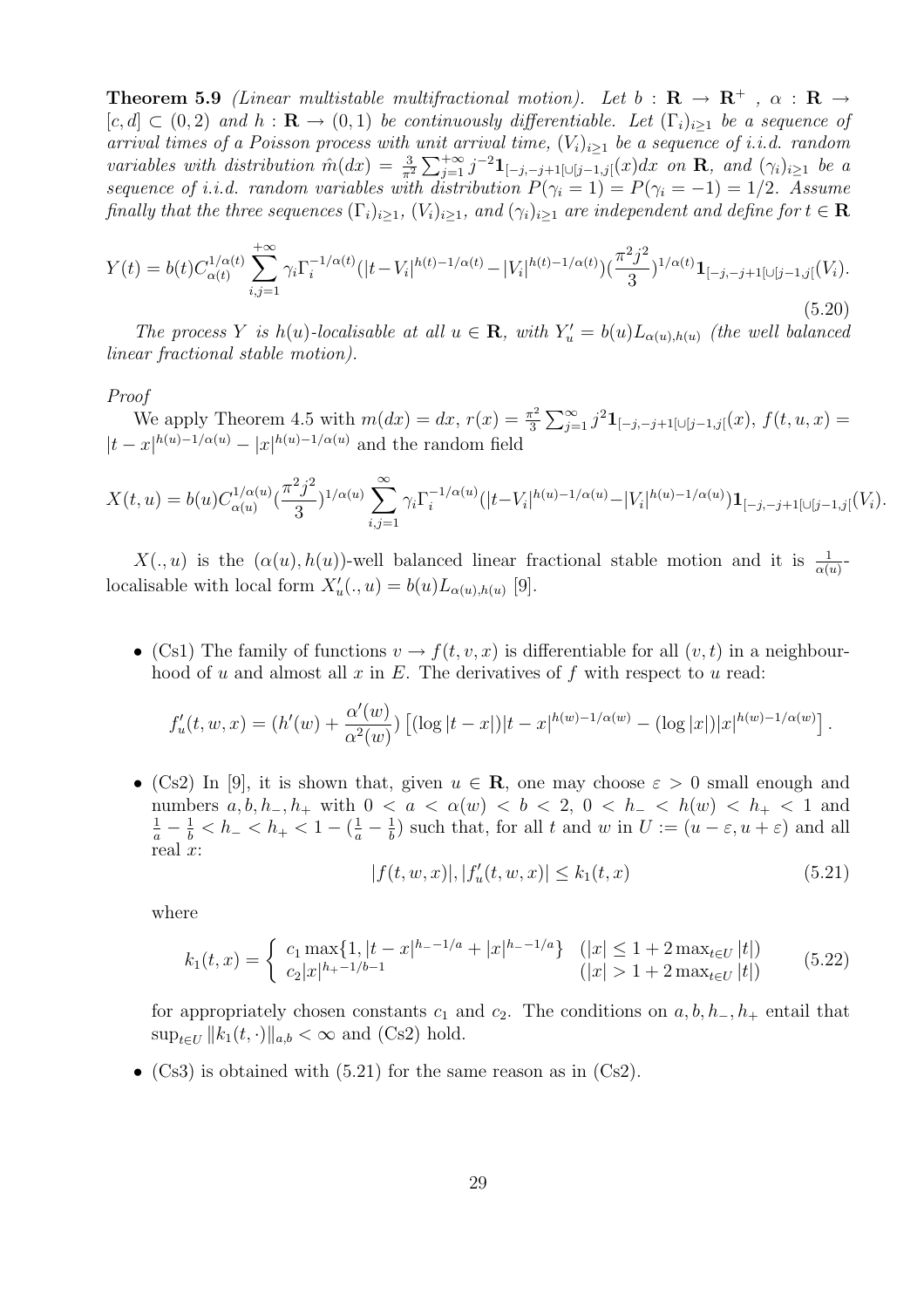$\bullet$  (Cs4)

$$
|f(t, w, x) \log(|f(t, w, x)|)|^{\alpha(w)} \leq |f(t, w, x)|^{\alpha(w)} + |f(t, w, x) \log(|f(t, w, x)|)|^{\alpha(w)} \mathbf{1}_{\{|f(t, w, x)| > \epsilon\}} + |f(t, w, x) \log(|f(t, w, x)|)|^{\alpha(w)} \mathbf{1}_{\{|f(t, w, x)| < \frac{1}{\epsilon}\}}.
$$

Since

$$
|f(t, w, x)| \le k_1(t, x) \tag{5.23}
$$

one gets

$$
|f(t, w, x) \log(|f(t, w, x)|)|\mathbf{1}_{\{|f(t, w, x)| > \epsilon\}} \leq k_1(t, x) \log(k_1(t, x))\mathbf{1}_{\{|f(t, w, x)| > \epsilon\}}\leq |k_1(t, x) \log(k_1(t, x))|
$$
  

$$
|f(t, w, x) \log(|f(t, w, x)|)|^{\alpha(w)}\mathbf{1}_{\{|f(t, w, x)| > \epsilon\}} \leq |k_1(t, x) \log(k_1(t, x))|^{\alpha(w)}.
$$

Fix 
$$
\eta > 0
$$
 such that  $1 < \eta < a + \frac{a}{b} - ah_+$  and  $\lambda > 0$  such that  $\frac{1}{\eta} < \lambda < 1$ .  
\n
$$
|f(t, w, x) \log(|f(t, w, x)|)|^{\alpha(w)} \mathbf{1}_{\{|f(t, w, x)| < \frac{1}{e}\}} \leq K |f(t, w, x)|^{\lambda \alpha(w)} \leq K |k_1(t, x)|^{\lambda \alpha(w)}
$$

and thus (Cs4) holds.

• (Cs5) For *j* large enough 
$$
(j > j^*)
$$
,  
\n
$$
|f(t, w, x) \log(r(x))|^{\alpha(w)} \leq K_1 |k_1(t, x)|^{\alpha(w)} + K_2 \sum_{j=j^*}^{+\infty} |f(t, w, x)|^{\alpha(w)} (\log(j))^d \mathbf{1}_{[-j, -j+1] \cup [j-1, j]}(x).
$$

$$
|f(t,w,x)|^{\alpha(w)}\mathbf{1}_{[-j,-j+1[\cup[j-1,j[}(x)]]}\ \leq\ K_3\frac{1}{|x|^{a(1+1/b-h_+)}}\mathbf{1}_{[-j,-j+1[\cup[j-1,j[}(x)].
$$

Thus

 $\blacksquare$ 

$$
|f(t, w, x) \log(r(x))|^{\alpha(w)} \leq K_1 |k_1(t, x)|^{\alpha(w)} + K_4 \sum_{j=j^*}^{+\infty} \frac{(\log(j))^d}{|x|^{a(1+1/b-h_+)}} \mathbf{1}_{[-j, -j+1[\cup[j-1,j[}(x).
$$

To conclude, note that

$$
\int_{\mathbf{R}} \frac{(\log(j))^d}{|x|^{a(1+1/b-h_+)}} \mathbf{1}_{[-j,-j+1[\cup[j-1,j[}(x)dx] = 2(\log(j))^d \int_{j-1}^j \frac{dx}{|x|^{a(1+1/b-h_+)}} \\ \sim 2(a(1+1/b-h_+) - 1) \frac{(\log(j))^d}{j^{a(1+1/b-h_+)}}
$$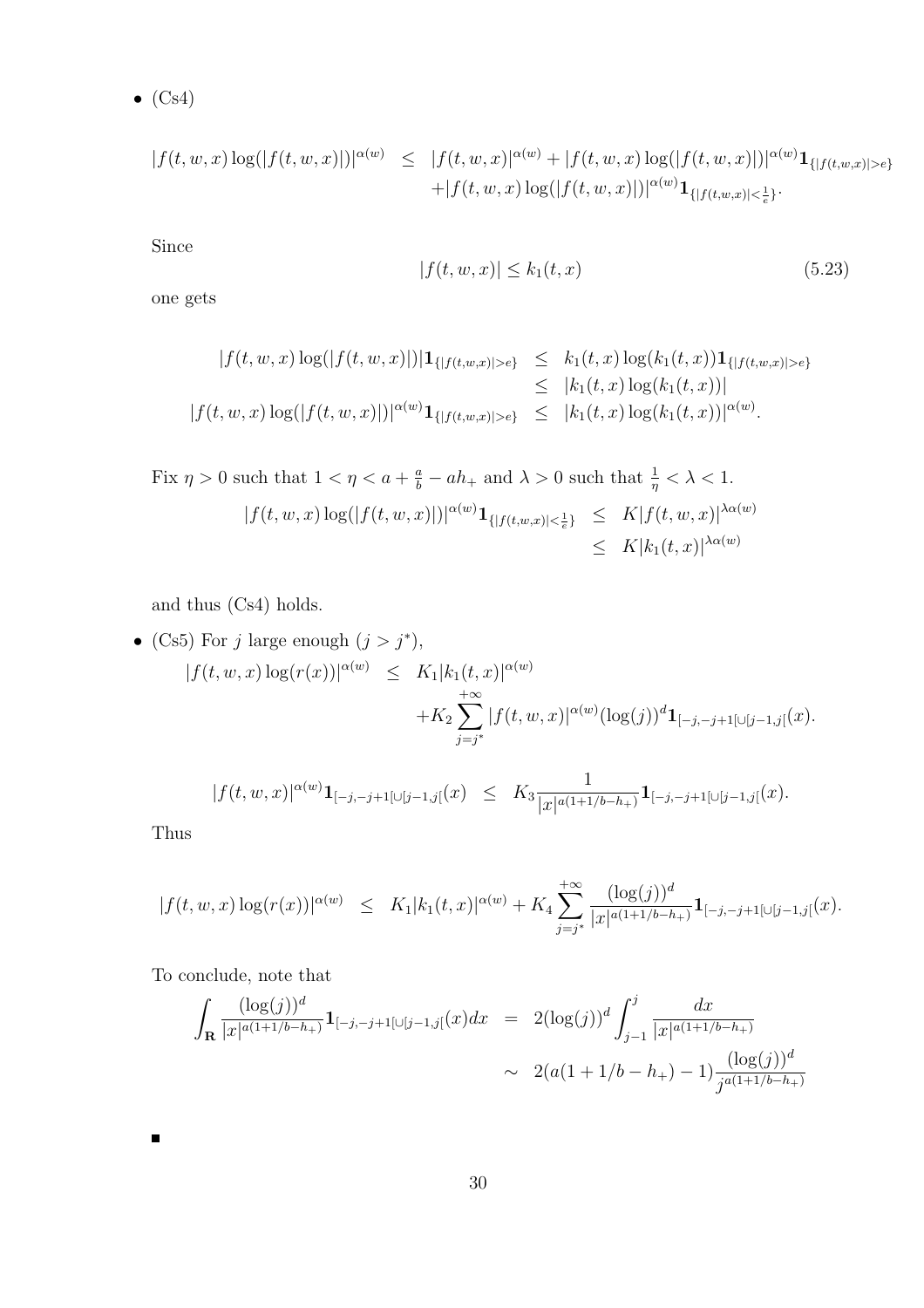**Theorem 5.10** (Multistable reverse Ornstein-Uhlenbeck process). Let  $\lambda > 0$ ,  $\alpha : \mathbf{R} \to [c, d] \subset$  $(1, 2)$  and  $b : \mathbf{R} \to \mathbf{R}^+$  be continuously differentiable. Let  $(\Gamma_i)_{i>1}$  be a sequence of arrival times of a Poisson process with unit arrival time,  $(V_i)_{i>1}$  be a sequence of i.i.d. random variables by a Poisson process with anti-arrival time,  $\langle V_i \rangle_{i\geq 1}$  be a sequence of i.i.a. random variables<br>with distribution  $\hat{m}(dx) = \sum_{j=1}^{+\infty} 2^{-j-1} \mathbf{1}_{[-j,-j+1[\cup[j-1,j[(x)dx \text{ on } \mathbf{R}, \text{ and } (\gamma_i)_{i\geq 1} ]}$  be a sequence of i.i.d. random variables with distribution  $P(\gamma_i = 1) = P(\gamma_i = -1) = 1/2$ . Assume finally that the three sequences  $(\Gamma_i)_{i\geq 1}$ ,  $(V_i)_{i\geq 1}$ , and  $(\gamma_i)_{i\geq 1}$  are independent and define

$$
Y(t) = b(t)C_{\alpha(t)}^{1/\alpha(t)} \sum_{i=1}^{+\infty} \sum_{j=1}^{+\infty} \gamma_i \Gamma_i^{-1/\alpha(t)} 2^{(j+1)/\alpha(t)} e^{-\lambda(V_i - t)} \mathbf{1}_{[t, +\infty) \cap ([-j, -j+1) \cup [j-1, j))}(V_i) \quad (t \in \mathbf{R}).
$$
\n(5.24)

Then Y is  $1/\alpha(u)$ -localisable at any  $u \in \mathbf{R}$ , with local form  $Y'_u = b(u)L_{\alpha(u)}$ .

Proof

We apply Theorem 4.5 with  $m(dx) = dx$ ,  $r(x) = \sum_{j=1}^{\infty} 2^{j+1} \mathbf{1}_{[-j,-j+1] \cup [j-1,j)}(x)$ ,  $f(t, u, x) =$  $e^{-\lambda(x-t)}\mathbf{1}_{[t,+\infty)}(x)$  and the random field

$$
X(t, u) = b(u)C_{\alpha(u)}^{1/\alpha(u)} \sum_{i,j=1}^{\infty} \gamma_i \Gamma_i^{-1/\alpha(u)} 2^{(j+1)/\alpha(u)} e^{-\lambda(V_i-t)} \mathbf{1}_{[t,+\infty)\cap([-j,-j+1)\cup[j-1,j)]}(V_i).
$$

 $X(.,u)$  is the symmetrical  $\alpha(u)$ -reverse Ornstein-Uhlenbeck process and is  $\frac{1}{\alpha(u)}$ -localisable with local form  $X'_u(.,u) = b(u)L_{\alpha(u)}$  [8].

- (Cs1) The family of functions  $v \to f(t, v, x)$  is differentiable for all  $(v, t)$  in a neighbourhood of u and almost all x in E. The derivatives of f with respect to u vanish.
- $\bullet$  (Cs2)

$$
|f(t, w, x)|^{\alpha(w)} = e^{-\lambda \alpha(w)(x-t)} \mathbf{1}_{[t, +\infty[}(x))
$$

and

$$
\int_{\mathbf{R}} \sup_{w \in B(u,\varepsilon)} (|f(t,w,x)|^{\alpha(w)}) dx \leq \int_{t}^{+\infty} e^{-\lambda c(x-t)} dx
$$
  

$$
\leq \frac{1}{\lambda c}
$$

thus (Cs2) holds.

- (Cs3)  $f'_u = 0$  so (Cs3) holds.
- $\bullet$  (Cs4)

$$
|f(t, w, x) \log(|f(t, w, x)|)|^{\alpha(w)} = \lambda^{\alpha(w)}(x - t)^{\alpha(w)} e^{-\lambda \alpha(w)(x - t)} \mathbf{1}_{[t, +\infty[}(x))
$$

as a consequence

$$
\int_{\mathbf{R}} \sup_{w \in B(u,\varepsilon)} \left[ |f(t,w,x)\log(|f(t,w,x)|)|^{\alpha(w)} \right] dx \leq \int_0^{+\infty} \lambda^d u^d e^{-\lambda c u} du
$$
  
< +\infty.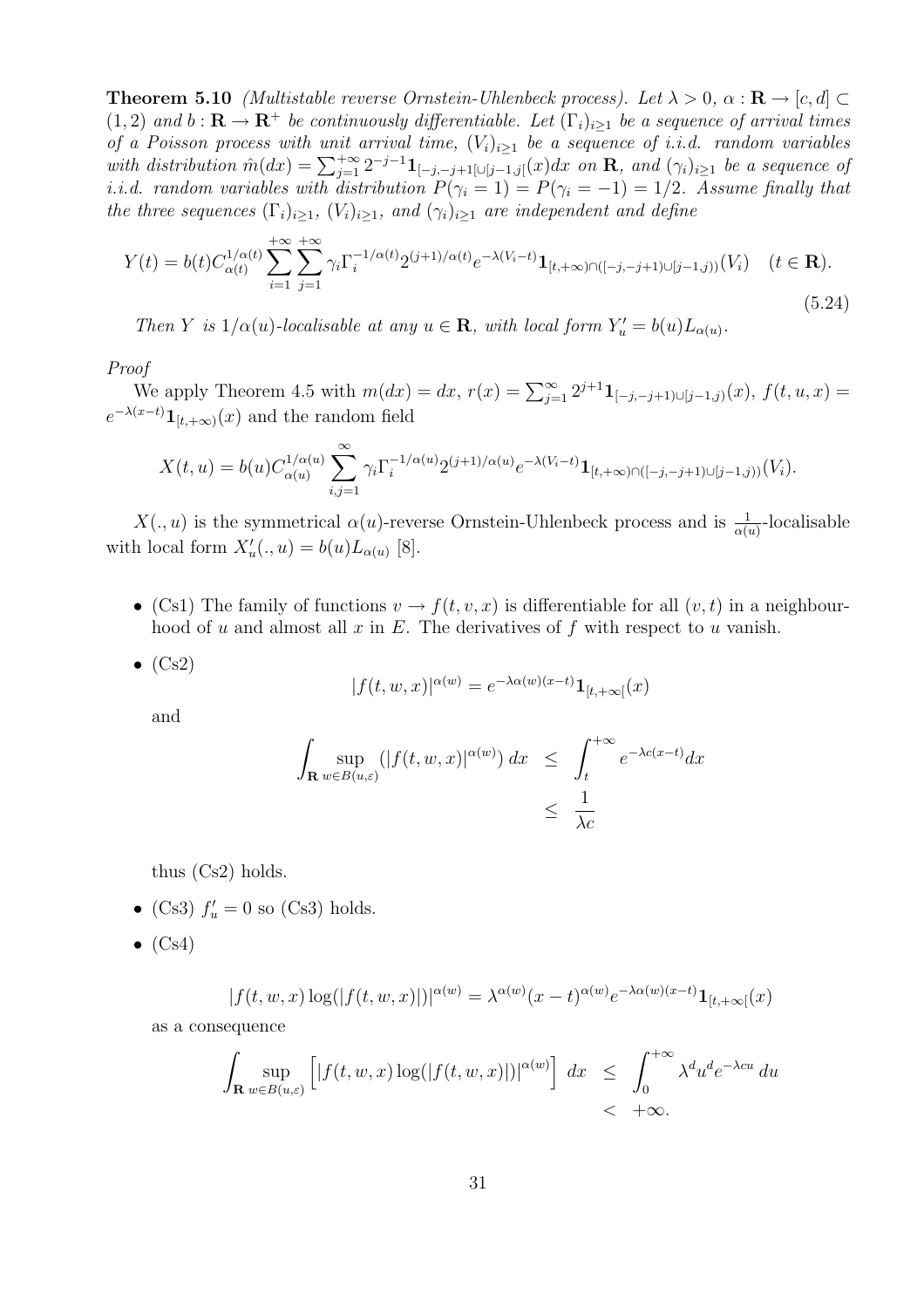$\bullet$  (Cs5)

п

$$
|f(t, w, x) \log(r(x))|^{\alpha(w)} = \sum_{j=1}^{+\infty} (j+1)^{\alpha(w)} \log(2)^{\alpha(w)} e^{-\lambda \alpha(w)(x-t)} \mathbf{1}_{[t, +\infty[\cap([-j, -j+1[\cup[j-1,j[]) (x)] \times \mathbb{R}^{j-1})}.
$$

Fix j<sup>\*</sup> large enough such that for all  $j > j^*$ ,  $\mathbf{1}_{[t,+\infty[\cap([-j,-j+1[\cup[j-1,j])}(x)] = \mathbf{1}_{[j-1,j]}(x)$ . Then

$$
\int_{\mathbf{R}} \sup_{w \in B(u,\varepsilon)} \left[ |f(t, w, x) \log(r(x))|^{\alpha(w)} \right] dx \le \sum_{j=1}^{j^*} \frac{(j+1)^d \log(2)^d}{\lambda c} + \sum_{j=j^*+1}^{+\infty} (j+1)^d \log(2)^d \int_{j-1}^j e^{-\lambda c(x-t)} dx
$$
  

$$
\le \sum_{j=1}^{j^*} \frac{(j+1)^d \log(2)^d}{\lambda c} + \log(2)^d e^{\lambda ct} (e^{\lambda c} - 1) \sum_{j=j^*+1}^{+\infty} (j+1)^d e^{-\lambda c j}
$$

## 6 Finite dimensional distributions

In this section, we compute the finite dimensional distributions of the family of processes defined in theorem 4.5, and compare the results with the ones in [9].

**Proposition 6.11** With notations as above, let  $\{X(t, u), t, u \in \mathbb{R}\}\)$  be as in (4.12) and  $Y(t) \equiv$  $X(t, t)$ . The finite dimensional distributions of the process Y are equal to

$$
\mathsf{E}\left(e^{\int\limits_{j=1}^{m}\theta_j Y(t_j)}\right) = \exp\left(-2\int_E \int_0^{+\infty} \sin^2(\sum_{j=1}^m \theta_j b(t_j) \frac{C_{\alpha(t_j)}^{1/\alpha(t_j)}}{2y^{1/\alpha(t_j)}} f(t_j, t_j, x)) dy m(dx)\right)
$$

for  $m \in \mathbb{N}, \boldsymbol{\theta} = (\theta_1, \ldots, \theta_m) \in \mathbb{R}^m, \mathbf{t} = (t_1, \ldots, t_m) \in \mathbb{R}^m$ .

*Proof.* Let  $m \in \mathbb{N}$  and write  $\phi_t(\theta) = \mathsf{E}$  $\overline{\phantom{a}}$  $e^{i\sum\limits_{j=1}^{m}}$  $\sum_{j=1} \theta_j Y(t_j)$ !<br>} . We proceed as in [19], proposition 1.4.2. Let  $\{U_i\}_{i\in\mathbb{N}}$  be an i.i.d sequence of uniform random variables on  $(0, 1)$ , independent of the sequences  $\{\gamma_i\}$  and  $\{V_i\}$ , and  $g(t, u, x) = b(u) C_{\alpha(u)}^{1/\alpha(u)}$  $\alpha_{\alpha(u)}^{(1/\alpha(u)}r(x)^{1/\alpha(u)}f(t,u,x)$ . For all  $n \in \mathbb{N}$ ,

$$
\sum_{j=1}^{m} \theta_j n^{-1/\alpha(t_j)} \sum_{k=1}^{n} \gamma_k U_k^{-1/\alpha(t_j)} g(t_j, t_j, V_k) \stackrel{d}{=} \sum_{j=1}^{m} \theta_j \left(\frac{\Gamma_{n+1}}{n}\right)^{1/\alpha(t_j)} \sum_{k=1}^{n} \gamma_k \Gamma_k^{-1/\alpha(t_j)} g(t_j, t_j, V_k).
$$
\n(6.25)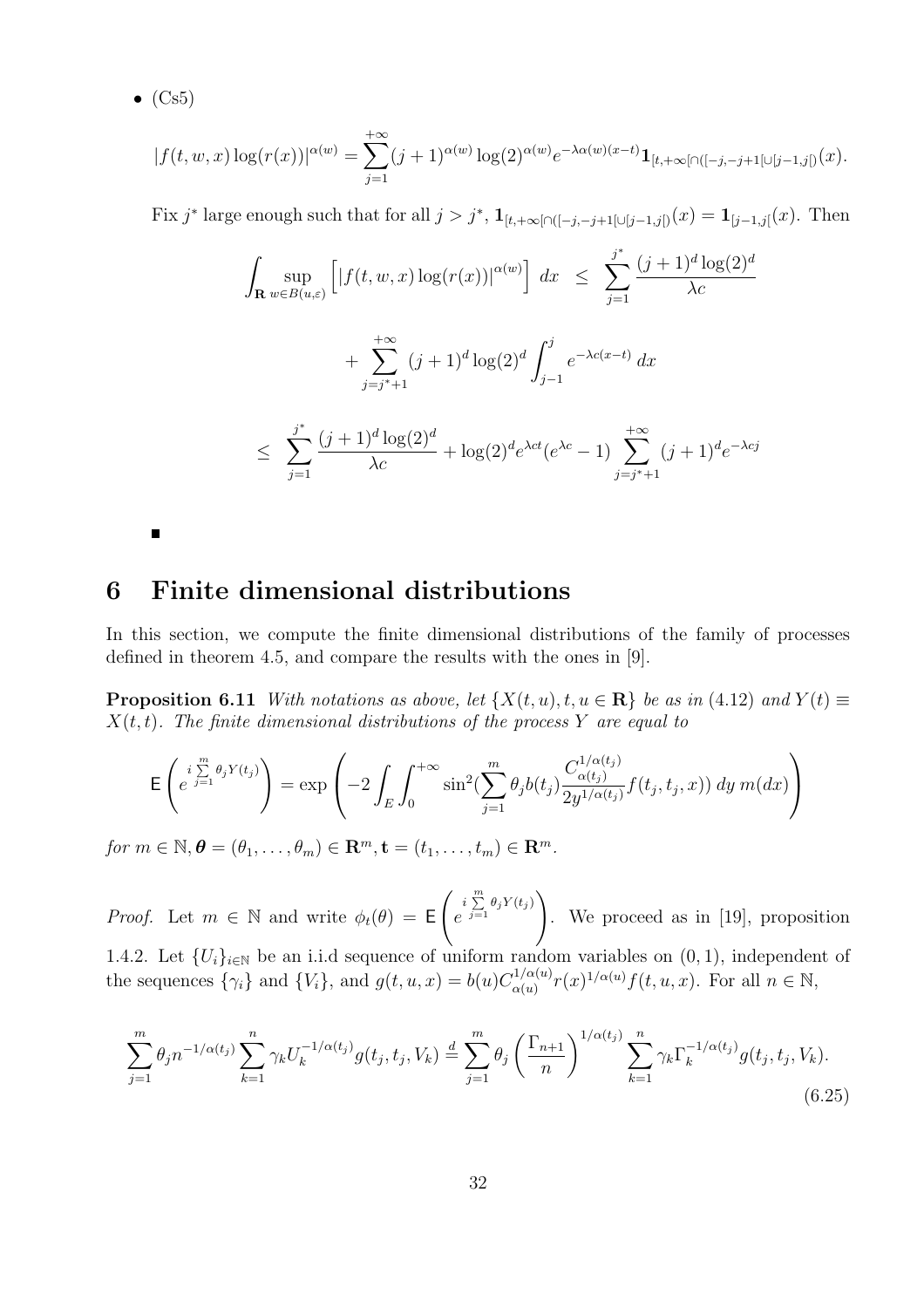The right-hand side of (6.25) converges almost surely to  $\sum_{n=1}^{\infty}$  $j=1$  $\theta_j Y(t_j)$  when n tends to infinity and thus  $\overline{a}$ !<br>}

$$
\phi_t(\theta) = \lim_{n \to +\infty} \mathsf{E}\left(e^{i\sum\limits_{j=1}^m \theta_j n^{-1/\alpha(t_j)}} \sum\limits_{k=1}^n \gamma_k U_k^{-1/\alpha(t_j)} g(t_j, t_j, V_k)\right).
$$

Set  $\phi_t^n(\theta) = \mathsf{E}$  $\overline{\phantom{a}}$  $e^{i\sum\limits_{j=1}^{m}}$  $\sum_{j=1}^m \theta_j n^{-1/\alpha(t_j)} \sum_{k=1}^n$  $\sum_{k=1}^n \gamma_k U_k^{-1/\alpha(t_j)}$  $\int_k^{t} \int_{-\infty}^{\infty} g(t_j,t_j,V_k)$ . This function may be written as:

$$
\phi_t^n(\theta) = \mathsf{E}\left(\prod_{k=1}^n e^{i\gamma_k \sum\limits_{j=1}^m \theta_j n^{-1/\alpha(t_j)}} U_k^{-1/\alpha(t_j)} g(t_j,t_j,V_k)\right).
$$

All the sequences  $\{\gamma_k\}, \{U_k\}, \{V_k\}$  are i.i.d. As a consequence,

$$
\phi_t^n(\theta) = \left( \mathsf{E} \left( e^{i\gamma_1 \sum\limits_{j=1}^m \theta_j n^{-1/\alpha(t_j)} U_1^{-1/\alpha(t_j)} g(t_j, t_j, V_1)} \right) \right)^n.
$$

We compute now the expectation using conditioning and independence of the sequences  $\{\gamma_k\}, \{U_k\} \text{ and } \{V_k\}.$ 

$$
\mathsf{E}\left(e^{i\gamma_1\sum\limits_{j=1}^{m}\theta_j n^{-1/\alpha(t_j)}U_1^{-1/\alpha(t_j)}g(t_j,t_j,V_1)}\right) = \mathsf{E}\left(\mathsf{E}\left(e^{i\gamma_1\sum\limits_{j=1}^{m}\theta_j n^{-1/\alpha(t_j)}U_1^{-1/\alpha(t_j)}g(t_j,t_j,V_1)}|U_1,V_1\right)\right)
$$
\n
$$
= \mathsf{E}\left(\cos\left(\sum\limits_{j=1}^{m}\theta_j n^{-1/\alpha(t_j)}U_1^{-1/\alpha(t_j)}g(t_j,t_j,V_1)\right)\right)
$$
\n
$$
= \mathsf{E}\left(\frac{1}{n}\int_0^n\cos\left(\sum\limits_{j=1}^{m}\theta_j y^{-1/\alpha(t_j)}g(t_j,t_j,V_1)\right)dy\right)
$$
\n
$$
= 1 - \frac{2}{n}\int_0^n\mathsf{E}\left(\sin^2\left(\sum\limits_{j=1}^{m}\frac{\theta_j}{2}y^{-1/\alpha(t_j)}g(t_j,t_j,V_1)\right)dy\right)dy.
$$

The function  $\sin^2$  is positive and thus, when *n* tends to  $+\infty$ ,

$$
\int_0^n \mathsf{E}\left(\sin^2(\sum_{j=1}^m\frac{\theta_j}{2}y^{-1/\alpha(t_j)}g(t_j,t_j,V_1))\right) dy \to \int_0^{+\infty} \mathsf{E}\left(\sin^2(\sum_{j=1}^m\frac{\theta_j}{2}y^{-1/\alpha(t_j)}g(t_j,t_j,V_1))\right) dy.
$$

To conclude, note that

$$
\mathsf{E}\left(\sin^2(\sum_{j=1}^m\frac{\theta_j}{2}y^{-1/\alpha(t_j)}g(t_j,t_j,V_1))\right)=\int_E\sin^2(\sum_{j=1}^m\frac{\theta_j}{2}y^{-1/\alpha(t_j)}g(t_j,t_j,x))\,\hat{m}(dx).
$$

п

Comparing with proposition 8.2, Theorems 9.3, 9.4, 9.5 and 9.6 in [9], it is easy to prove the following corollary, which shows that the approach based on the series representation and the one based on sums over Poisson processes yield essentially the same processes: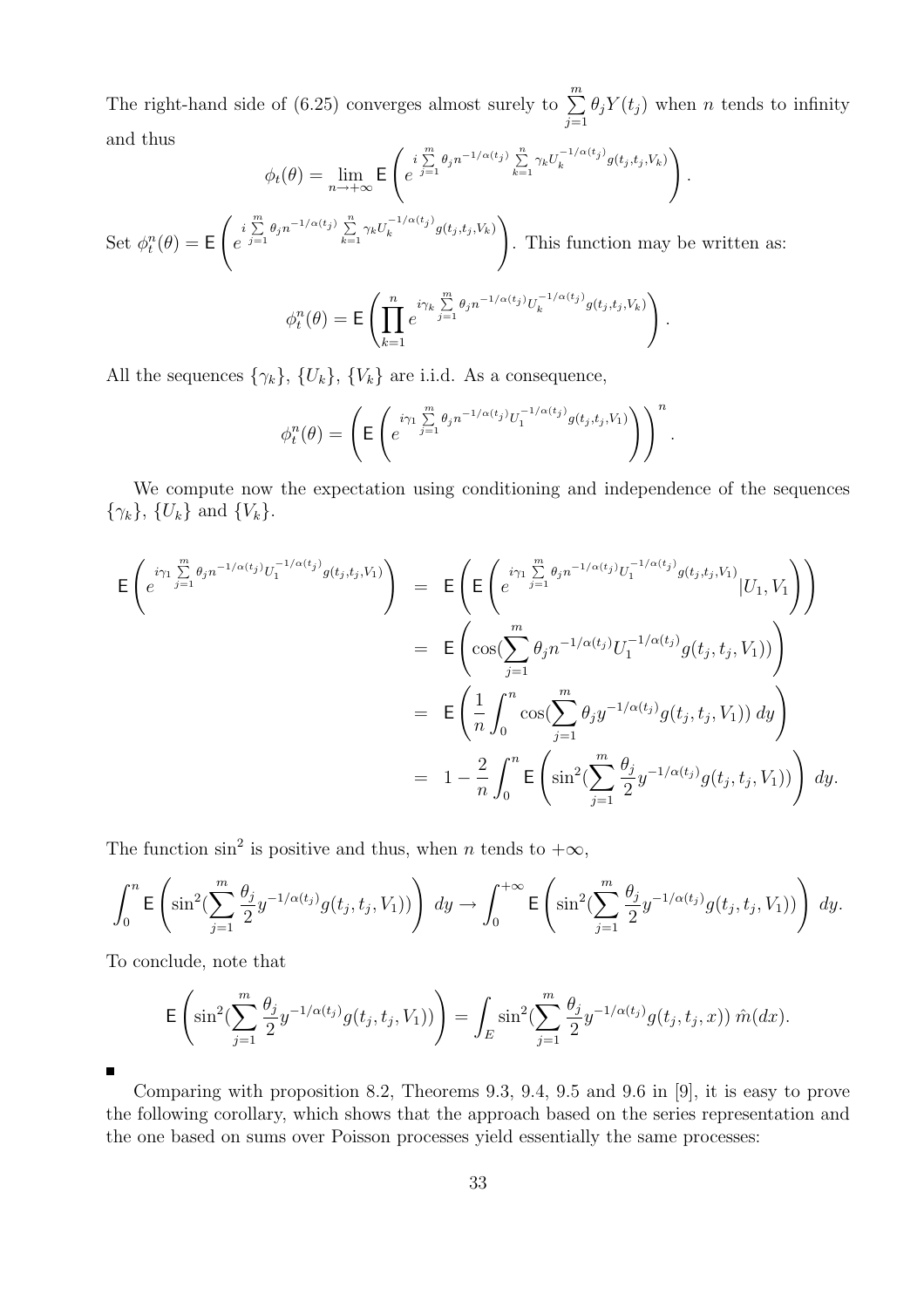Corollary 6.12 The linear multistable multifractional motion, multistable Lévy motion, logfractional multistable motion and multistable reverse Ornstein-Uhlenbeck process defined in section 5 have the same finite dimensional distributions as the corresponding processes considered in [9].

## 7 Numerical experiments

We display in this section graphs of synthesized paths of some of the processes defined above. The idea is just to picture how multistability translates on the behaviour of random trajectories, and, in the case of linear multistable multifractional motion, to visualize the effect of both a varying H and a varying  $\alpha$ , these two parameters corresponding to two different notions of irregularity. The synthesis method is described in [8]. Theoretical results concerning the convergence of this method will be presented elsewhere.

The two graphs on the first line of Figure 1  $((a)$  and  $(b))$  display multistable Lévy motions, with respectively  $\alpha$  increasing linearly from 1.02 to 1.98 (shown in (c)) and  $\alpha$  a sine function ranging in the same interval (shown in (d)). The graph (e) displays an Ornstein-Uhlenbeck multistable process with same sine  $\alpha$  function. A linear multistable multifractional motion with linearly increasing  $\alpha$  and H functions is shown in (f). H increases from 0.2 to 0.8 and  $\alpha$ from 1.41 to 1.98 (these two functions are displayed on the right part of the bottom line). The graph in  $(g)$  is again a linear multistable multifractional motion, but with linearly increasing α and linearly decreasing H. H decreases from 0.8 to 0.2 and α increases from 1.41 to 1.98 (these two functions are displayed on the left part of the bottom line). Finally, a zoom on the second half of the process in (f) is shown, that allows to appreciate how the graph becomes smoother as  $H$  increases.

In all these graphs, one clearly sees how the variations of  $\alpha$  translates in terms of the "intensity" of jumps. Additionally, in the case of linear multistable multifractional motions, the interplay between the smoothness governed by H and the jumps tuned by  $\alpha$  indicate that such processes may prove useful in various applications such as finance or biomedical signal modeling.

## References

- [1] AYACHE, A. AND LÉVY VÉHEL, J.  $(2000)$ . The generalized multifractional Brownian motion. Stat. Inference Stoch. Process. 3, 7–18.
- [2] Benassi, A., Jaffard, S. and Roux, D. (1997). Gaussian processes and pseudodifferential elliptic operators. Rev. Mat. Iberoamericana 13, 19–89.
- [3] BENTKUS, V., JUOZULYNAS, A. AND PAULAUSKAS, V. (2001). Lévy-LePage series representation of stable vectors: convergence in variation. J. Theo. Prob.(2)  $14$ , (4) 949–978.
- [4] DEMBO, A. AND ZEITOUNI, O. (1998). Large deviations techniques and applications, Springer Verlag.
- [5] Embrechts, P. and Maejima, M. (2002). Selfsimilar Processes, Princeton University Press, Princeton.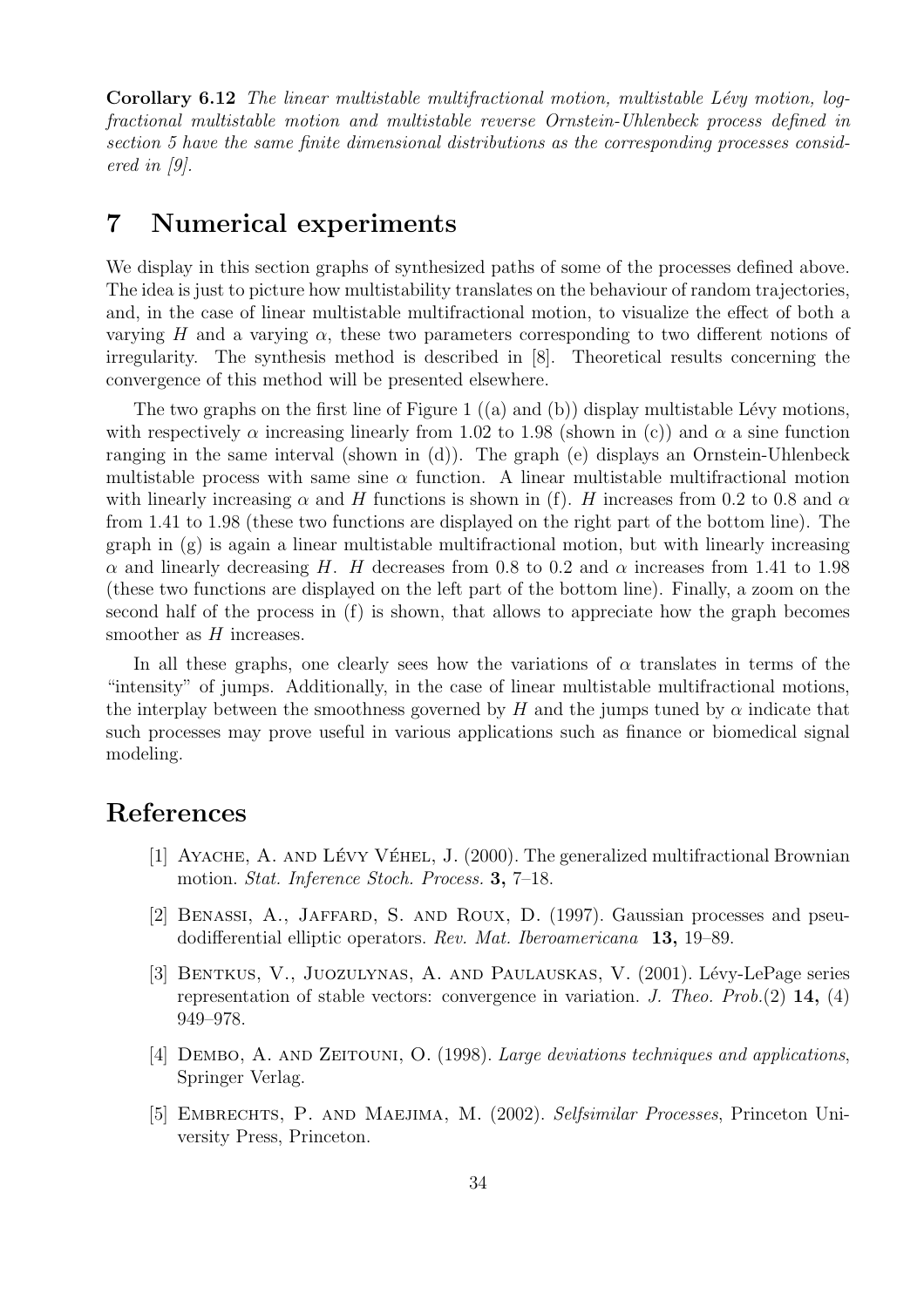- [6] Falconer, K.J. (2002). Tangent fields and the local structure of random fields. J. Theoret. Probab. 15, 731–750.
- [7] FALCONER, K.J. (2003). The local structure of random processes. J. London Math.  $Soc.(2)$  67, 657–672.
- [8] FALCONER, K.J., LE GUÉVEL, R. AND LÉVY VÉHEL, J. (2008). Localisable moving average stable and multistable processes, Stochastic Models, to appear. Available at http://arxiv.org/abs/0807.0764
- [9] FALCONER, K.J. AND LÉVY VÉHEL, J. (2008). *Multifractional, multistable, and* other processes with prescribed local form, J. Theoret. Probab., DOI 10.1007/s10959- 008-0147-9.
- [10] FERGUSON, T.S. AND KLASS, M.J. (1972). A representation of independent increment processes without Gaussian components. Ann. Math. Stat. 43, 1634–1643.
- [11] Herbin, E. (2006). From N-parameter fractional Brownian motions to N-parameter multifractional Brownian motion. Rocky Mountain J. Math. 36, 1249–1284.
- [12] Kolmogorov, A.N. (1940). Wienersche Spiralen und einige andere interessante Kurven in Hilbertchen Raume, Doklady, 26, 115–118.
- [13] Le Page, R. (1980). Multidimensional infinitely divisible variables and processes. I. Stable case Tech. Rep. 292, Dept. Stat, Stanford Univ.
- [14] Le Page, R. (1980). Multidimensional infinitely divisible variables and processes. II Probability in Banach Spaces III Lecture notes in Math. 860 279–284, Springer, New York.
- [15] MANDELBROT, B.B. AND VAN NESS, J. (1968). Fractional Brownian motion, fractional noises and applications. SIAM Rev. 10, 422–437.
- [16] PELTIER, R.F. AND LÉVY VÉHEL, J. (1995). Multifractional Brownian motion: definition and preliminary results. Rapport de recherche de l'INRIA, No. 2645. Available at: http://www-rocq1.inria.fr/fractales/index.php?page=publications
- [17] Petrov, V. (1995). Limit Theorems of Probability Theory, Oxford Science Publication.
- [18] Rosinski, J. (1990). On Series Representations of Infinitely Divisible Random Vectors Ann. Probab., 18, (1) 405–430.
- [19] Samorodnitsky, G. and Taqqu, M.S. (1994). Stable Non-Gaussian Random Processes, Chapman and Hall.
- [20] Stoev, S. and Taqqu, M.S. (2004). Stochastic properties of the linear multifractional stable motion. Adv. Appl. Probab., 36, 1085–1115.
- [21] Stoev, S. and Taqqu, M.S. (2005). Path properties of the linear multifractional stable motion. Fractals, 13, 157–178.